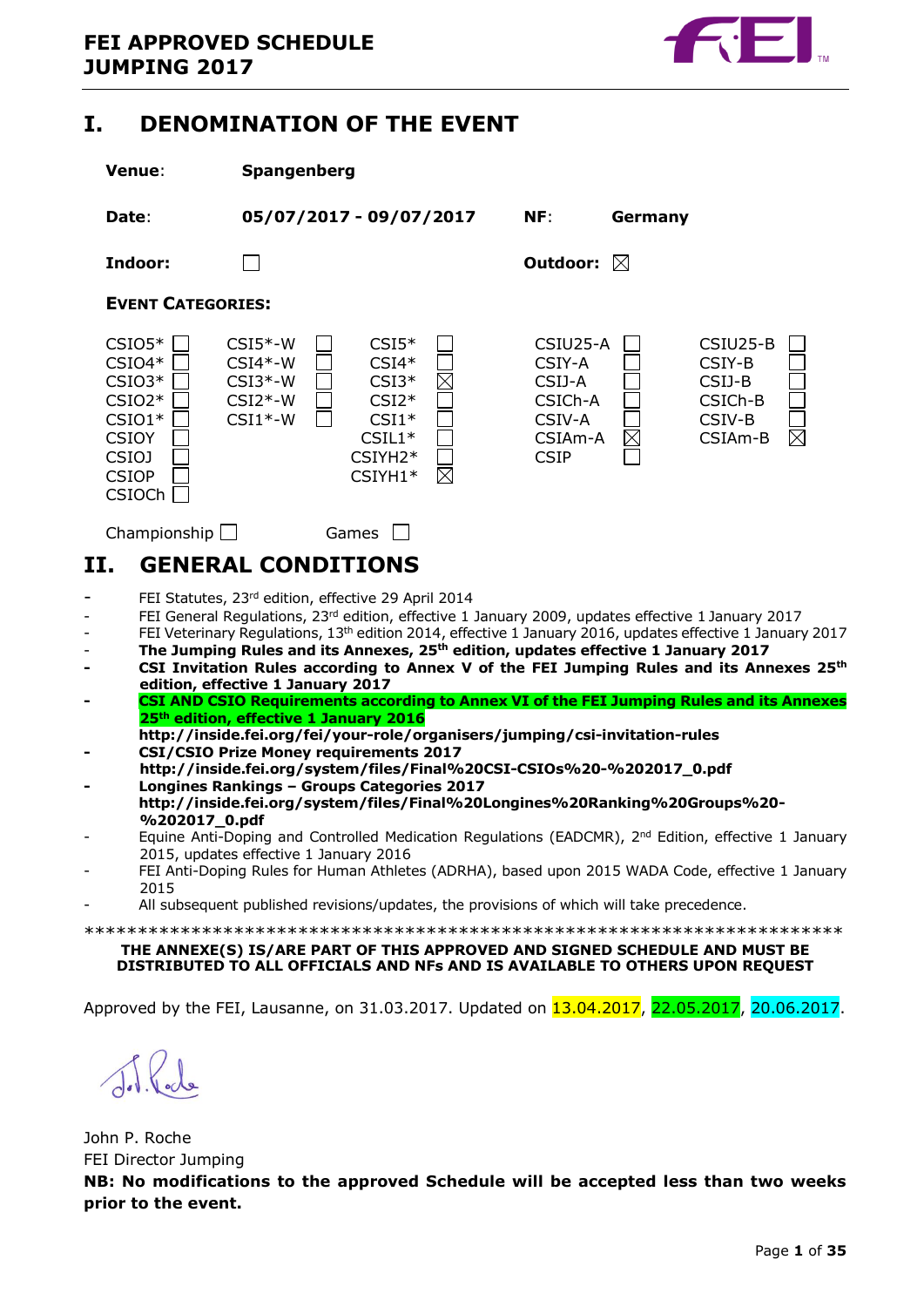# FEI APPROVED SCHEDULE **JUMPING 2017**



# **TABLE OF CONTENTS**

| $\mathbf{I}$ .   |                                                                                              |  |
|------------------|----------------------------------------------------------------------------------------------|--|
| Ш.               |                                                                                              |  |
| III.             |                                                                                              |  |
| IV.              |                                                                                              |  |
| 1.               |                                                                                              |  |
| 2.               |                                                                                              |  |
| 3.               |                                                                                              |  |
| $\overline{4}$ . |                                                                                              |  |
| V.               |                                                                                              |  |
| VI.              |                                                                                              |  |
| $\mathbf{1}$ .   |                                                                                              |  |
| 1.1.<br>1.2.     |                                                                                              |  |
|                  |                                                                                              |  |
| VII.             |                                                                                              |  |
| 1.               |                                                                                              |  |
| 2.               |                                                                                              |  |
| 3.               |                                                                                              |  |
| VIII.            |                                                                                              |  |
| IX.              |                                                                                              |  |
| 1.               |                                                                                              |  |
| Х.               |                                                                                              |  |
| 1.               |                                                                                              |  |
| 2.               |                                                                                              |  |
| XI.              |                                                                                              |  |
| 1.               |                                                                                              |  |
| 2.               |                                                                                              |  |
| 3.               |                                                                                              |  |
| 4.               |                                                                                              |  |
| 5.               |                                                                                              |  |
| 6.               |                                                                                              |  |
| 7.               |                                                                                              |  |
| 8.               |                                                                                              |  |
| 9.               |                                                                                              |  |
| 10.<br>11.       |                                                                                              |  |
| 12.              |                                                                                              |  |
| 13.              |                                                                                              |  |
| 14.              |                                                                                              |  |
| 15.              |                                                                                              |  |
| 16.              |                                                                                              |  |
| XII.             |                                                                                              |  |
| 1.               |                                                                                              |  |
| 2.               |                                                                                              |  |
| 3.               |                                                                                              |  |
| 4.               |                                                                                              |  |
| 5.               |                                                                                              |  |
| 6.<br>7.         |                                                                                              |  |
| 8.               | EQUINE ANTI-DOPING AND CONTROLLED MEDICATION PROGRAMME (EADCMP). FEI VETERINARY REGULATIONS, |  |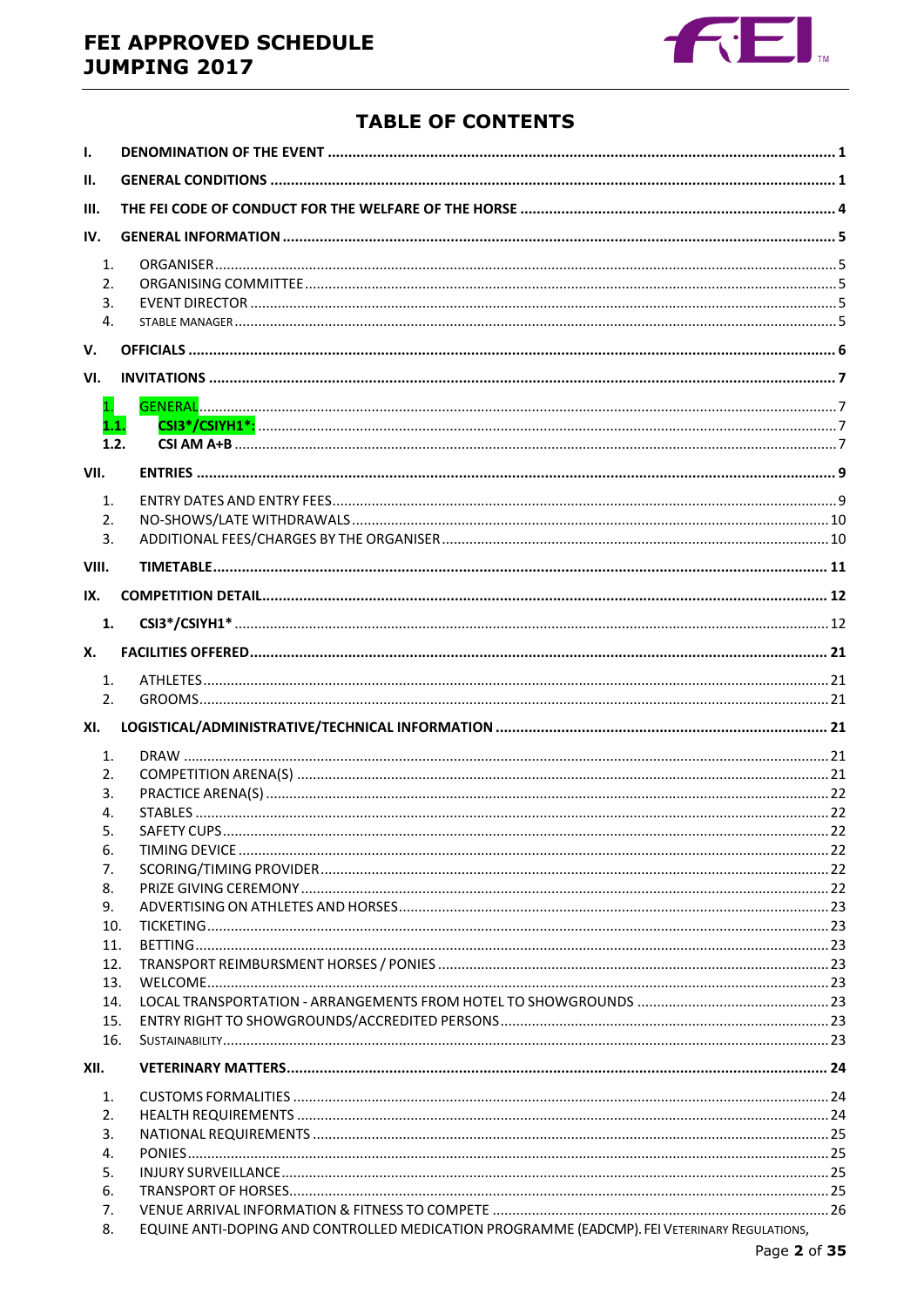# FEI APPROVED SCHEDULE **JUMPING 2017**



| XIII.            |  |
|------------------|--|
| XIV.             |  |
| $\mathbf{1}$     |  |
| 2.               |  |
| $\overline{3}$ . |  |
| $\overline{4}$ . |  |
| 5.               |  |
| 6.               |  |
| 7.               |  |
| 8.               |  |
| XV.              |  |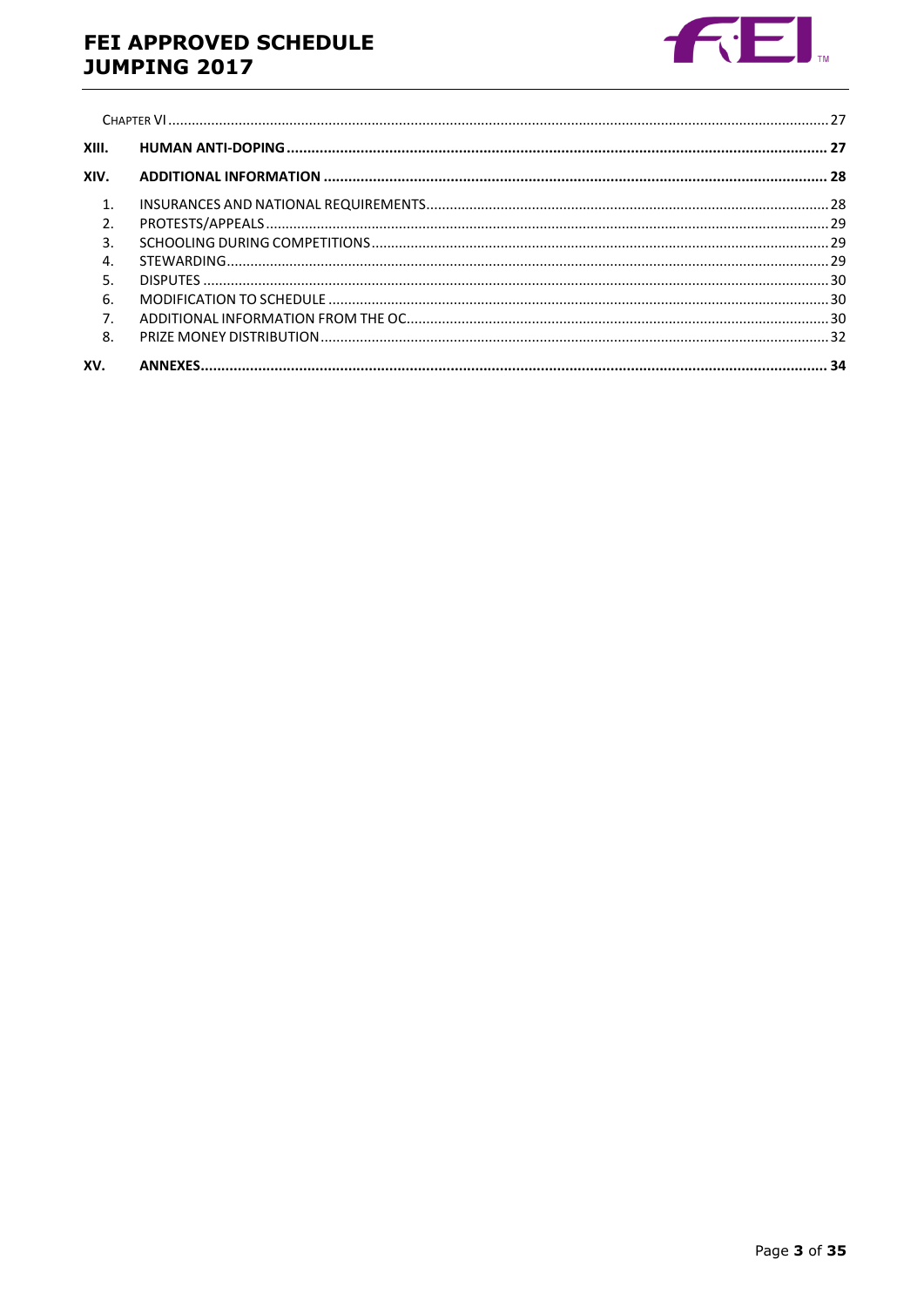

# <span id="page-3-0"></span>**III. THE FEI CODE OF CONDUCT FOR THE WELFARE OF THE HORSE**

The Fédération Equestre Internationale (FEI) expects all those involved in international equestrian sport to adhere to the FEI's Code of Conduct and to acknowledge and accept that at all times the welfare of the horse must be paramount and must never be subordinated to competitive or commercial influences.

- 1. At all stages during the preparation and training of competition horses, welfare must take precedence over all other demands. This includes good horse management, training methods, farriery and tack, and transportation.
- 2. Horses and Athletes must be fit, competent and in good health before they are allowed to compete. This encompasses medication use, surgical procedures that threaten welfare or safety, pregnancy in mares and the misuse of aids.
- 3. Events must not prejudice horse welfare. This involves paying careful attention to the competition areas, ground surfaces, weather conditions, stabling, site safety and fitness of the horse for onward travel after the event.
- 4. Every effort must be made to ensure that horses receive proper attention after they have competed and that they are treated humanely when their competition careers are over. This covers proper veterinary care, competition injuries, euthanasia and retirement.
- 5. The FEI urges all involved with the sport to attain the highest levels of education in their areas of expertise.

A full copy of this Code can be obtained from the Fédération Equestre Internationale, HM King Hussein I Building, Chemin de la Joliette 8, 1006 Lausanne, Switzerland. Telephone: +41 21 310 47 47. The Code is available in English. The Code is also available on the FEI's website: [www.fei.org.](http://www.fei.org/)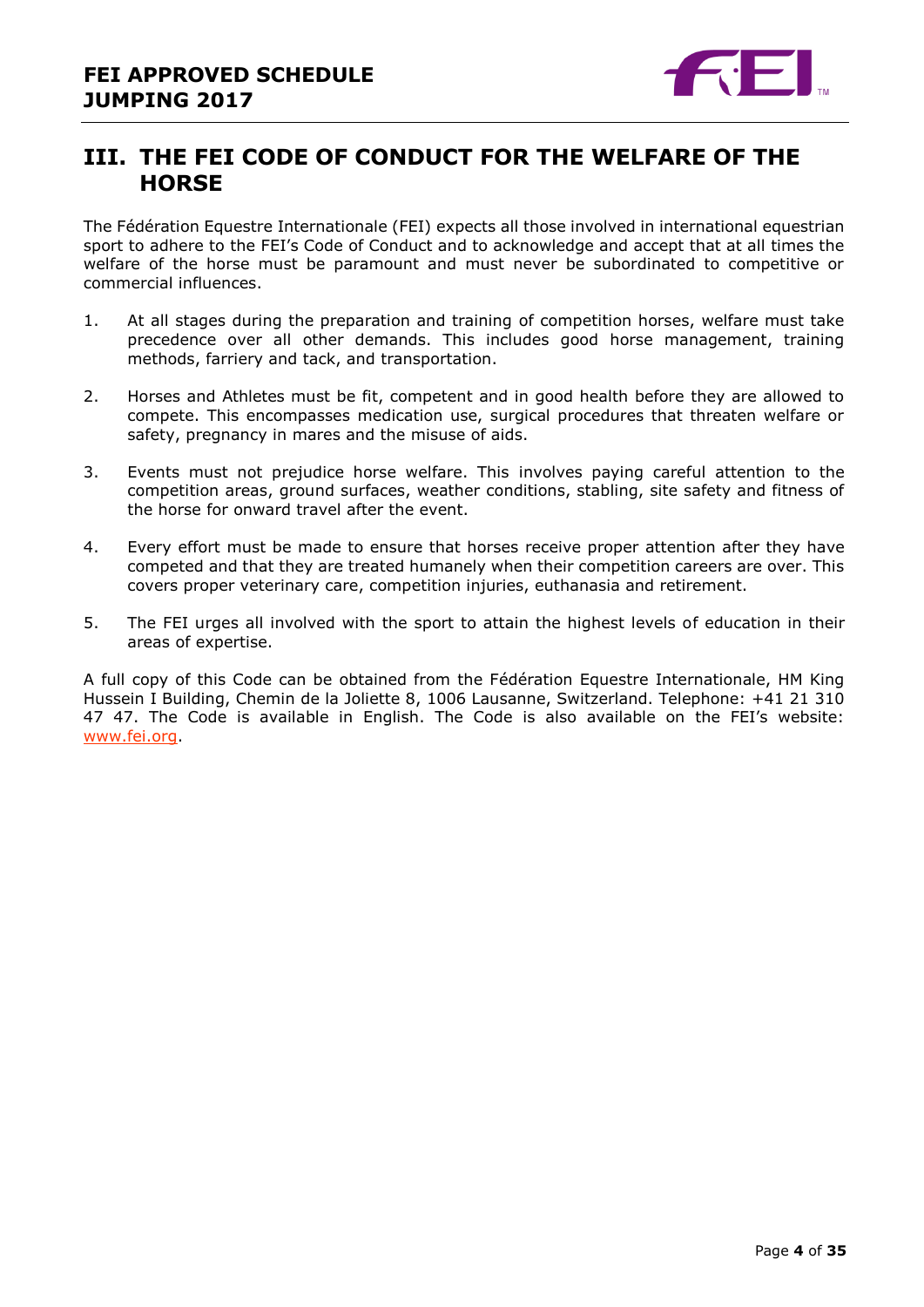

# <span id="page-4-0"></span>**IV. GENERAL INFORMATION**

#### <span id="page-4-1"></span>**1. ORGANISER**

| Name:    | RuFV Spangenberg e. V.  |
|----------|-------------------------|
| Address: | Postfach 11 31          |
|          | 34286 Spangenberg       |
| Mobile:  | $+49.1$ 71 - 7 51 54 87 |
| Fax:     | $+49.5663 - 6980$       |
| Website: | www.csi-spangenberg.de  |

#### CONTACT DETAILS SHOW GROUND

| Address:                | Grüne Str. 11                          |
|-------------------------|----------------------------------------|
| City:                   | 34286 Spangenberg                      |
| Mobile:                 | $+49.1$ 71 - 7 51 54 87                |
| <b>GPS Coordinates:</b> | Latitude: 51.11368, Longitude: 9.66913 |

#### ACCESSIBILITY DETAILS:

Arrival by car: Motorway A 7, exit Malsfeld onto B253 in direction of Spangenberg Arrival by train: Station Melsungen Arrival by plane: Airport Frankfurt

#### <span id="page-4-2"></span>**2. ORGANISING COMMITTEE**

| President:      | Klaus Stöbel       |
|-----------------|--------------------|
|                 | Frank Nieske       |
| Show Secretary: | Hannelore Pfanzelt |
|                 | Antonia Luhr       |

#### <span id="page-4-3"></span>**3.EVENT DIRECTOR**

| Name:      | Thomas Pfanzelt             |
|------------|-----------------------------|
| Address:   | Blaubach 18                 |
|            | 34286 Spangenberg           |
| Telephone: | $+49.5663 - 814$            |
| Mobil:     | $+49.1$ 71 - 7 51 54 87     |
| Fax:       | $+49.5663 - 6980$           |
| Email:     | mail@pfanzelt-viehhandel.de |
|            |                             |

#### <span id="page-4-4"></span>**4. STABLE MANAGER**

| Name:   | Mario Mecke     |
|---------|-----------------|
| Mobile: | +49.172-2718706 |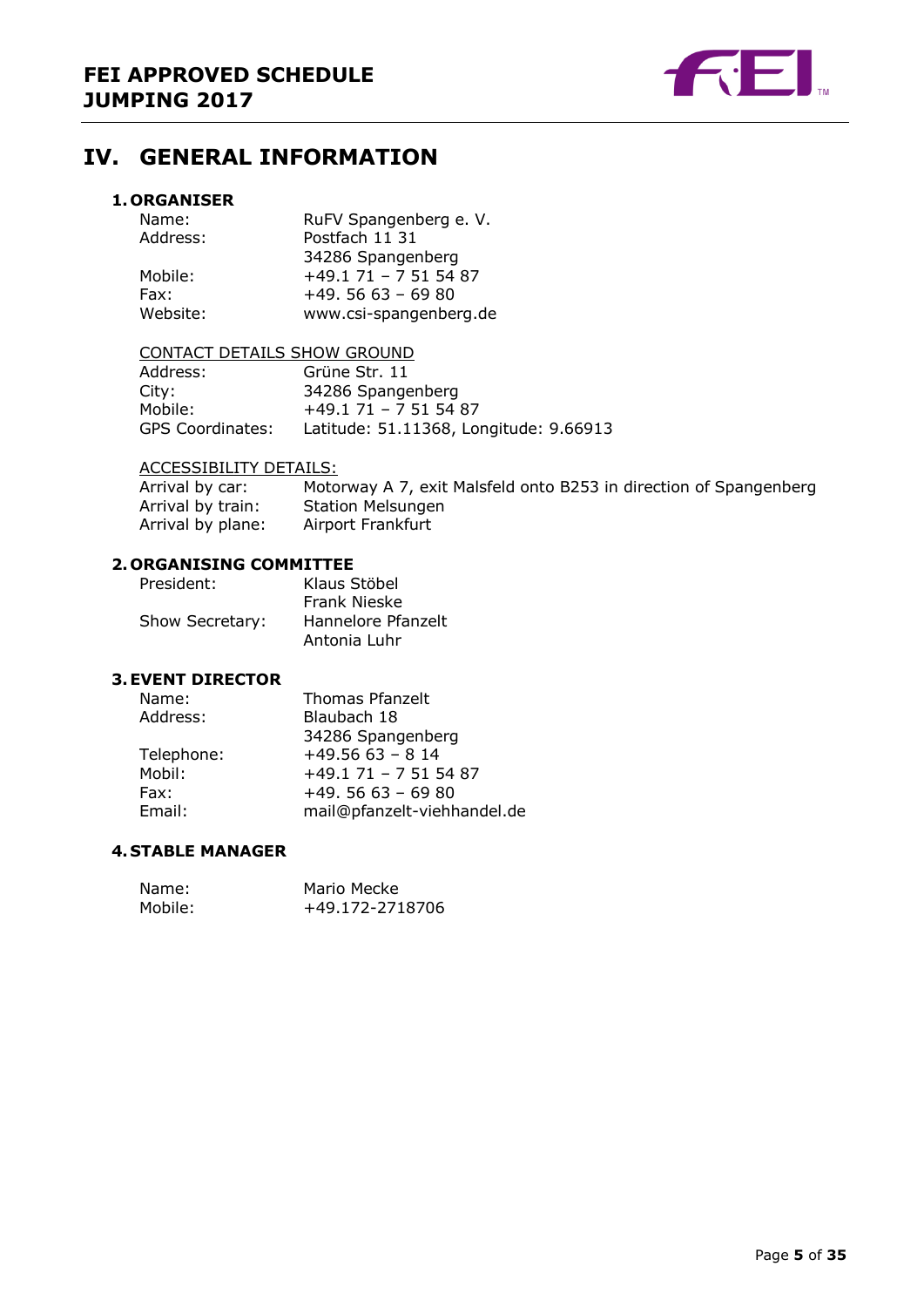

# **V. OFFICIALS**

<span id="page-5-0"></span>

| Ref.                    | Panel                                                                             | <b>Function</b>                                                       | <b>FEI ID</b> | <b>Name</b>                | <b>NF</b>  | $Le-$<br>vel   | <b>E-mail &amp; Mobile</b>                           |
|-------------------------|-----------------------------------------------------------------------------------|-----------------------------------------------------------------------|---------------|----------------------------|------------|----------------|------------------------------------------------------|
|                         |                                                                                   | Ground Jury President                                                 | 10053884      | Rüdiger Friedrich          | <b>GER</b> | 3              | rf-572807@versanet.de<br>+49.157-74944900            |
| $\mathbf{1}$            | <b>Ground Jury</b>                                                                | Ground Jury Member                                                    | 10052358      | Stephanie Müller           | <b>GER</b> | 3              | claudia-stephanie.mueller@ergo.de<br>+49.172-7530886 |
|                         |                                                                                   | Ground Jury Member                                                    |               | Stephan Lübke              | <b>GER</b> | nat.           |                                                      |
| $\overline{\mathbf{2}}$ | <b>Foreign Judge</b>                                                              | Foreign Judge                                                         | 10013817      | Najib Chami                | LBN        | 3              | najibchami@gmail.com<br>+96 132 134 27               |
| 3                       | <b>Foreign Technical Delegate</b>                                                 | Foreign Technical Delegate                                            |               | $.$ /.                     |            |                |                                                      |
|                         |                                                                                   | Course Designer                                                       | 10056174      | Marco Hesse                | <b>GER</b> | 3              | mhesse@kern-haus-halle.de<br>+49.160-90734606        |
| 4                       | <b>Course Designer</b>                                                            | Assistant Course Designer                                             |               | Falk Arnhold               | <b>GER</b> | nat.           |                                                      |
|                         |                                                                                   | Assistant Course Designer                                             |               | Herbert Hausknecht         | <b>GER</b> | nat.           |                                                      |
|                         |                                                                                   | Assistant Course Designer                                             | 10096326      | Kate Launder               | <b>RSA</b> | 2              |                                                      |
| 5                       | <b>Appeal Committee</b>                                                           | Appeal Committee                                                      |               | $\cdot$ /.                 |            |                |                                                      |
| 6                       | <b>Chief Steward</b>                                                              | <b>Chief Steward</b>                                                  | 10051282      | Franz-Peter Bockholt       | <b>GER</b> | $\overline{2}$ | franzpeterbockholt@gmx.net<br>+49.171-4133588        |
|                         | <b>Assistants Stewards</b>                                                        | <b>Assistant Steward</b>                                              | 10114213      | Sabine Bunk                | <b>GER</b> | $\mathbf{1}$   | sabine bunk@gmx.de<br>+49.172-5638314                |
| $\overline{\mathbf{z}}$ |                                                                                   | <b>Assistant Steward</b>                                              | 10053707      | Angelika Dreckmann-Hilcken | <b>GER</b> | $\mathbf{1}$   | angelikadreckmann@t-online.de<br>+49.171-3254575     |
|                         |                                                                                   | <b>Assistant Steward</b>                                              | 10114214      | <b>Beate Harms</b>         | <b>GER</b> | $\mathbf{1}$   | Beate_Harms@web.de<br>+49.172-5625459                |
|                         |                                                                                   | <b>Assistant Steward</b>                                              | 10104136      | Sigrid Sollböhmer          | <b>GER</b> | $\mathbf{1}$   | solle@gmx.net<br>+49.179-2178183                     |
| 8                       | <b>FEI Veterinary Delegate</b>                                                    | FEI Veterinary Delegate                                               | 10112886      | Katja Szunyog              | <b>GER</b> |                | szunny@gmx.de<br>+49.171-2018968                     |
| 9                       | <b>Veterinary Service Manager</b><br>(VSM) Treating Veterinarian<br>(VR Art 1010) | Veterinary Service Manager/<br>FEI Permitted Treating<br>Veterinarian | 10095821      | Dr.med.vet. Wolfgang Kähn  | <b>GER</b> |                | +49.152-53215000                                     |
| 10                      | <b>Medical Doctor</b>                                                             | <b>Medical Doctor</b>                                                 |               | Dr. Hans Gerd Hohoff       | <b>GER</b> |                | +49.162-9707798                                      |
| 11                      | <b>Farrier</b>                                                                    | Farrier                                                               |               | Jost Schäfer               | <b>GER</b> |                | $+49.5543 - 2294$                                    |
| 12                      | <b>NF Delegate</b>                                                                | NF Delegate                                                           |               | Rüdiger Friedrich          | <b>GER</b> |                |                                                      |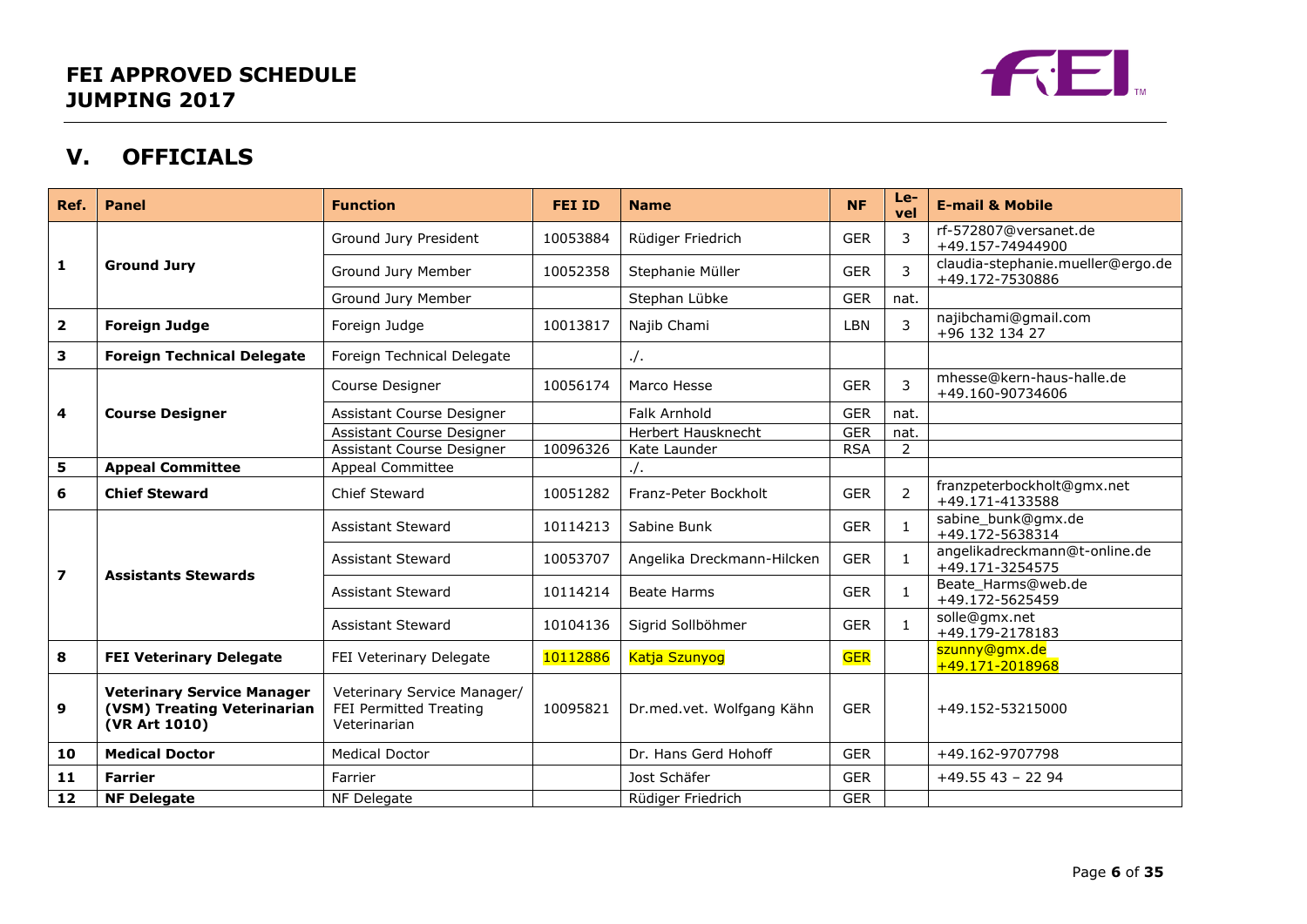

# <span id="page-6-0"></span>**VI. INVITATIONS**

#### <span id="page-6-1"></span>**1. GENERAL**

#### <span id="page-6-2"></span>**1.1. CSI3\*/CSIYH1\*:**

| <b>Invited nations:</b>       | acc. to invitation system                                         |
|-------------------------------|-------------------------------------------------------------------|
| Total number of athletes:     | 80                                                                |
| Number of home athletes:      | approx. 45                                                        |
| Number of foreign athletes:   | approx. 35                                                        |
| Number of horses per athlete: | $CSI3^*: max. 3$<br><b>CSIYH1*: 2</b>                             |
| <b>FEI Wildcards:</b>         |                                                                   |
| <b>OC Wildcards:</b>          | 20 % of the foreign athletes - within the TOP 600 of the Longines |
|                               | Rankings No. 196                                                  |

The Longines Rankings number 196, established two months prior to this event, will be used for the invitation of athletes.

#### **1. Foreign and German Athletes:**

The 15 best Athletes from the Longines Rankings No. 196 (max. 5 per foreign nation) to be invited in descending order.

#### **2. German Athletes (up to a total number of approx. 45 Athletes):** Acc. to a special handicap agreed upon with NF GER.

The number of German Athletes may not exceed 60 %.

#### **3. Foreign Athletes (up to a total number of approx. 35 foreign Athletes)**

- a) The FEI has the right to nominate two Athletes as FEI Wildcards.
- b) Up to a total number of approx. 35:
	- 50 %, within TOP 600 of the Longines Rankings No. 196, to be invited in descending order
	- 50 % open (ranked or unranked Athletes)
- c) 20 % of all foreign Athletes receive a Wild Card, these Athletes must be within the TOP 600 of the Longines Rankings No. 196.

Athletes are invited by the Organiser through their National Federation in accordance with the CSI Invitation Rules (refer to Jumping Rules Annex V). Following implementation of the FEI online Invitation System, the invitation of athletes from the top of the Longines Rankings will be fully automated. For CSI2 $*$ -5 $*$  events where the total number of athletes invited is restricted, invitations will be automatically issued in three phase cycles to all athletes having the right to participate based on their position in the Longines Ranking, and to their NFs, until the closing date for entries of athletes selected from the top of the Longines Ranking.

One (1) groom per athlete.

#### <span id="page-6-3"></span>**1.2. CSI AM A+B**

Admitted Athletes (approx. 40):

- 1. Approx. 15 foreign Athletes, who have been invited by the OC through their home NF
- 2. Approx. 25 German Athletes, who have been invited by the OC.
- 3. All Athletes:
	- Number of horses per Athlete: 3 horses, however, max. 2 horses per competition.
	- The Athlete must be the owner of the horse(s) with which he/she competes. Ownership may be extended to family members.
	- Athletes must have an "Amateur Owner's" license of their respective NF, such a licence will only be granted by NFs to those Athletes who have formally signed a statement that he/she does not earn money for riding other people's horses, giving riding lessons, or for publicity or commercial purposes, etc.
	- An Amateur Owner licence will only be granted by NFs to those Athletes who have formally signed a statement that he/she does not earn money for riding other people's horses, giving riding lessons, or for publicity or commercial purposes, etc.
	- The buying and selling of horses, as well as receiving prize money in cash, are not forbidden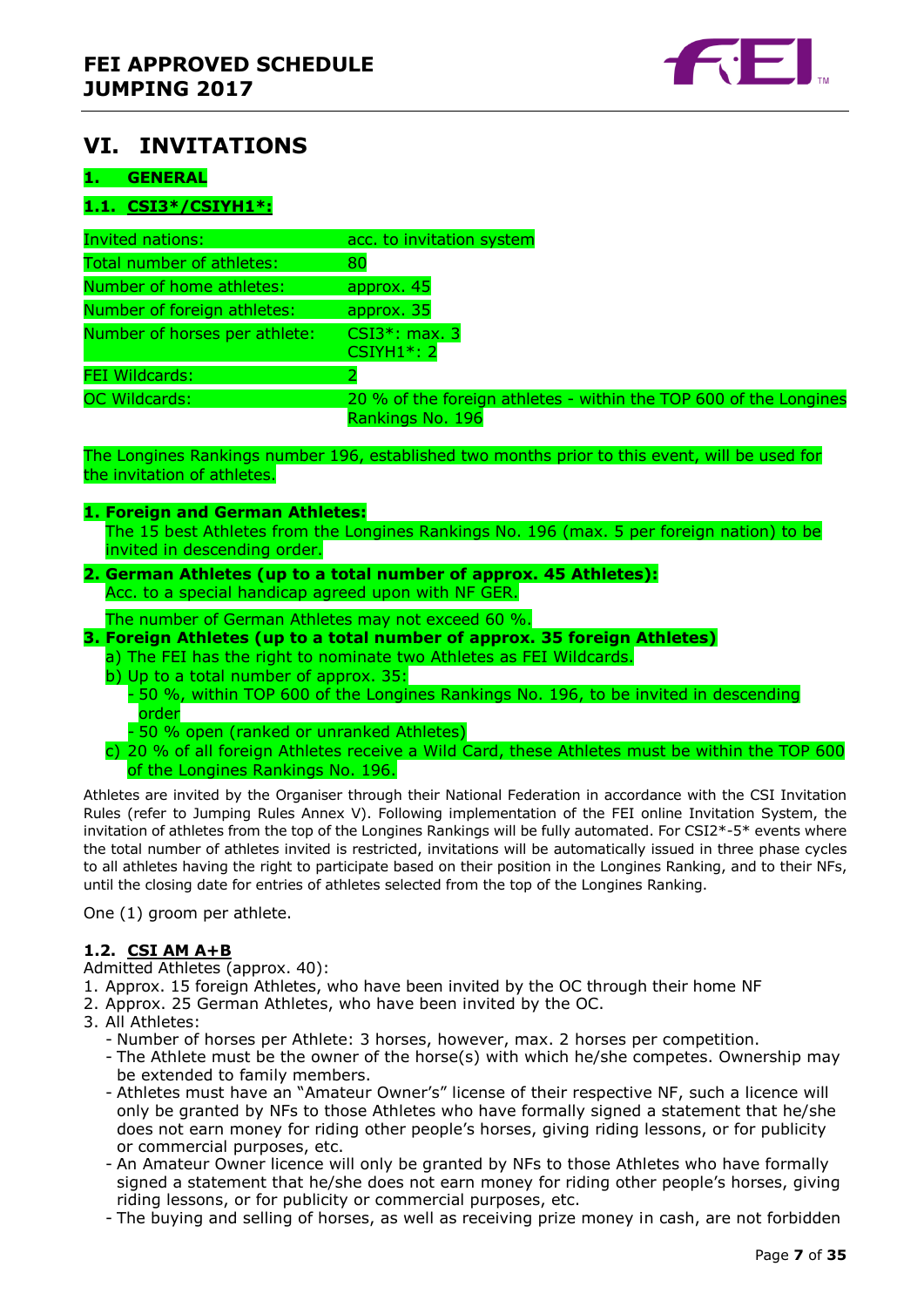

providing they do not constitute the athletes' mainly source of income.

- Athletes participating in the CSI Am competitions may not start in any other international competition of the event.
- The "Amateur Owner" status limits participation in other Competitions and Championships. Athletes having obtained or renewed the "Amateur Owner" license, will not be allowed to continue participating as an Amateur if they have taken part in international or national Competitions with an initial height of 1.50 m or greater. An Athlete may apply to his NF to reinstate his Amateur Owner license after a waiting period according to the regulations of the NF but under no circumstances during the same calendar year.

- For further information please get in contact with: Name: Thomas Pfanzelt, Blaubach 18, 34286 Spangenberg, Telephone: +49.56 63 – 8 14 Mobile: +49.1 71 – 7 51 54 87, Fax: +49. 56 63 – 69 80, Email: mail@pfanzelt-viehhandel.de

One (1) groom per athlete.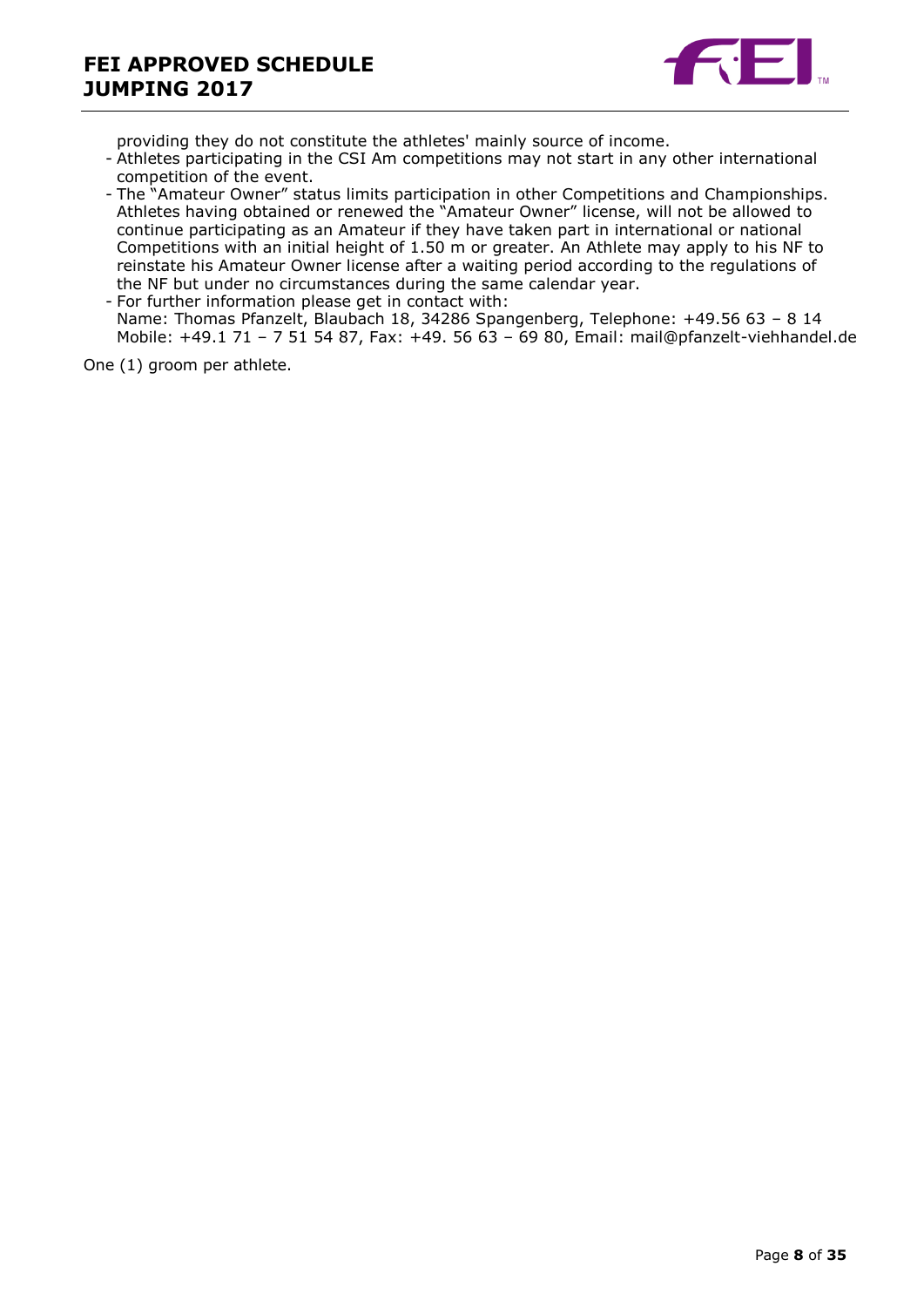

# <span id="page-8-0"></span>**VII. ENTRIES**

### **IMPORTANT**

- Entries must be made by NFs through the FEI Entry System for all categories of this Event [\(https://entry.fei.org\)](https://entry.fei.org/);
- Additional documentation can be found at: <http://inside.fei.org/fei/your-role/nfs/entry-system> ;
- All Athletes and Horses participating in any International Competition must be registered with the FEI;
- Athletes and/or Horses present at the Event without having been entered through the FEI's Online Entry System will be automatically disqualified unless compelling circumstances warrant otherwise.

German Athletes have to enter through the German Entry System NeOn! Entries of German Athletes will then be uploaded into the FEI Online Entry System!

#### <span id="page-8-1"></span>**1. ENTRY DATES AND ENTRY FEES**

Entries have to be in accordance with Art.251 of the FEI Jumping Rules,  $25<sup>th</sup>$  edition, updates effective 1 January 2017.

| CSI3*/CSIYH1*                  |                                          |                                                                                       |
|--------------------------------|------------------------------------------|---------------------------------------------------------------------------------------|
| $1st$ date:                    | 22/05/2017                               | (start of descending order procedure)                                                 |
| $2nd$ date:                    | 05/06/2017<br>invitation through the OC) | (end of descending order procedure; start                                             |
| Definite entry date:           | 19/06/2017                               | (entry system close for foreign athletes having<br>received an invitation of the OC.) |
| Definite entries:              | 12/06/2017                               | (only German athletes)                                                                |
| CSIAm A+B<br>Definite entries: |                                          |                                                                                       |
| FEI Entry System:              | 19/06/2017                               |                                                                                       |

NF GER NeOn: 12/06/2017 (only German athletes)

Last date for substitutions:05/07/2017, one hour prior to the begin of the horse inspection

#### **Entry fee (incl. box) per horse**

| $CSI3*$   | € 400,00 (incl. VAT) |  |
|-----------|----------------------|--|
| $CSIYH1*$ | € 250,00 (incl. VAT) |  |

#### **Entry fee CSI Am A+B**

(incl. box and per participating horse one entry band to the VIP area): per horse:  $\epsilon$  1.000 (incl. VAT)

For details on the maximum entry fee that may be charged please refer to Jumping Rules Annex VI: CSI Requirements for Europe and North America / CSIO Requirements Worldwide.

Entry fee and fee for power supply (if ordered) of German Athletes will be subject to direct credit through the German online system NeOn.

Entry fee and fee for power supply (if ordered) of foreign Athletes has to be transferred by closing date of definite entries (19/06/2017) to the following account:

| <b>Account holder:</b> | RuFV Spangenberg e. V.       |
|------------------------|------------------------------|
| <b>Bank:</b>           | VR-Bank Spangenberg-Morschen |
| IBAN:                  | DE96 5206 3369 0200 0741 87  |
| <b>SWIFT:</b>          | GENODEF1SPB                  |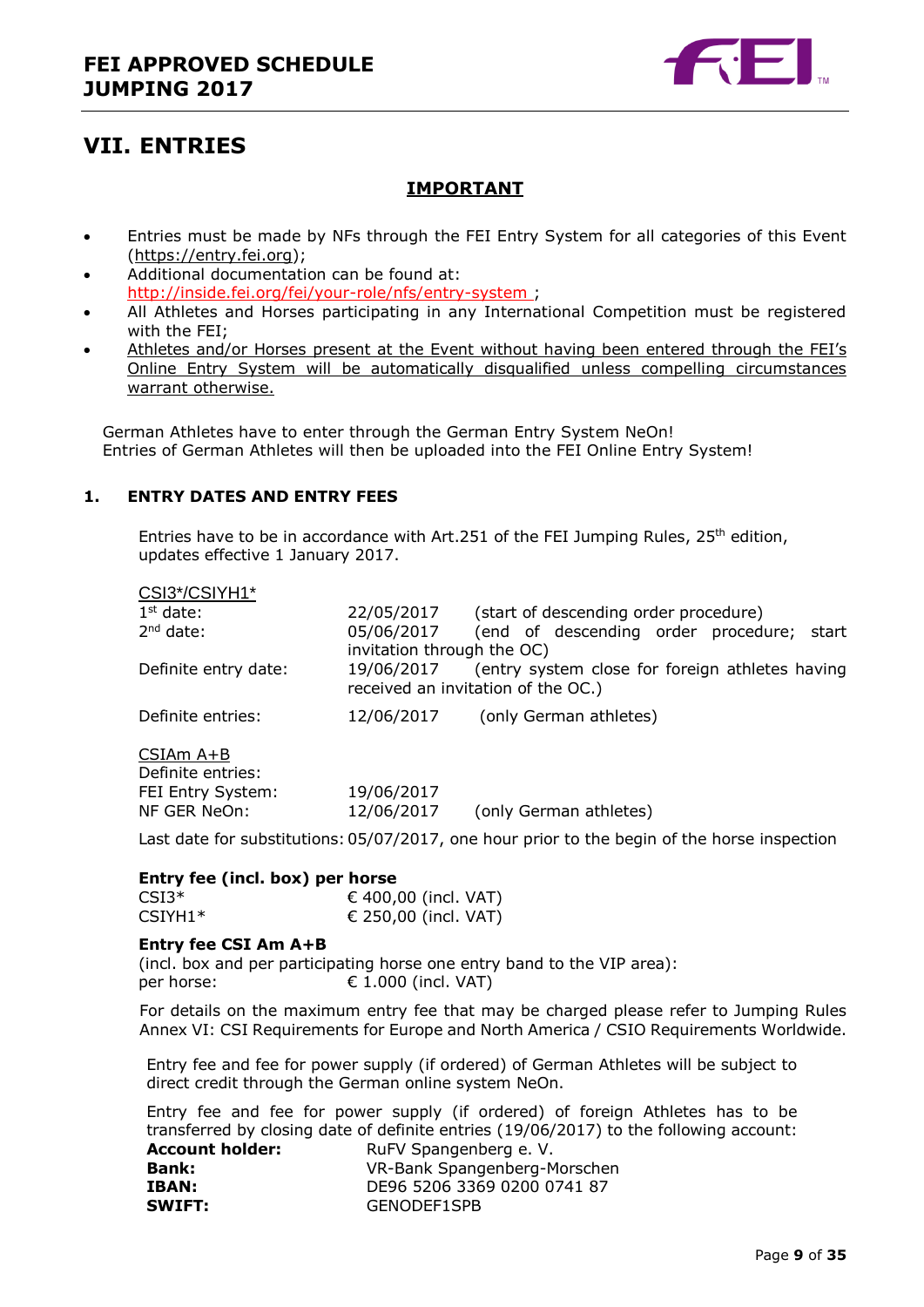

Costs for EADCMP fee, manure disposal and forage etc. (see "ADDITIONAL FEES/CHARGES BY OC") will be invoiced in addition on site for all Athletes.

Contact person for entries: Name: Gabriele Wentrup Mobile: +49.1 52 – 33 59 39 19 gwentrup-turniere@online.de

#### <span id="page-9-0"></span>**2. NO-SHOWS/LATE WITHDRAWALS**

**NB**: In the case of withdrawals after the date of definite entries or no-shows the athlete or the respective NF will be held liable to reimburse the OC for the actual financial loss incurred by the OC (i.e. stabling and hotel expenses) as a result of the late withdrawal or no-show.

#### **Amount charged per horse/pony:**

| $CSI3*$ :    | € 400,00 |
|--------------|----------|
| $CSHYH1*$ :  | € 250,00 |
| $CSIAm A+B:$ | € 800,00 |

EADCMP Fee:

#### <span id="page-9-1"></span>**3. ADDITIONAL FEES/CHARGES BY THE ORGANISER**

All additional fees must be listed hereunder with the details of the amounts to be charged and approved by the FEI. Only fees approved by the FEI and listed in the approved Schedule can be charged by the OC.

| Included in entry fee<br>Not included in entry fee $\boxtimes$ | CSI3*/CSIYH1*/CSIAm A+B                                                                                                                                                             |
|----------------------------------------------------------------|-------------------------------------------------------------------------------------------------------------------------------------------------------------------------------------|
| EADCMP fee:                                                    |                                                                                                                                                                                     |
| CSIYH1*/CSIAm A+B:                                             | SFr. 18,00 per horse                                                                                                                                                                |
| $CSI3*$ :                                                      | SFr. 25,00 per horse                                                                                                                                                                |
| Power supply:                                                  | € 80,00 per charge will be levied for all athletes with a<br>truck and/or caravan unless they declare with the entries<br>that they do not wish to avail of the electricity supply. |
| Manure disposal:                                               | € 40,00 per box                                                                                                                                                                     |
| Hay:                                                           | € 10,00 per bale                                                                                                                                                                    |
| Straw:                                                         | not available                                                                                                                                                                       |
| Shavings:                                                      | € 14,00 per bale                                                                                                                                                                    |
| <b>Additional box:</b>                                         | € 160,00 per box                                                                                                                                                                    |
| Tack box:                                                      | € 160,00 per box                                                                                                                                                                    |
| Health papers:                                                 | € 40,00 per document issued                                                                                                                                                         |
|                                                                |                                                                                                                                                                                     |

**All aforementioned amounts are including VAT**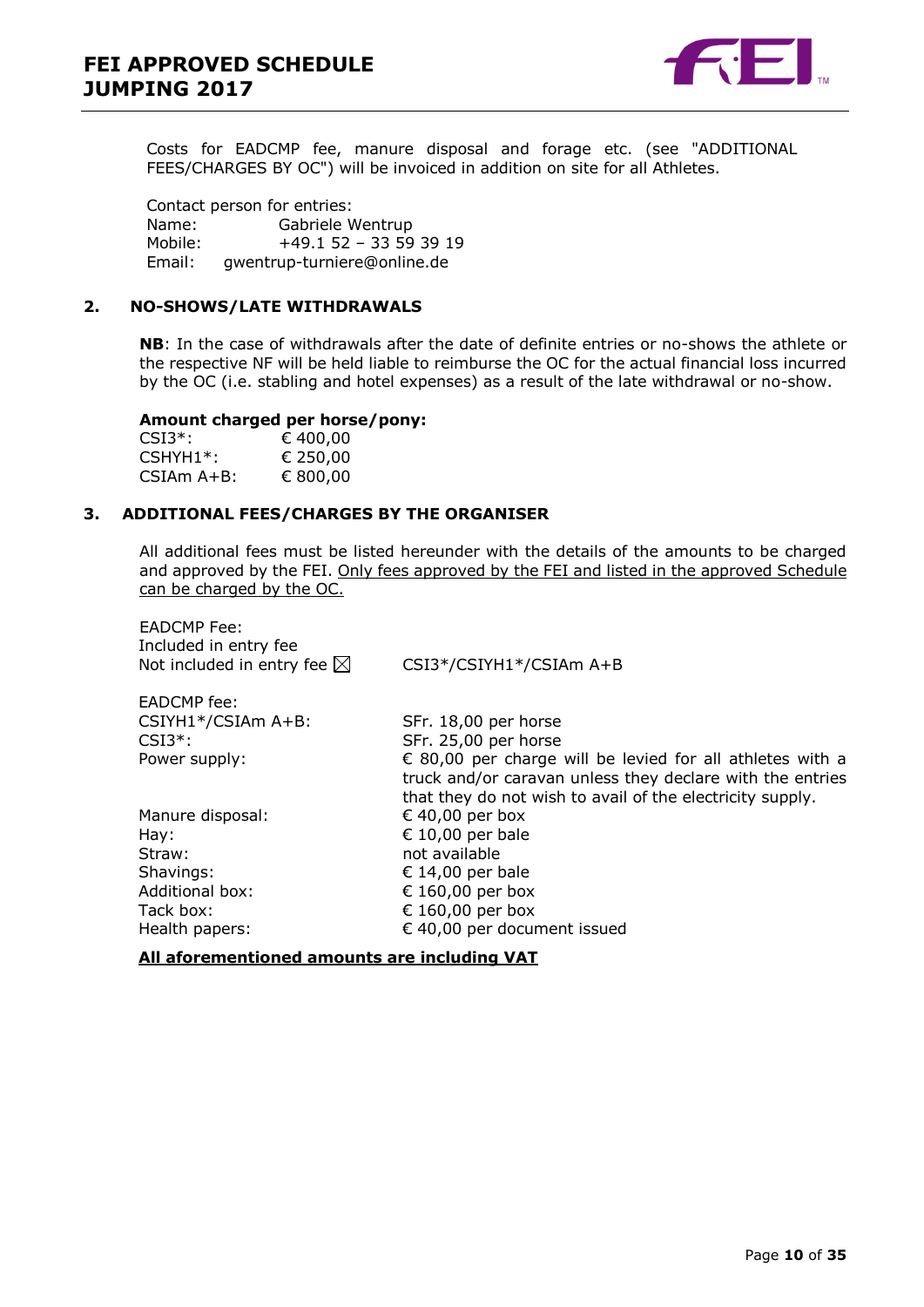

# <span id="page-10-0"></span>**VIII. TIMETABLE**

|                                                                                                                                                                        | Day                      |  | Date                        |                    | Time               |                  |
|------------------------------------------------------------------------------------------------------------------------------------------------------------------------|--------------------------|--|-----------------------------|--------------------|--------------------|------------------|
| Opening of stables<br>$\bullet$                                                                                                                                        | Wednesday                |  | 05/07/2017                  |                    | 09.00 h            |                  |
| Horse Inspection<br>$\bullet$<br>All horses taking part at this Event must be present during the first horse inspection, unless unable to do so due to "force majeure" |                          |  |                             |                    |                    |                  |
| - CSI3*/CSIYH1*<br>$\bullet$                                                                                                                                           | Wednesday                |  | 05/07/2017                  |                    | $16.00 - 20.00 h$  |                  |
| $-$ CSIAm $A+B$<br>$\bullet$                                                                                                                                           | Thursday                 |  | 06/07/2017                  |                    | $12.00 - 14.00$ h  |                  |
| Horse Re-Inspection<br>$\bullet$                                                                                                                                       |                          |  |                             |                    |                    |                  |
| - CSI3*/CSIYH1*<br>$\bullet$                                                                                                                                           | Thursday                 |  | 06/07/2017                  |                    | 07.30 h            |                  |
|                                                                                                                                                                        |                          |  |                             |                    |                    |                  |
| $-$ CSIAm $A+B$                                                                                                                                                        | Thursday                 |  | 06/07/2017                  |                    | 14.30 h            |                  |
| Competitions CSI:                                                                                                                                                      | Day                      |  | Date                        | Time               | Art                | Prize Money      |
| Declaration of Starters close                                                                                                                                          | the previous eventing of |  | the respective competitions | 19.00 h            | 111111111          | //////////////// |
| Competition 1 - penalties/time<br>$\bullet$                                                                                                                            | Friday                   |  | 07/07/2017                  | 14.45 h            | 238.2.1            | € 5.000          |
| Competition 2 - with jump-off<br>$\bullet$                                                                                                                             | Saturday                 |  | 08/07/2017                  | 15.15h             | 238.2.2            | € 24.600         |
| Competition 3 - with jump-off<br>$\bullet$                                                                                                                             | Sunday                   |  | 09/07/2017                  | 11.00 h            | 238.2.2            | € 28.000         |
| Competition 4 - penalties/time                                                                                                                                         | Friday                   |  | $\overline{07/07/2017}$     | 18.30 h            | 238.2.1            | € 10.000         |
| Competition 5 - with jump-off<br>$\bullet$                                                                                                                             | Saturday                 |  | 08/07/2017                  | 18.30 h            | 238.2.2            | € 28.000         |
| Competition 6 - with jump-off<br>$\bullet$                                                                                                                             | Sunday                   |  | 09/07/2017                  | 14.30 h            | 238.2.2            | € 80.000         |
| Competition 7 - penalties/time<br>$\bullet$                                                                                                                            | Thursday                 |  | 06/07/2017                  | 12.30 h            | 238.2.1            | $\in 1.000$      |
| <b>Total Prize Money</b><br>$\bullet$                                                                                                                                  |                          |  |                             |                    |                    | € 176.600        |
| Prizes in Kind<br>$\bullet$                                                                                                                                            |                          |  |                             |                    |                    | 7.               |
| Competitions CSI:                                                                                                                                                      | Day                      |  | Date                        | Time               | Art                | Prize Money      |
|                                                                                                                                                                        | the previous eventing of |  |                             |                    |                    |                  |
| Declaration of Starters close                                                                                                                                          |                          |  | the respective competitions | 19.00 h            | 111111111          | //////////////// |
| Competition 8 - penalties/time<br>$\bullet$                                                                                                                            | Thursday                 |  | 06/07/2017                  | 08.30 h            | 238.2.1            | $\epsilon$ 1.000 |
| Competition 9 - penalties/time<br>$\bullet$                                                                                                                            | Friday                   |  | 07/07/2017                  | 08.00 h            | 238.2.1            | € 1.500          |
| Competition $10 - in$ two phases<br>$\bullet$                                                                                                                          | Saturday                 |  | 08/07/2017                  | 10.45 h            | 274.5.3            | € 2.000          |
| <b>Total Prize Money</b><br>$\bullet$                                                                                                                                  |                          |  |                             |                    |                    | €4.500           |
| Prizes in Kind<br>$\bullet$                                                                                                                                            |                          |  |                             |                    |                    |                  |
| Competitions CSIAm A+B:                                                                                                                                                | Day                      |  | Date                        | Time               | Art                | Prize Money      |
| Declaration of Starters close<br>$\bullet$                                                                                                                             |                          |  |                             |                    |                    |                  |
| Competition 11<br>$\bullet$                                                                                                                                            | Thursday 06/07/2017      |  |                             | 14.00 h            | 111111111          | //////////////// |
| all remaining competitions<br>$\bullet$                                                                                                                                | the previous eventing of |  |                             | 19.00 h            | 111111111          | //////////////// |
|                                                                                                                                                                        |                          |  | the respective competitions |                    |                    |                  |
| Competition $11 - in$ two phases<br>$\bullet$                                                                                                                          | Thursday                 |  | 06/07/2017                  | 17.00 h            | 274.5.3<br>238.2.1 | € 400            |
| Competition 12 - penalties/time<br>$\bullet$                                                                                                                           | Friday                   |  | 07/07/2017                  | 12.00 h            |                    | € 400            |
| Competition 13 - accumulator<br>$\bullet$                                                                                                                              | Saturday<br>Friday       |  | 08/07/2017<br>07/07/2017    | 08.00 h            | 269<br>238.2.1     | € 400<br>€ 500   |
| Competition 14 - penalties/time<br>$\bullet$<br>Competition 15 - accumulator                                                                                           | Saturdav                 |  | 08/07/2017                  | 12.45 h<br>08.45 h | 269                | € 500            |
| $\bullet$<br>Competition 16 - in two phases                                                                                                                            | Sunday                   |  | 09/07/2017                  |                    | 08.00 h 274.5.3    | $\epsilon$ 600   |
| Competition 17 - penalties/time<br>$\bullet$                                                                                                                           | Friday                   |  | 07/07/2017                  | 13.30 h            | 238.2.1            | € 1.500          |
| Competition 18 - accumulator<br>$\bullet$                                                                                                                              | Saturday                 |  | 08/07/2017                  | 09.30 h            | 269                | € 1.500          |
| Competition $19 - in two phases$                                                                                                                                       | Sunday                   |  | 09/07/2017                  | 09.00 h            | 274.5.3            | € 1.500          |
| <b>Total Prize Money</b>                                                                                                                                               |                          |  |                             |                    |                    | € 7.300          |
| $\bullet$<br>Prizes in Kind<br>$\bullet$                                                                                                                               |                          |  |                             |                    |                    |                  |
|                                                                                                                                                                        |                          |  |                             |                    |                    |                  |
| <b>OVERALL PRIZE MONEY</b>                                                                                                                                             |                          |  |                             |                    |                    | € 188.400        |
| <b>OVERALL PRIZES IN KIND</b>                                                                                                                                          |                          |  |                             |                    |                    | $\cdot$ /.       |

#### **Applicable government tax to be deducted from Prize Money (see XIV.8).**

### **GENERAL CLASSIFICATION AT THE END OF THE COMPETITIONS:**

Leading athlete award – ./. Best foreign athlete - ./. Best home athlete – ....<br>Team awards – (Pr (Prize description and value)

#### **PRIZE – CLASSIFICATION:**

./.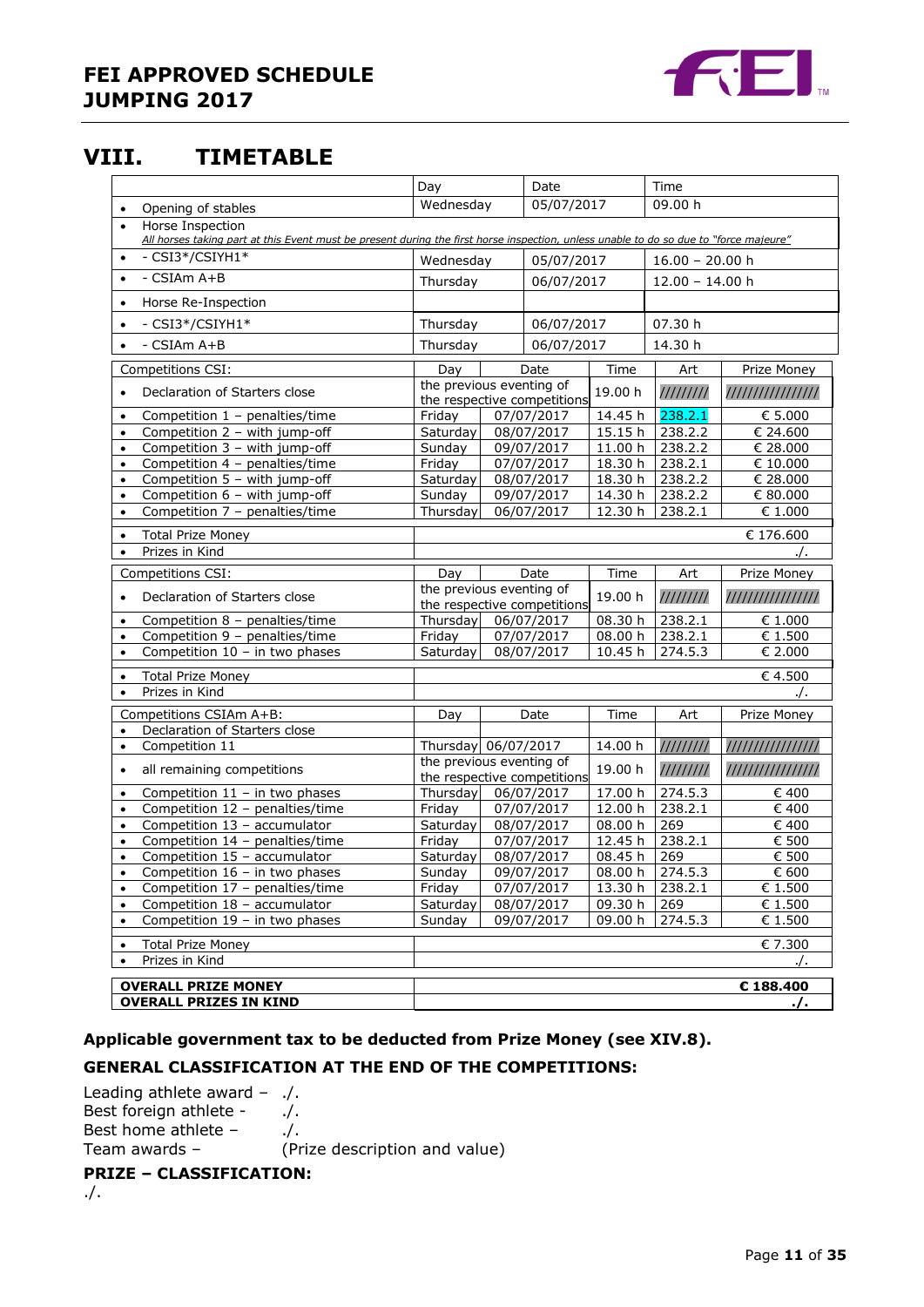# <span id="page-11-0"></span>**IX. COMPETITION DETAIL**

#### <span id="page-11-1"></span>**1. CSI3\*/CSIYH1\***

CSI3\*: Each horse may be started twice per day. CSIYH1\*: Each horse may be started once per day.

# **FIRST DAY – THURSDAY DATE: 06/07/2017**

**COMPETITION No 8 – CSIYH1\* Time: approx. 08:30 h Jumping Competition acc. to Penalties and Time – international 1 st Qualifier for Competition 10 – Youngster Tour** Table **A** acc. to Article 238.2.1 (acc. to penalties and time, without jump-off) Speed 350 m/min. Obstacles height 1,35 m (the obstacles will be raised by approx. 5 cm for the 7 year old horses) Number of horses per Athlete:2, 6 or 7 years old Maximum number of starters: if more than 100, the class will be divided  $*)$ Total prize money:  $1.000 \in$ Chart to be used: Chart 1 (25%)  $\boxtimes$ Chart 2 (33%) Prize money amount for each athlete placed  $13<sup>th</sup>$  and beyond:  $\epsilon$  10 \* \* \* \* \* \* \* \* \* \* \*

### **COMPETITION No 7 – CSI3\* Time: approx. 12:30 h**

| <b>Opening Competition</b>      | Jumping Competition acc. to Penalties and Time - international               |
|---------------------------------|------------------------------------------------------------------------------|
| Table                           | A acc. to Article 238.2.1 (acc. to penalties and time,<br>without jump-off)  |
| Speed                           | 350 m/min.                                                                   |
| Obstacles<br>height             | $1,40 \; m$                                                                  |
| Number of horses per Athlete: 2 |                                                                              |
|                                 | Maximum number of starters: if more than 100, the class will be divided $*)$ |
| Total prize money:              | $1.000 \in$                                                                  |
| Chart to be used:               | Chart 1 (25%) $\boxtimes$<br>Chart 2 (33%) $\overline{\Box}$                 |
|                                 | Prize money amount for each athlete placed $13th$ and beyond: $\epsilon$ 10  |

\* \* \* \* \* \* \* \* \* \*

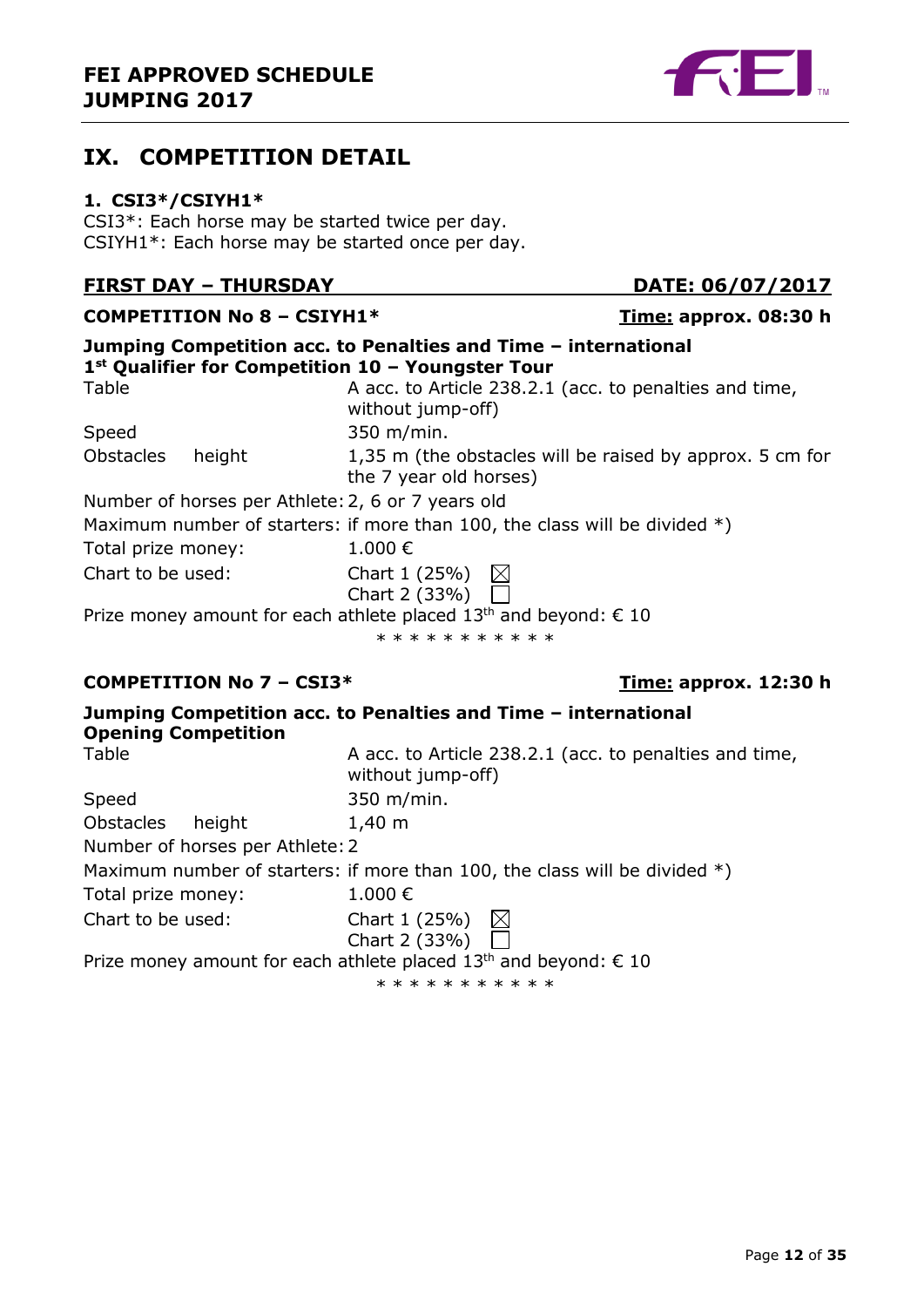

# **SECOND DAY - FRIDAY**  DATE: 07/07/2017

| <b>COMPETITION No 09 - CSIYH1*</b>                                            |                                                                                                                | <u>Time:</u> approx. 08:00 h |
|-------------------------------------------------------------------------------|----------------------------------------------------------------------------------------------------------------|------------------------------|
|                                                                               | Jumping Competition acc. to Penalties and Time - international                                                 |                              |
| 2 <sup>nd</sup> Qualifier for Competition 10 - Youngster Tour<br><b>Table</b> | A acc. to Article 238.2.1 (acc. to penalties and time,<br>without jump-off)                                    |                              |
| Speed                                                                         | 350 m/min.                                                                                                     |                              |
| <b>Obstacles</b><br>height                                                    | 1,40 m (the obstacles will be raised by approx. 5 cm for<br>the 7 year old horses)                             |                              |
| Number of horses per Athlete: 2, 6 or 7 years old                             |                                                                                                                |                              |
| Total prize money:                                                            | Maximum number of starters: if more than 100, the class will be divided $*)$<br>1.500€                         |                              |
| Chart to be used:                                                             | Chart 1 (25%)<br>$\boxtimes$<br>Chart 2 (33%)                                                                  |                              |
|                                                                               | Prize money amount for each athlete placed 13 <sup>th</sup> and beyond: $\epsilon$ 10<br>* * * * * * * * * * * |                              |
| <b>COMPETITION No 1 - CSI3*</b>                                               |                                                                                                                | Time: approx. 14:45 h        |
| $1st$ Qualifier for Competition 3 – Medium Tour                               | Jumping Competition acc. to Penalties and Time - international                                                 |                              |
| Table                                                                         | A acc. to Article 238.2.1 (acc. to penalties and time,<br>without jump-off)                                    |                              |
| Speed                                                                         | 350 m/min.                                                                                                     |                              |
| <b>Obstacles</b><br>height                                                    | $1,45 \; m$                                                                                                    |                              |
| Number of horses per Athlete: 1                                               |                                                                                                                |                              |
| Maximum number of starters: 80                                                |                                                                                                                |                              |
| Total prize money:                                                            | 5.000€                                                                                                         |                              |
| Chart to be used:                                                             | Chart 1 (25%)<br>$\boxtimes$<br>Chart 2 (33%)                                                                  |                              |
|                                                                               | Prize money amount for each athlete placed $13th$ and beyond: $\epsilon$ 25                                    |                              |
|                                                                               | * * * * * * * * * * *                                                                                          |                              |
| <b>COMPETITION No 4 - CSI3*</b>                                               |                                                                                                                | <u>Time:</u> approx. 18:30 h |
| 1 <sup>st</sup> Qualifier for Competition 6 (Grand Prix) - Big Tour           | Jumping Competition acc. to Penalties and Time - international                                                 |                              |
| Table                                                                         | A acc. to Article 238.2.1 (acc. to penalties and time,<br>without jump-off)                                    |                              |
| Speed                                                                         | 375 m/min.                                                                                                     |                              |
| <b>Obstacles</b><br>height                                                    | $1,50 \; m$                                                                                                    |                              |
| Number of horses per Athlete: 1                                               |                                                                                                                |                              |
| Maximum number of starters: 80                                                |                                                                                                                |                              |
| Total prize money:                                                            | 10.000€                                                                                                        |                              |
| Chart to be used:                                                             | Chart 1 (25%)<br>Chart 2 (33%)                                                                                 |                              |

Prize money amount for each athlete placed 13<sup>th</sup> and beyond:  $\epsilon$  50

\* \* \* \* \* \* \* \* \* \* \*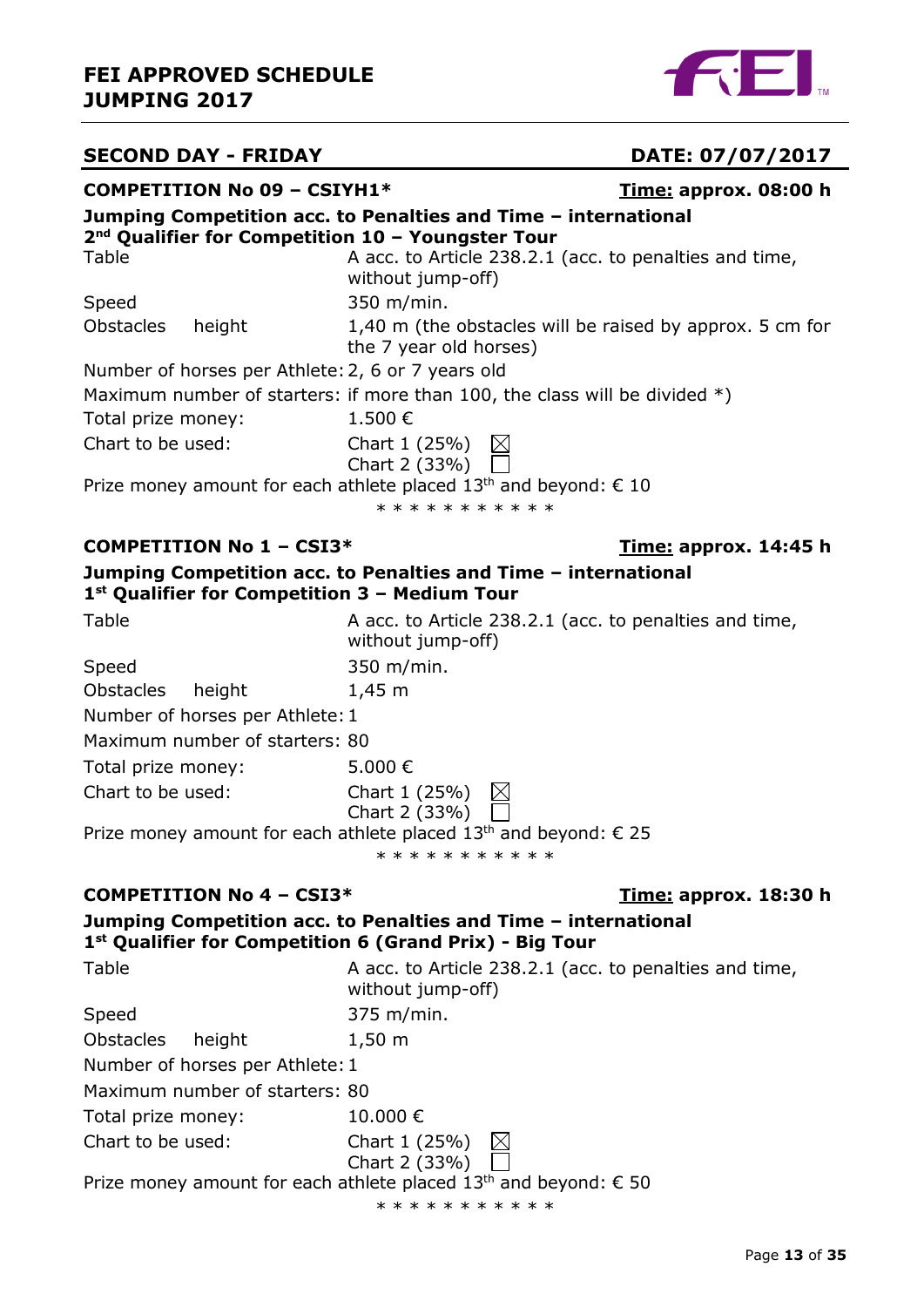# **FEI APPROVED SCHEDULE JUMPING 2017**



# **THIRD DAY - SATURDAY DATE: 08/07/2017**

# **COMPETITION No 10 – CSIYH1\* Time: approx. 10:45 h**

| <b>Final Youngster Tour</b> |                                 | Jumping Competition in Two Phases - international                                                                                                                                                                                                                                                                                                                        |
|-----------------------------|---------------------------------|--------------------------------------------------------------------------------------------------------------------------------------------------------------------------------------------------------------------------------------------------------------------------------------------------------------------------------------------------------------------------|
| Open to                     |                                 | the best 50 Athlete/horse combinations from<br>competitions 8 and 9 (plus those ex aequo on the $50th$<br>place) according to the following point system:<br>$1^{st}$ place: number of Athletes in competition $8 + 1$ point<br>2 <sup>nd</sup> place: number of Athletes in competition 8 - 1 point<br>$3rd$ place: number of Athletes in competition 8 - 2 points etc. |
|                             |                                 | Competition 8 has the multiplying factor 1 and<br>competition 9 the multiplying factor 1,5                                                                                                                                                                                                                                                                               |
|                             |                                 | If an Athlete/horse combination withdraws the next best<br>moves up.                                                                                                                                                                                                                                                                                                     |
| Table<br>Speed              |                                 | A acc. to Article 274.5.3 (both phases against the clock)<br>350 m/min.                                                                                                                                                                                                                                                                                                  |
| <b>Obstacles</b>            | height                          | 1,40 m (the obstacles will be raised by approx. 5 cm for<br>the 7 year old horses)                                                                                                                                                                                                                                                                                       |
|                             |                                 | Number of horses per Athlete: 2, 6 or 7 years old                                                                                                                                                                                                                                                                                                                        |
|                             |                                 | Maximum number of starters: 50 (plus those ex aequo on the 50 <sup>th</sup> place)                                                                                                                                                                                                                                                                                       |
| Total prize money:          |                                 | 2.000€                                                                                                                                                                                                                                                                                                                                                                   |
| Chart to be used:           |                                 | Chart 1 (25%) $\boxtimes$<br>Chart 2 (33%)                                                                                                                                                                                                                                                                                                                               |
|                             |                                 | Prize money amount for each athlete placed 13 <sup>th</sup> and beyond: $\epsilon$ 10<br>* * * * * * * * * * *                                                                                                                                                                                                                                                           |
|                             | <b>COMPETITION No 2 - CSI3*</b> | <u>Time:</u> approx. 15:15 h                                                                                                                                                                                                                                                                                                                                             |
|                             |                                 | Jumping Competition with Jump-Off - international<br>$2nd$ Qualifier for Competition 3 - Medium Tour                                                                                                                                                                                                                                                                     |
| Table                       |                                 | A acc. to Article 238.2.2 (acc. to penalties and time, with<br>one jump-off in case of equality of penalties for the 1st<br>place)                                                                                                                                                                                                                                       |

|                                 | place)                                                                       |
|---------------------------------|------------------------------------------------------------------------------|
| Speed                           | 350 m/min.                                                                   |
| Obstacles height                | $1,45 \; m$                                                                  |
| Number of horses per Athlete: 1 |                                                                              |
| Maximum number of starters: 80  |                                                                              |
| Total prize money:              | 24.600 € (Longines Rankings Group D)                                         |
| Chart to be used:               | Chart 1 (25%) $\boxtimes$                                                    |
|                                 | Chart 2 (33%) $\Box$                                                         |
|                                 | Prize money amount for each athlete placed $13th$ and beyond: $\epsilon$ 120 |
|                                 |                                                                              |

\* \* \* \* \* \* \* \* \* \* \*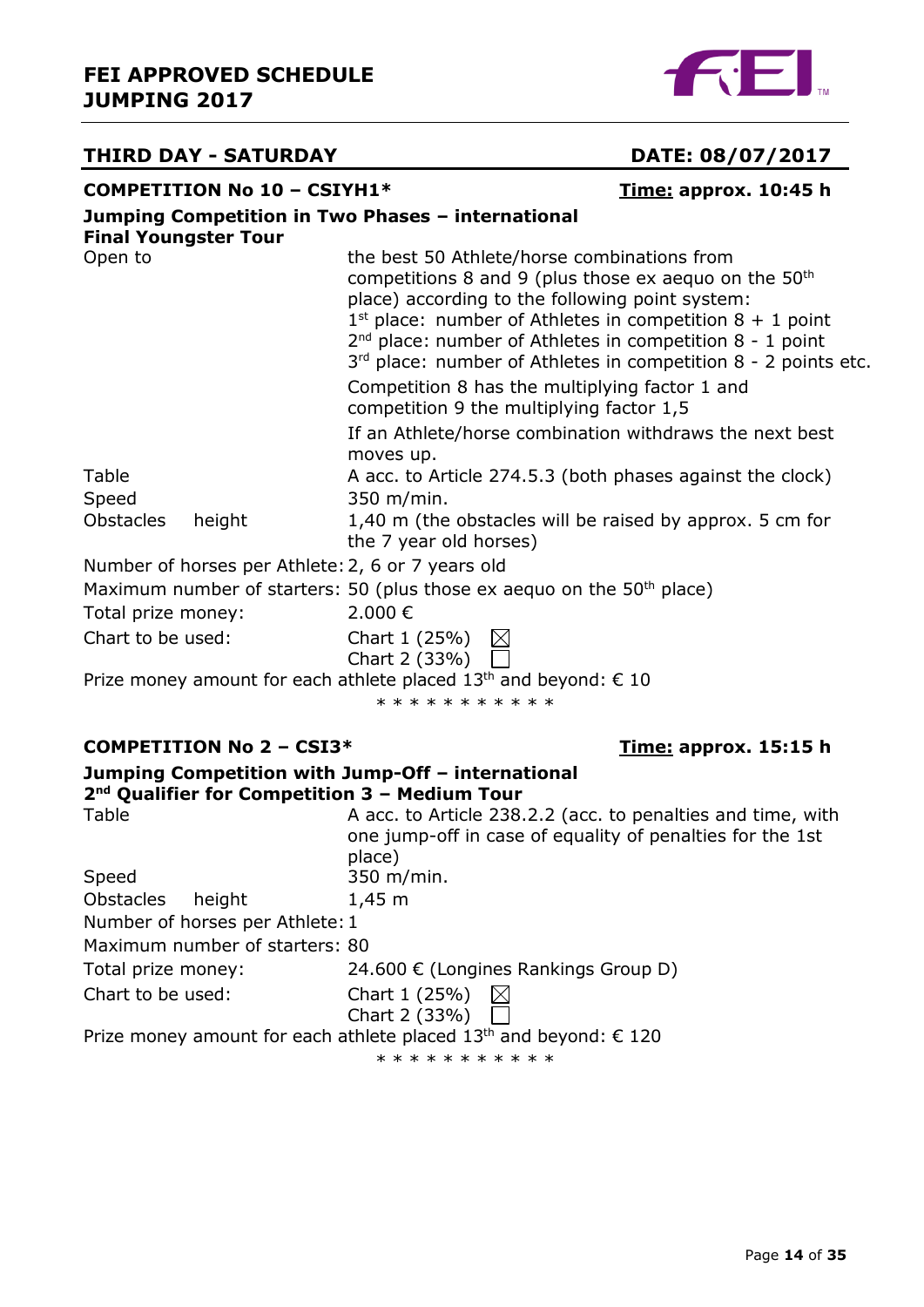

#### **COMPETITION No 5 – CSI3\* Time: approx. 18:30 h Jumping Competition with Jump-Off – international 2 nd Qualifier for Competition 6 (Grand Prix) - Big Tour** Table **A acc. to Article 238.2.2** (acc. to penalties and time, with one jump-off in case of equality of penalties for the 1<sup>st</sup> place) Speed 400 m/min. Obstacles height 1,50 m Number of horses per Athlete:1 Maximum number of starters: 80 Total prize money: 28.000 € (Longines Rankings Group D) Chart to be used: Chart 1 (25%)  $\boxtimes$ Chart 2 (33%) Prize money amount for each athlete placed  $13<sup>th</sup>$  and beyond:  $\epsilon$  140

\* \* \* \* \* \* \* \* \* \*

# **FOURTH DAY - SUNDAY DATE: 09/07/2017**

#### **COMPETITION No 3 – CSI3\* Time: approx. 11:00 h**

**Jumping Competition with Jump-Off – international**

| <b>Final Medium Tour</b>   |                                                                                                                                                                                                                                                                                                                                                                                 |
|----------------------------|---------------------------------------------------------------------------------------------------------------------------------------------------------------------------------------------------------------------------------------------------------------------------------------------------------------------------------------------------------------------------------|
| Open to                    | the best 40 Athletes from competitions 1 and 2 (plus<br>those ex aequo on the $40th$ place) with a horse of their<br>own choice according to the following point system:<br>$1st$ place: number of Athletes in competition $1 + 1$ point<br>$2nd$ place: number of Athletes in competition $1 - 1$ point<br>$3rd$ place: number of Athletes in competition 1 - 2 points<br>etc. |
|                            | Competition 1 has the multiplying factor 1 and<br>competition 2 the multiplying factor 1,5                                                                                                                                                                                                                                                                                      |
|                            | If an Athlete/horse combination withdraws the next best<br>moves up.                                                                                                                                                                                                                                                                                                            |
| Table                      | A acc. to Article 238.2.2 (acc. to penalties and time, with<br>one jump-off in case of equality of penalties for the 1 <sup>st</sup><br>place)                                                                                                                                                                                                                                  |
| Speed                      | 375 m/min.                                                                                                                                                                                                                                                                                                                                                                      |
| <b>Obstacles</b><br>height | $1,50 \; m$                                                                                                                                                                                                                                                                                                                                                                     |
|                            | Number of horses per Athlete: 1, not being started in competition 6 (Grand Prix)                                                                                                                                                                                                                                                                                                |
|                            | Maximum number of starters: 40 (plus those ex aequo on the $40th$ place)                                                                                                                                                                                                                                                                                                        |
| Total prize money:         | 28.000 € (Longines Rankings Group D)                                                                                                                                                                                                                                                                                                                                            |
| Chart to be used:          | Chart 1 (25%)<br>$\bowtie$<br>Chart 2 (33%) $\Box$                                                                                                                                                                                                                                                                                                                              |
|                            | * * * * * * * * * * *                                                                                                                                                                                                                                                                                                                                                           |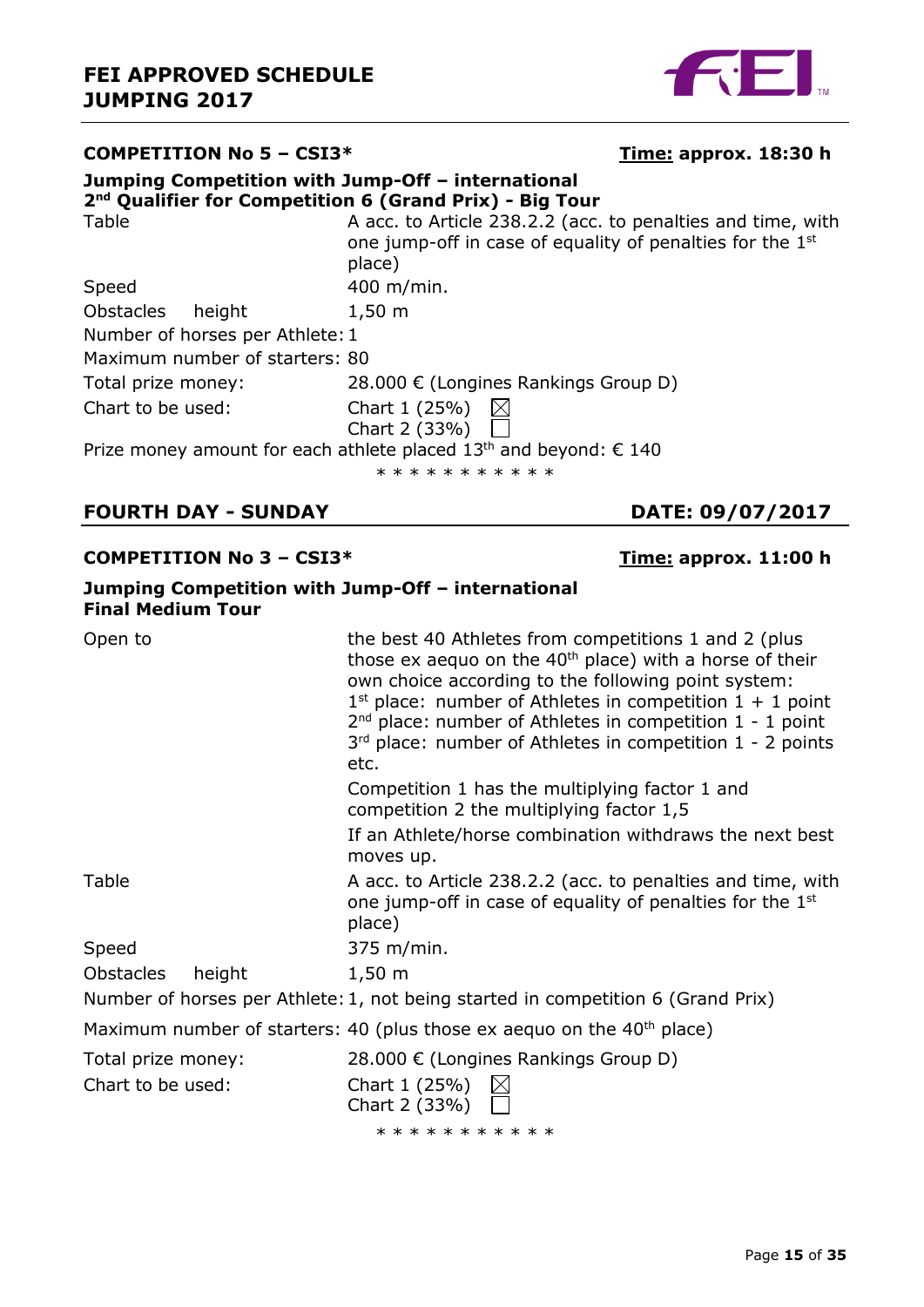

| <b>COMPETITION No 6</b>                                   | <u>Time:</u> approx. 14:30 h                                                                                                                                                                                                                                                                                                                                                                                            |  |  |  |
|-----------------------------------------------------------|-------------------------------------------------------------------------------------------------------------------------------------------------------------------------------------------------------------------------------------------------------------------------------------------------------------------------------------------------------------------------------------------------------------------------|--|--|--|
| Jumping Competition with Jump-Off- international          |                                                                                                                                                                                                                                                                                                                                                                                                                         |  |  |  |
| <b>Final Big Tour</b><br><b>Grand Prix of Spangenberg</b> |                                                                                                                                                                                                                                                                                                                                                                                                                         |  |  |  |
| Admitted athletes:                                        | the best 50 Athletes of comp. 4 and 5 (plus those ex aequo on<br>the 50 <sup>th</sup> place) acc. to the following point-system:<br>winner: number of starters in comp. no. 4<br>$+1$ point<br>second: number of starters in comp. no. 4<br>$-1$ point;<br>- 2 points<br>third: number of starters in comp. no. 4<br>etc.<br>Competition 4 has the multiplying factor 1 and<br>competition 5 the multiplying factor 1,5 |  |  |  |
|                                                           | If an Athlete/horse combination withdraws the next best<br>moves up.                                                                                                                                                                                                                                                                                                                                                    |  |  |  |
|                                                           | and in addition, if the athletes have not qualified through<br>competition 4 and 5:<br>- all individual medal winners of the last Olympic and Pan-                                                                                                                                                                                                                                                                      |  |  |  |
|                                                           | American Games<br>- all individual medal winners of the last World Championships<br>- all individual medal winners of the last Continental<br>Championships (seniors)<br>- the winner of the FEI World Cup™ Final 2017                                                                                                                                                                                                  |  |  |  |
| Admitted horses:                                          | - the winner of the German Championships (seniors) 2017<br>Athletes may start a horse of their own choice, that must have<br>completed the initial round of at least one CSI3 <sup>*</sup> competition<br>of this event (see FEI RG Art. 261.4.4)                                                                                                                                                                       |  |  |  |
| Table                                                     | A acc. to Article 238.2.2 (acc. to penalties and time, with<br>one jump-off in case of equality of penalties for the 1 <sup>st</sup><br>place)                                                                                                                                                                                                                                                                          |  |  |  |
| Speed                                                     | 400 m/min.                                                                                                                                                                                                                                                                                                                                                                                                              |  |  |  |
| <b>Obstacles</b><br>height                                | $1,55 \; m$                                                                                                                                                                                                                                                                                                                                                                                                             |  |  |  |
|                                                           | Number of horses per Athlete: 1, not being started in competition 3 (Final Medium Tour)<br>Maximum number of starters: 50 (plus those ex aequo on the 50 <sup>th</sup> place); plus<br>prequalified athletes, not having qualified through<br>competition 4 and 5                                                                                                                                                       |  |  |  |
| Total prize money:                                        | 80.000 € (Longines Rankings Group C)                                                                                                                                                                                                                                                                                                                                                                                    |  |  |  |
| Chart to be used:                                         | Chart 1 (25%)<br>$\boxtimes$<br>Chart 2 (33%)                                                                                                                                                                                                                                                                                                                                                                           |  |  |  |
|                                                           | Prize money amount for each athlete placed 13 <sup>th</sup> and beyond: € 200<br>* * * * * * * * * * *                                                                                                                                                                                                                                                                                                                  |  |  |  |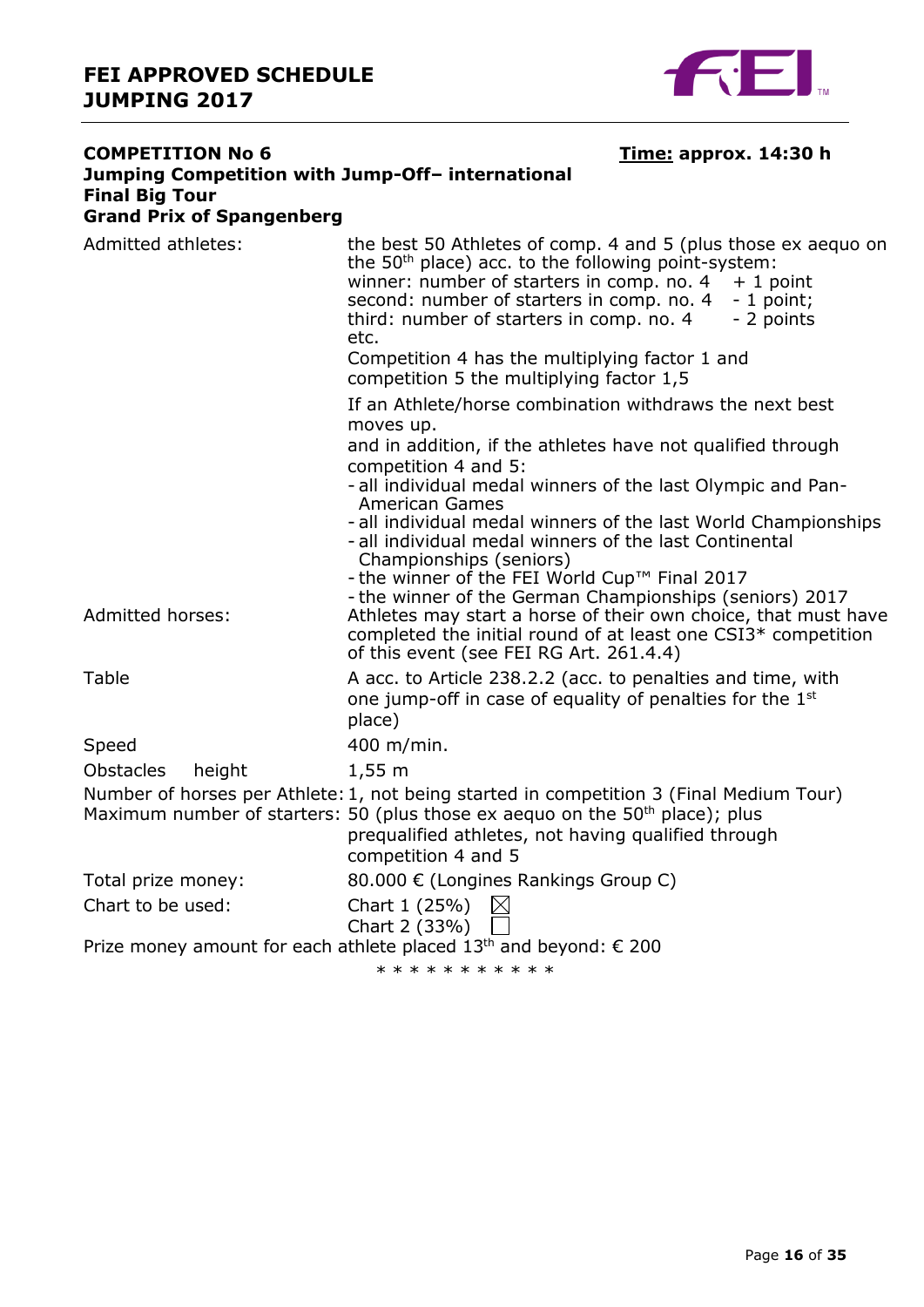### **CSI Am A + B**

- Each horse can be started once a day, in total each horse may be stated three times during the event.
- Within the tours an athlete may change, i. e. he/she may ride class M (1.25 m) on two days and class S (1.40 m) the third day. However, it is not allowed to start a horse in competitions class L and S or vice versa.

### **FIRST DAY - THURSDAY DATE: 06/07/2017**

| Jumping Competition in Two Phases - international<br><b>Small Tour (Cat. B)</b> |                                                                                       |
|---------------------------------------------------------------------------------|---------------------------------------------------------------------------------------|
| Table                                                                           | A acc. to Article 274.5.3 (both phases against the clock)                             |
| Speed                                                                           | 350 m/min.                                                                            |
| Obstacles<br>height                                                             | $1,15 \; m$                                                                           |
| Number of horses per Athlete: 2                                                 |                                                                                       |
|                                                                                 | Maximum number of starters: if more than 100, the class will be divided $*)$          |
| Total prize money:                                                              | 400€                                                                                  |
| Chart to be used:                                                               | Chart 1 (25%) $\bowtie$                                                               |
|                                                                                 | Chart 2 (33%) $\sqrt{ }$                                                              |
|                                                                                 | Prize money amount for each athlete placed 13 <sup>th</sup> and beyond: $\epsilon$ 10 |
|                                                                                 | * * * * * * * * * * *                                                                 |

# **SECOND DAY - FRIDAY DATE: 07/07/2017**

### **COMPETITION No 12 Time: approx. 12:00 h**

| Jumping Competition acc. to Penalties and Time - international<br><b>Small Tour (Cat. B)</b> |                                                                              |  |  |
|----------------------------------------------------------------------------------------------|------------------------------------------------------------------------------|--|--|
| Table                                                                                        | A acc. to Article 238.2.1 (acc. to penalties and time,<br>without jump-off)  |  |  |
| Speed                                                                                        | 350 m/min.                                                                   |  |  |
| Obstacles<br>height                                                                          | $1,15 \; m$                                                                  |  |  |
| Number of horses per Athlete: 2                                                              |                                                                              |  |  |
|                                                                                              | Maximum number of starters: if more than 100, the class will be divided $*)$ |  |  |
| Total prize money:                                                                           | 400€                                                                         |  |  |
| Chart to be used:                                                                            | Chart 1 (25%) $\bowtie$                                                      |  |  |
|                                                                                              | Chart 2 $(33%)$                                                              |  |  |
|                                                                                              | Prize money amount for each athlete placed $13th$ and beyond: $\epsilon$ 10  |  |  |
|                                                                                              | * * * * * * * * * * *                                                        |  |  |



# **COMPETITION No 11 Time: approx. 17:00 h**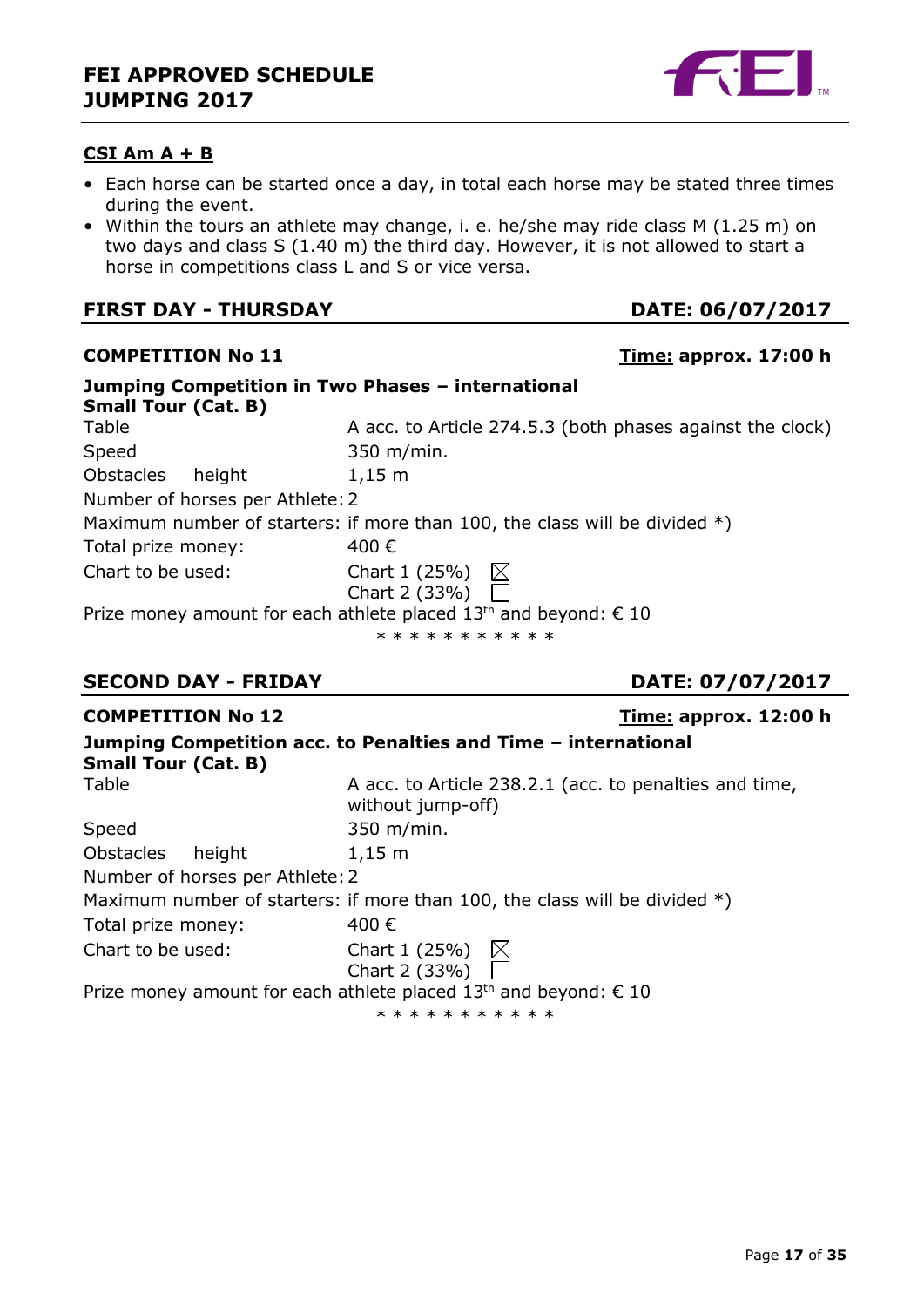

# Page **18** of **35**

# **COMPETITION No 14 Time: approx. 12:45 h**

| ouniphily competition acc. to r chantics and Thile |                                                                                                                |
|----------------------------------------------------|----------------------------------------------------------------------------------------------------------------|
| <b>Medium Tour (Cat. B)</b>                        |                                                                                                                |
| Table                                              | A acc. to Article 238.2.1 (acc. to penalties and time,<br>without jump-off)                                    |
| Speed                                              | 350 m/min.                                                                                                     |
| Obstacles height                                   | $1,25 \; m$                                                                                                    |
| Number of horses per Athlete: 2                    |                                                                                                                |
|                                                    | Maximum number of starters: if more than 100, the class will be divided $*)$                                   |
| Total prize money:                                 | 500 €                                                                                                          |
| Chart to be used:                                  | Chart $1(25%)$                                                                                                 |
|                                                    | Chart 2 (33%)                                                                                                  |
|                                                    | Prize money amount for each athlete placed 13 <sup>th</sup> and beyond: $\epsilon$ 10<br>* * * * * * * * * * * |
|                                                    |                                                                                                                |

#### **COMPETITION No 17 Time: approx. 13:30 h**

# **Jumping Competition acc. to Penalties and Time – international Big Tour (Cat. A)**

| Table                                                                       | A acc. to Article 238.2.1 (acc. to penalties and time,                       |  |  |  |
|-----------------------------------------------------------------------------|------------------------------------------------------------------------------|--|--|--|
|                                                                             | without jump-off)                                                            |  |  |  |
| Speed                                                                       | 350 m/min.                                                                   |  |  |  |
| Obstacles<br>height                                                         | $1,40 \; m$                                                                  |  |  |  |
| Number of horses per Athlete: 2                                             |                                                                              |  |  |  |
|                                                                             | Maximum number of starters: if more than 100, the class will be divided $*)$ |  |  |  |
| Total prize money:                                                          | $1.500 \in$                                                                  |  |  |  |
| Chart to be used:                                                           | Chart 1 (25%)                                                                |  |  |  |
|                                                                             | Chart 2 (33%)                                                                |  |  |  |
| Prize money amount for each athlete placed $13th$ and beyond: $\epsilon$ 10 |                                                                              |  |  |  |
|                                                                             | * * * * * * * * * * *                                                        |  |  |  |

# **THIRD DAY - SATURDAY DATE: 08/07/2017**

#### **COMPETITION No 13 Time: approx. 08:00 h**

# **Accumulator Competition with Joker – international**

**Small Tour (Cat. B)**

| Table                           | A acc. to Art. 269.1,2,3,5 with one joker, directly against<br>the clock. No jump-off. The Joker carries double points, if<br>the Joker is knocked down, these double points must be<br>deducted from the total points obtained so far by the<br>Athlete. |
|---------------------------------|-----------------------------------------------------------------------------------------------------------------------------------------------------------------------------------------------------------------------------------------------------------|
| Speed                           | $350 \; \text{m/min}.$                                                                                                                                                                                                                                    |
| Obstacles<br>height             | $1,15 \; m$                                                                                                                                                                                                                                               |
| Number of horses per Athlete: 2 |                                                                                                                                                                                                                                                           |
|                                 | Maximum number of starters: if more than 100, the class will be divided $*)$                                                                                                                                                                              |
| Total prize money:              | 400 €                                                                                                                                                                                                                                                     |
| Chart to be used:               | Chart 1 (25%)                                                                                                                                                                                                                                             |
|                                 | Chart 2 (33%) $\Gamma$                                                                                                                                                                                                                                    |
|                                 | Prize money amount for each athlete placed $13th$ and beyond: $\epsilon$ 10<br>* * * * * * * * * * *                                                                                                                                                      |

H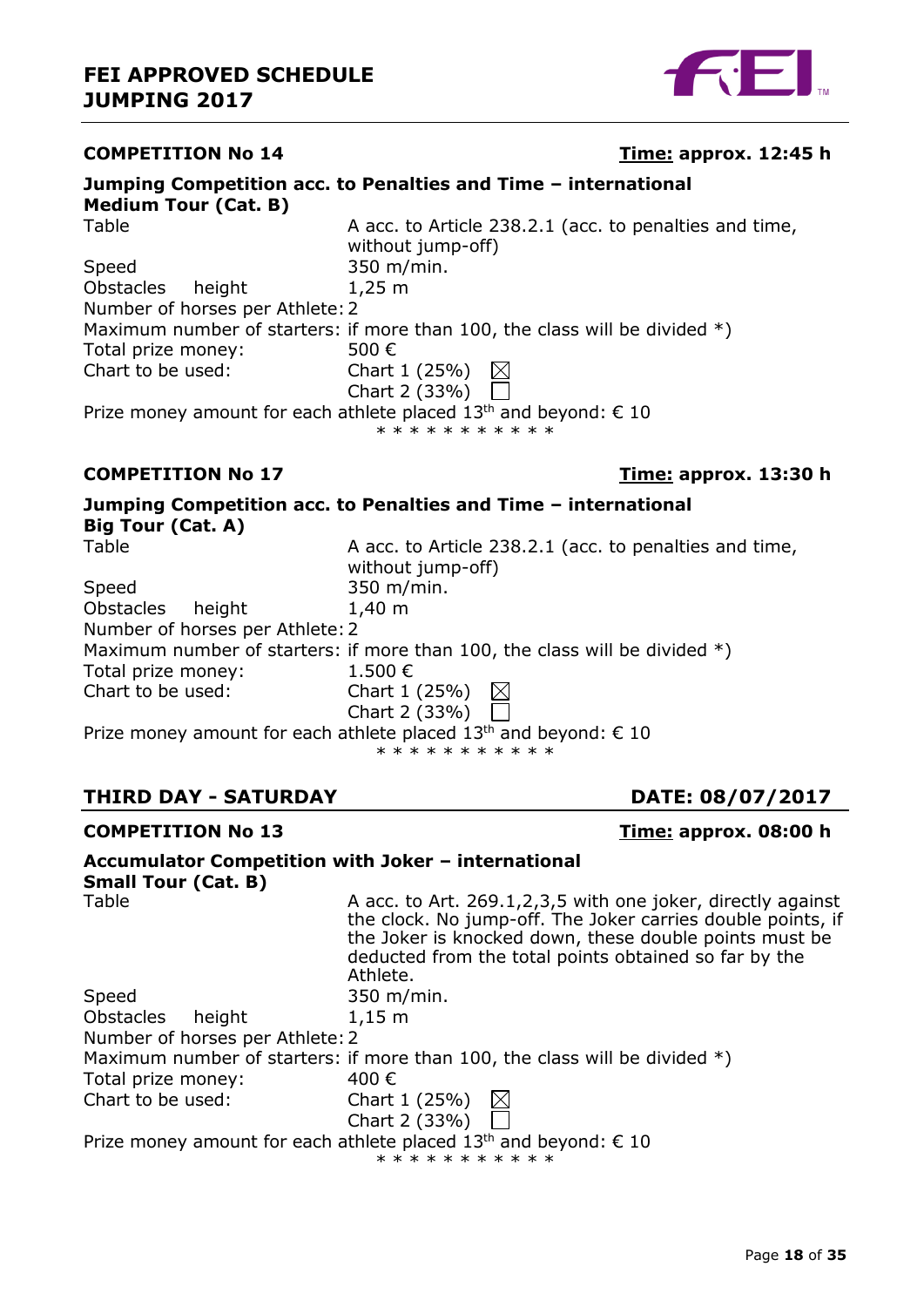

#### **COMPETITION No 15 Time: approx. 08:45 h**

| Accumulator Competition with Joker - international                             |                                                                                                                                                                                                                                                              |
|--------------------------------------------------------------------------------|--------------------------------------------------------------------------------------------------------------------------------------------------------------------------------------------------------------------------------------------------------------|
| <b>Medium Tour (Cat. B)</b>                                                    |                                                                                                                                                                                                                                                              |
| Table                                                                          | A acc. to Art. 269.1,2,3,5 with one joker, directly against<br>the clock. No jump-off. The Joker carries double points, if<br>the Joker is knocked down, these double points must be<br>deducted from the total points obtained so far by the<br>Athlete.    |
| Speed                                                                          | 350 m/min.                                                                                                                                                                                                                                                   |
| <b>Obstacles</b><br>height                                                     | $1,25 \; m$                                                                                                                                                                                                                                                  |
| Number of horses per Athlete: 2                                                |                                                                                                                                                                                                                                                              |
|                                                                                | Maximum number of starters: if more than 100, the class will be divided $*)$                                                                                                                                                                                 |
| Total prize money:                                                             | 500€                                                                                                                                                                                                                                                         |
| Chart to be used:                                                              | Chart 1 (25%) $\boxtimes$                                                                                                                                                                                                                                    |
|                                                                                | Chart 2 (33%)                                                                                                                                                                                                                                                |
|                                                                                | Prize money amount for each athlete placed 13 <sup>th</sup> and beyond: € 10<br>* * * * * * * * * * *                                                                                                                                                        |
| <b>COMPETITION No 18</b>                                                       | <u>Time:</u> approx. 09:30 h                                                                                                                                                                                                                                 |
| Accumulator Competition with Joker - international<br><b>Big Tour (Cat. A)</b> |                                                                                                                                                                                                                                                              |
| Table                                                                          | A acc. to Art. 269.1, 2, 3, 5 with one joker, directly against<br>the clock. No jump-off. The Joker carries double points, if<br>the Joker is knocked down, these double points must be<br>deducted from the total points obtained so far by the<br>Athlete. |
| Speed                                                                          | 350 m/min.                                                                                                                                                                                                                                                   |
| Obstacles<br>height                                                            | $1,40 \; m$                                                                                                                                                                                                                                                  |
| Number of horses per Athlete: 2                                                |                                                                                                                                                                                                                                                              |
|                                                                                | Maximum number of starters: if more than 100, the class will be divided $*)$                                                                                                                                                                                 |
| Total prize money:                                                             | 1.500€                                                                                                                                                                                                                                                       |
| Chart to be used:                                                              | Chart 1 (25%)<br>$\boxtimes$                                                                                                                                                                                                                                 |
|                                                                                | Chart 2 (33%)                                                                                                                                                                                                                                                |
|                                                                                | Prize money amount for each athlete placed $13th$ and beyond: $\epsilon$ 10<br>* * * * * * * * * * *                                                                                                                                                         |
|                                                                                |                                                                                                                                                                                                                                                              |
|                                                                                |                                                                                                                                                                                                                                                              |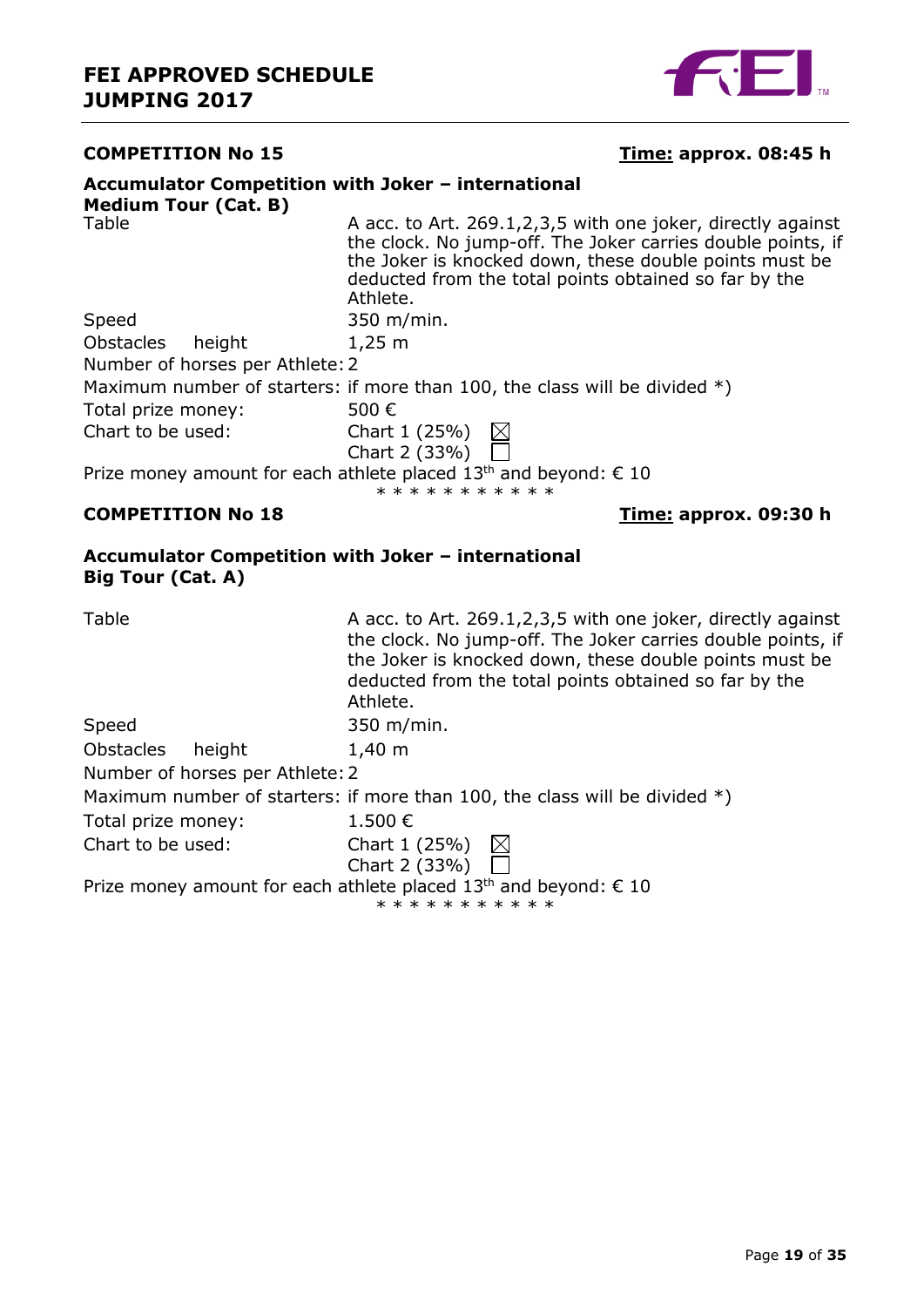

# **FOURTH DAY - SUNDAY DATE: 09/07/2017**

### **COMPETITION No 16 Time: approx. 08.00 h**

| Jumping Competition in Two Phases - international<br><b>Medium Tour (Cat. B)</b> |                                                                                                       |
|----------------------------------------------------------------------------------|-------------------------------------------------------------------------------------------------------|
| Table                                                                            | A acc to Art. 274.5.3 (both phases against the clock)                                                 |
| Speed                                                                            | 350 m/min.                                                                                            |
| Obstacles<br>height                                                              | $1,25 \; m$                                                                                           |
| Number of horses per Athlete: 2                                                  |                                                                                                       |
|                                                                                  | Maximum number of starters: if more than 100, the class will be divided $*)$                          |
| Total prize money:                                                               | 600€                                                                                                  |
| Chart to be used:                                                                | Chart 1 (25%) $\boxtimes$<br>Chart 2 (33%)                                                            |
|                                                                                  | Prize money amount for each athlete placed 13 <sup>th</sup> and beyond: € 10<br>* * * * * * * * * * * |
|                                                                                  |                                                                                                       |
| <b>COMPETITION No 19</b>                                                         | <u>Time:</u> approx. 09:00 h                                                                          |
| Jumping Competition in Two Phases - international                                |                                                                                                       |
| Big Tour (Cat. A)                                                                |                                                                                                       |
| Table                                                                            | A acc to Art. 274.5.3 (both phases against the clock)                                                 |
| Speed                                                                            | 350 m/min.                                                                                            |
| Obstacles<br>height                                                              | $1,40 \; m$                                                                                           |
| Number of horses per Athlete: 2                                                  |                                                                                                       |
|                                                                                  | Maximum number of starters: if more than 100, the class will be divided $*)$                          |
| Total prize money:                                                               | 1.500€                                                                                                |
| Chart to be used:                                                                | $\boxtimes$<br>Chart 1 (25%)<br>Chart 2 (33%)                                                         |

\* \* \* \* \* \* \* \* \* \* \*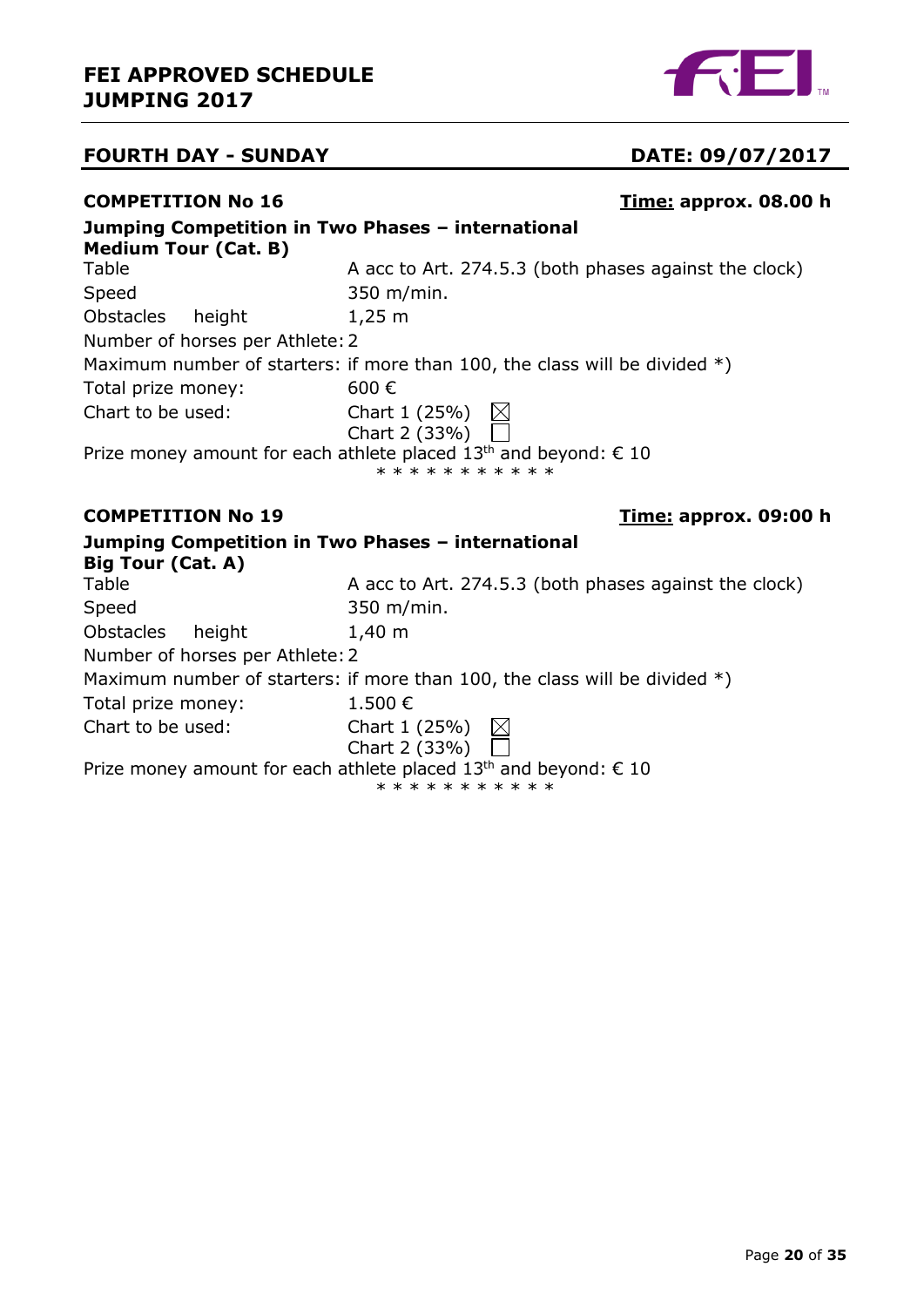

# <span id="page-20-0"></span>**X. FACILITIES OFFERED**

#### <span id="page-20-1"></span>**1. ATHLETES**

#### **Accommodation**

Hotel: Kloster Haydau, In der Haydau 2, 34326 Morschen (distance approx. 10 minutes by car from and to the show grounds), Telephone:  $+49.5664 - 93910-0$ , Fax + 49.5664 – 9 39 10-100, Email: info@hotel-kloster-haydau.de, Website: www.hotel-klosterhaydau.de. Athletes have to book their hotel rooms themselves. In the above mentioned hotel rooms may be booked under the keyword "Reitturnier Spangenberg". Accommodation will be at the Athletes' own expense.

#### **Meals**

Meals (breakfast/lunch/dinner) will available from Friday, 07/07/2017 – Sunday, 09/07/2017 in the grooms' area at the OC's expense.

#### <span id="page-20-2"></span>**2. GROOMS**

#### **Accommodation**

Accommodation will be at the Athletes' expense.

#### **Meals**

Meals (breakfast/lunch/dinner) will available from Friday, 07/07/2017 – Sunday, 09/07/2017 in the grooms' area at the OC's expense.

**NB**: If applicable, Organiser must provide proper sanitary conditions. The showering facilities should be sufficient for both male and female grooms with hot and cold water. Shower facilities as well as restrooms should at all times be in a state of cleanliness.

# <span id="page-20-3"></span>**XI. LOGISTICAL/ADMINISTRATIVE/TECHNICAL INFORMATION**

#### <span id="page-20-4"></span>**1. DRAW**

List of Draws: Starting order by draw acc. to Art. 252 provided it is not stated otherwise in the competitions.

Time, date and location: The draw will take place in the show office approx. 15 minutes after closing time of declaration of the respective competition.

#### <span id="page-20-5"></span>**2. COMPETITION ARENA(S)**

Dimensions: approx. 65 x 100 m Type of Footing: fully drained new "HEUS" sand arena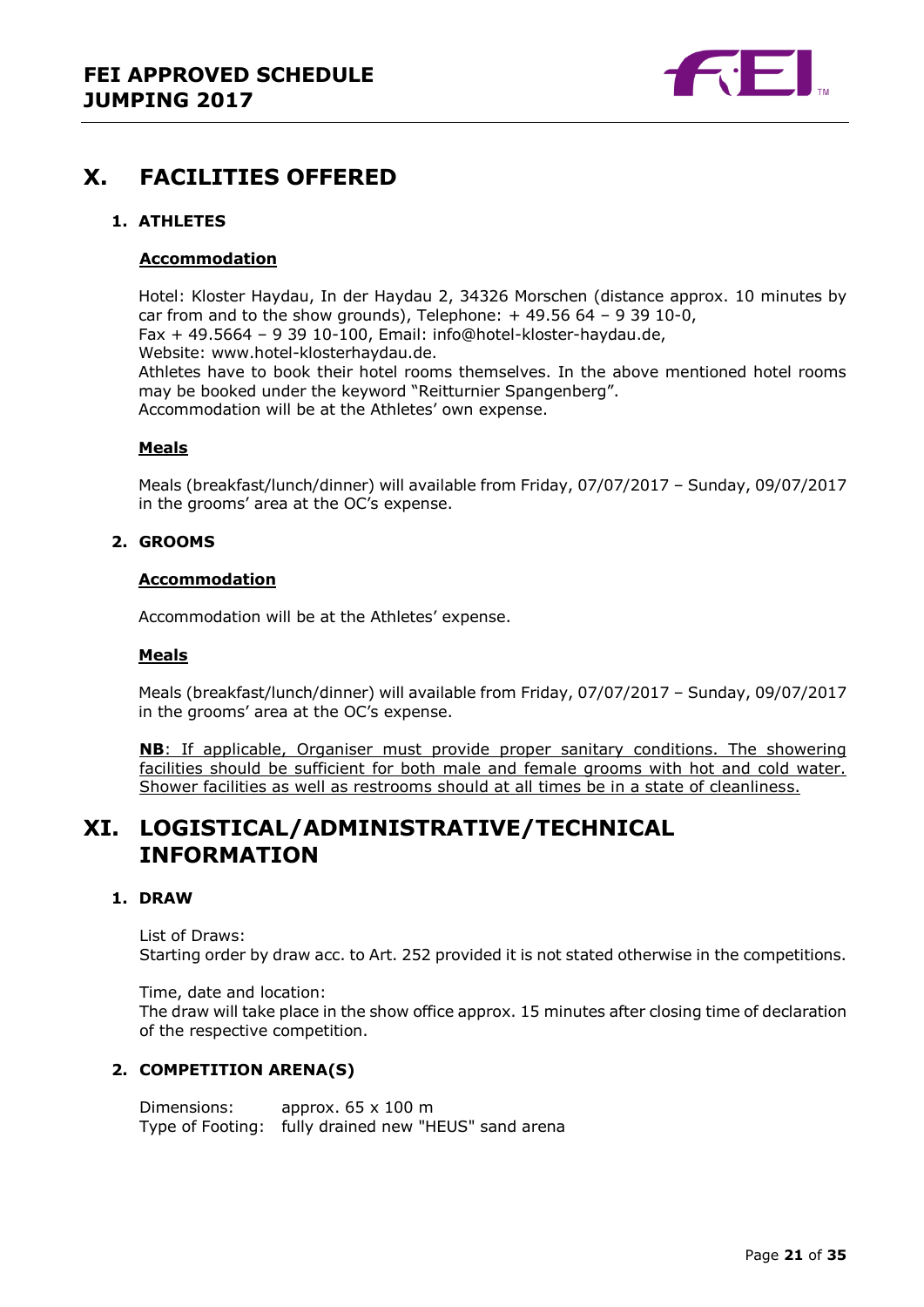

#### <span id="page-21-0"></span>**3. PRACTICE ARENA(S)**

Dimensions: approx. 60 x 45 m, partly sheltered by a tent. Type of Footing: sand

Athletes must have the possibility to exercise their horses in an exercise area under a Steward's supervision at least 30 minutes per day outside of the competition warm-up period. Details of opening times of exercise areas must be included in the timetable.

#### <span id="page-21-1"></span>**4. STABLES**

Size of boxes  $3 \text{ m} \times 3 \text{ m} + 20\%$  3m  $\times$  4m

Horses will be stabled (incl.  $1<sup>st</sup>$  bedding - shavings) on the show grounds from 05/07/2017 to 09/07/2017. The necessary number of boxes has to be ordered when handing in the entries – the order is binding. If no boxes have been ordered, the OC will reserve one box per horse entered. Only the assigned stables may be used. Forage, hay and shavings may be bought on site. Power supply has to be ordered and paid for with the entries.

#### <span id="page-21-2"></span>**5. SAFETY CUPS**

Name of Manufacturer: CARO Cardinali & Rothenberger GmbH, Liebermannstr. 18, 32257 Bünde

#### <span id="page-21-3"></span>**6. TIMING DEVICE**

|                    | Name of Manufacturer: Timer: IC Control, Photocells: Tag Heuer, |
|--------------------|-----------------------------------------------------------------|
|                    | Wireless transmitters: Tag Heuer                                |
| Model:             | Timer: ATU-X, Photocells: HL2-35 E/HL2-35 R,                    |
|                    | Wireless transmitters: HL-670-1/HL 670-2                        |
| FEI Report number: | Timer: 22100054A, Photocells: 22010004B,                        |
|                    | Wireless transmitters: 22010005C                                |

#### <span id="page-21-4"></span>**7. SCORING/TIMING PROVIDER**

Name of the company: HSR-Performance Name contact person: Hendrik Schulze Rückamp Contact email: info@hsr-performance.de

The FEI may require to be provided with real time results data feed of your events according to FEI requirements; in this case you and your provider will be informed accordingly.

#### <span id="page-21-5"></span>**8. PRIZE GIVING CEREMONY**

The owner of the winning horse/pony must be invited to the prize giving ceremony for the Grand Prix, if present at the event.

The number of athletes required to present themselves for the prize-giving ceremony of each competition is 8.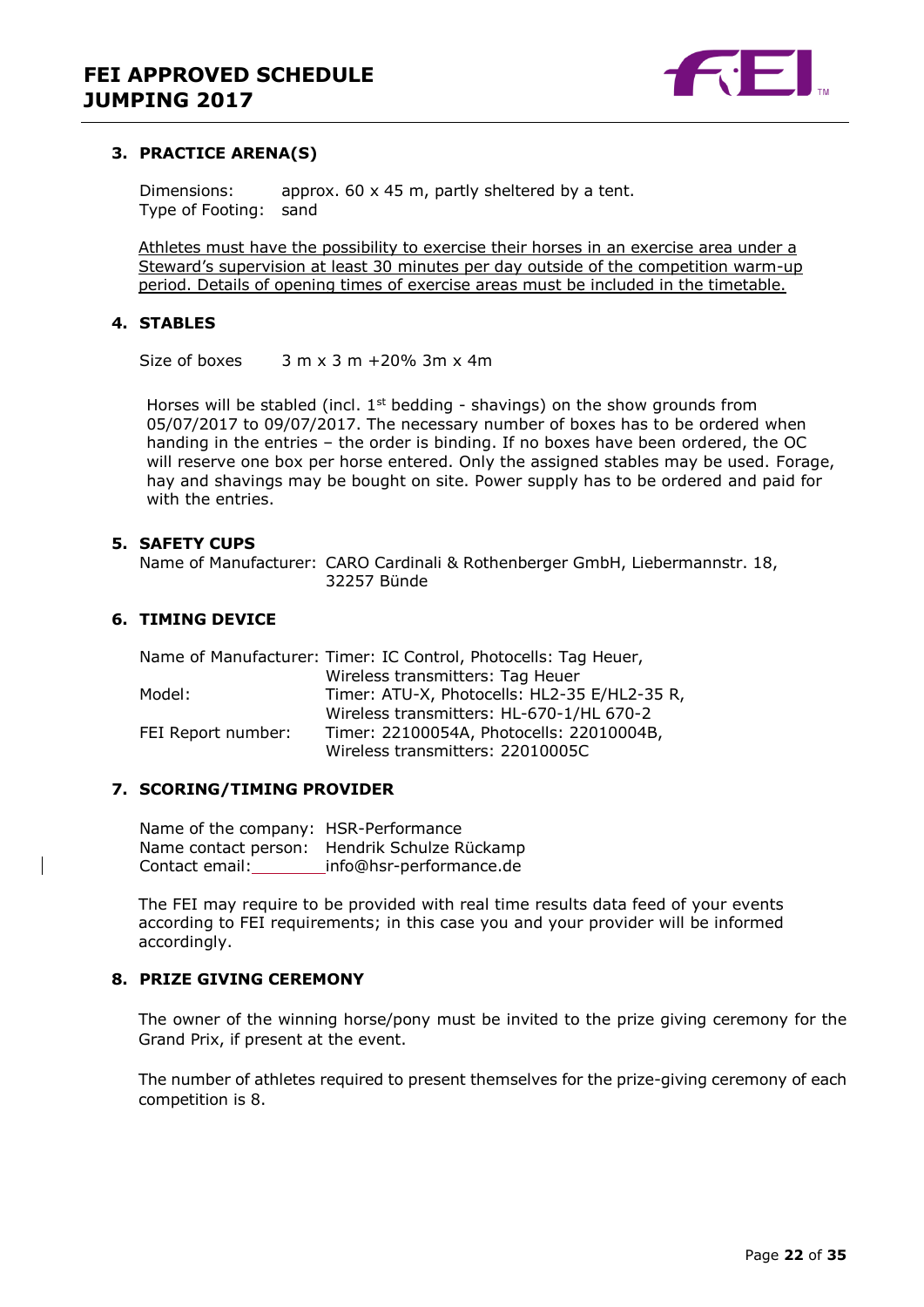

#### <span id="page-22-0"></span>**9. ADVERTISING ON ATHLETES AND HORSES**

At CSI events, and all competitions except for the Nations Cup, athletes are authorised to carry the logo of their personal sponsor in accordance with the articles 256.3 and 257.3 of the FEI Jumping Rules.

The Chief Steward will check that the advertising on athletes and horses complies with these Articles.

#### <span id="page-22-1"></span>**10.TICKETING**

Are you selling tickets for spectators to attend your event: Yes  $\boxtimes$  No  $\Box$ Name of your ticketing provider: Stadt- und Touristinformation Web address to buy ticket: service-center@spangenberg.de

#### <span id="page-22-2"></span>**11.BETTING**

Betting will be authorised by the Organiser: Yes  $\Box$  No  $\boxtimes$ 

#### <span id="page-22-3"></span>**12.TRANSPORT REIMBURSMENT HORSES / PONIES**

Transport expenses to be paid by the Athlete.

#### <span id="page-22-4"></span>**13.WELCOME**

The time and date of arrival of athletes, horses and their means of transport must be given to the Organiser in order to facilitate their arrival.

### <span id="page-22-5"></span>**14.LOCAL TRANSPORTATION - ARRANGEMENTS FROM HOTEL TO SHOWGROUNDS**

A shuttle service will be available for officials and athletes at fixed times.

#### <span id="page-22-6"></span>**15.ENTRY RIGHT TO SHOWGROUNDS/ACCREDITED PERSONS**

Entry right to the stable area according to FEI Veterinary Regulations Art. 1023 VI.

NUMBER OF ACCREDITED PERSONS:

Athlete: 1 Groom: 1 Horse Owner: two (2) accreditations per horse acc. to FEI-Passport

#### <span id="page-22-7"></span>**16.SUSTAINABILITY**

"Please consider the environment when organising an FEI Event. Please find useful information on FEI Sustainability here:" [http://inside.fei.org/fei/your-role/organisers/handbook.](http://inside.fei.org/fei/your-role/organisers/handbook)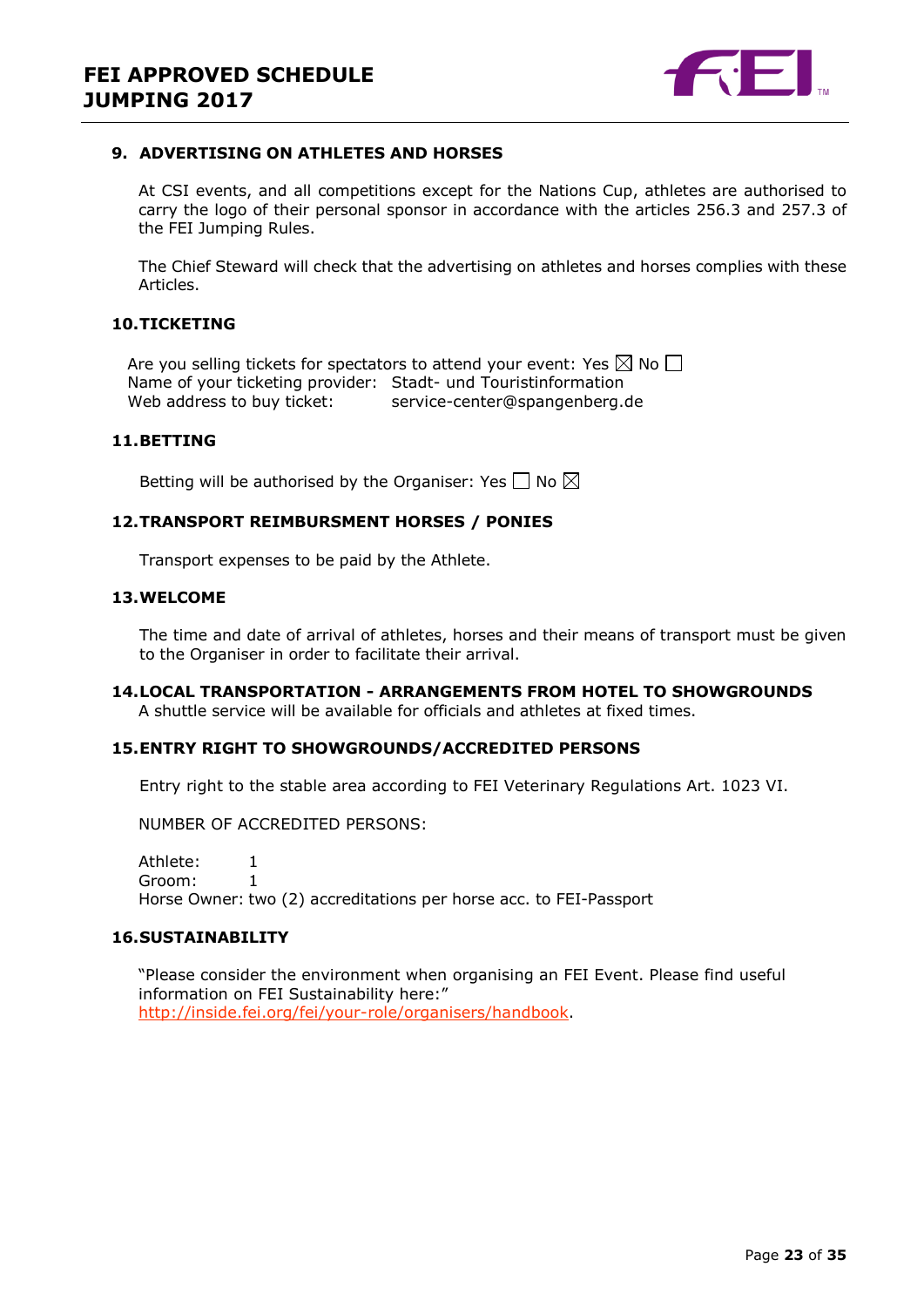

# <span id="page-23-0"></span>**XII. VETERINARY MATTERS**

#### <span id="page-23-1"></span>**1. CUSTOMS FORMALITIES**

Contact details for Customs Formalities:

For questions pertaining to the veterinary and animal diseases legislation for horses from abroad and regarding the horses' transportation, the OC is ready to assist.

Customs and veterinary fees will not be taken over.

#### <span id="page-23-2"></span>**2. HEALTH REQUIREMENTS**

#### **GENERAL**

In accordance with the FEI Code of Conduct for the Welfare of the Horse it is imperative that all Horses at FEI Events are physically fit and free from infectious disease before being allowed to compete.

#### **ENTRY OF HORSES**

Required health tests and vaccinations: ./. Quarantine period: ./. Specimen Import Licence applied: . . . /.

For questions or problems, please contact your Government Veterinary Services.

Every Athlete is obliged to deliver all necessary health certificates for the transport to the event or identification of the horses before they come into the stables:

a) in case of arrival from a EU-member-country, a certificate for registered horses acc. to sample of Annex B to Reglements 90/426 (see annex Vet. I) of the actual valid form will be necessary.

b) in case of arrival from a country not belonging to the EU, a health certificate for registered horses acc. to sample of annex II (see Annex Vet. II) of the decision of the commission 92/260 of the actual valid form will be necessary.

A certificate must be done in at least one official language of the country of destination and in one official language of the member country. The Athlete must carry with him the original certificate, not a copy.

The organiser sees to it that on the competition site, an official state veterinarian is present to issue the health certificates which are necessary for the transport of the horses to their destination abroad.

In case the OC has entrusted a forwarding agency, the latter is ready to assist regarding the required documents.

Furthermore, questions relating to health requirements for horses can be directed to the veterinary authorities in the country of origin or in Germany.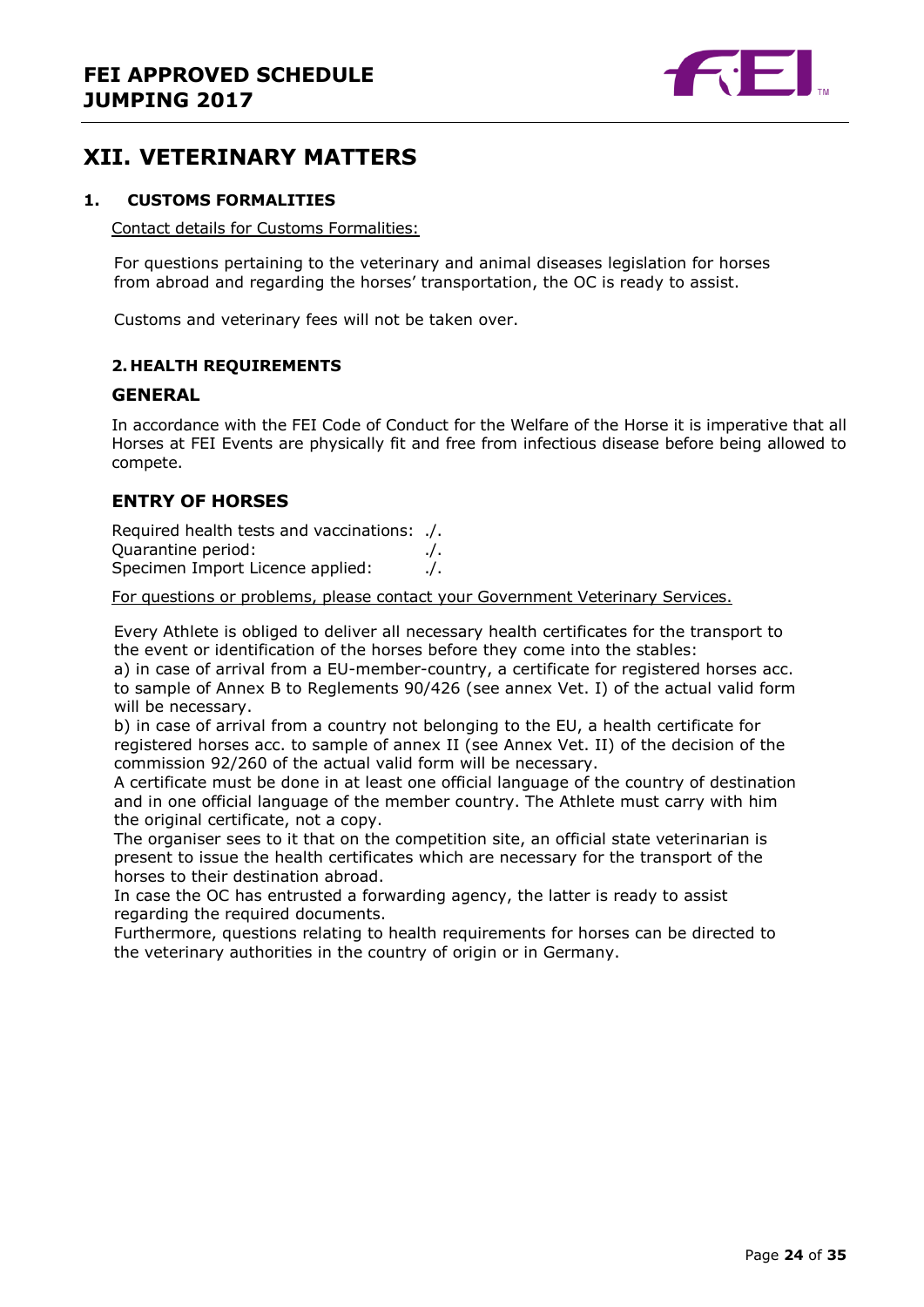

#### <span id="page-24-0"></span>**3. NATIONAL REQUIREMENTS**

In addition to the Rules and Regulations applicable as set out above the following national regulations apply:

• German Animal Welfare Act (Tierschutzgesetz):

www.gesetze-im-internet.de/bundesrecht/tierschg/gesamt.pdf

• German Law concerning Manufacture and Distribution of Medicines (Arzneimittelgesetz):

www.gesetze-im-internet.de/bundesrecht/amg\_1976/gesamt.pdf

• German Law Governing Epidemic Diseases (Tierseuchengesetz):

www.gesetze-im-internet.de/bundesrecht/viehseuchg/gesamt.pdf

• German Regulation for Animal-Welfare during Transport (Tierschutztransportverordnung)

www.gesetze-im-internet.de/bundesrecht/tierschtrv\_2009/gesamt.pdf

- German Regulation regarding Livestock Transport (Viehverkehrsverordnung)
- www.gesetze-im-internet.de/bundesrecht/viehverkv\_2007/gesamt.pdf

• etc.

#### <span id="page-24-1"></span>**4.PONIES**

FEI Veterinary Regulations, Chapter IV:

For all Pony Events, Ponies must be available for Pony Measurement if requested by the FEI.

#### <span id="page-24-2"></span>**5. INJURY SURVEILLANCE**

FEI Veterinary Regulations, articles 1036, 1039 and 1040:

Horses participating in FEI Events are subject to injury surveillance protocols; and in the event of fatality, a post mortem examination.

#### <span id="page-24-3"></span>**6.TRANSPORT OF HORSES**

Horses must be fit to travel and be transported in suitable vehicles for the transport of horses. Any government requirements for disease testing and control must be requested well in advance, to ensure that the horse is in compliance by the time of arrival at the border of the country where the Event is taking place. Athletes, or their representatives, have the responsibility to comply with national legislation in both their country of origin and the host nation of the Event. Where necessary athletes must contact local government authorities or veterinary advisors for information regarding animal health requirements and transport legislation. Within the European Union (EU), this includes EU Council Regulation (EC) No 1/2005 concerning the protection of animals during transport within the Member States of the EU.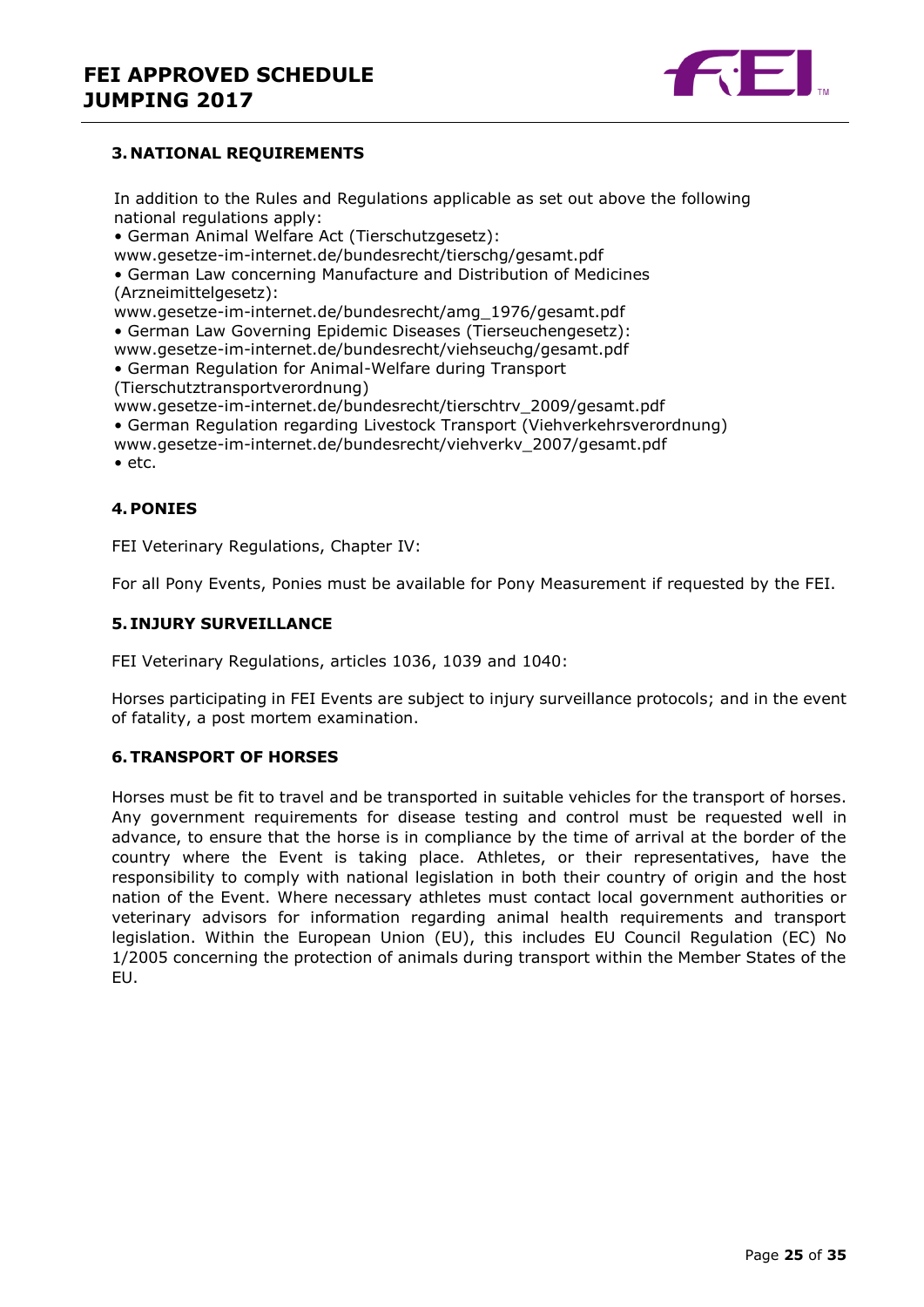

#### <span id="page-25-0"></span>**7. VENUE ARRIVAL INFORMATION & FITNESS TO COMPETE**

#### **7.1.PASSPORTS. FEI General Regulations Article 137**

#### **For all issues relating to FEI Horse Passports/FEI Recognition Cards please contact your National Federation.**

All Horses competing at FEI Events must be registered with the FEI.

FEI Passports or FEI Recognition Cards (for those Horses with a national passport approved by the FEI) are compulsory for FEI Events.

NB: Horses entered in CIMs, in CSIP or in CSICh Cat. A in their country of residence are not required to have an FEI Passport or FEI Recognition Card but must be properly registered with the FEI and identifiable (GRs 137.2).

Athletes who do not present a Horse's Passport and/or Recognition Card, or one that is not correctly validated or fail to meet other passport requirements will be **subject to Sanctions in accordance with Annex II of the FEI Veterinary Regulations** and may not be allowed to compete.

**NB** for Horses permanently resident in a Member State of the European Union: all Horses must have a national EU passport in compliance with EU Regulations to which a FEI Recognition card is applied. The exception to this being Horses in possession of an FEI passport which has been continually revalidated without interruption.

#### **7.2.VACCINATIONS - EQUINE INFLUENZA. FEI Veterinary Regulations Article 1028**

Horses competing at FEI Events must comply with the requirements for Equine Influenza vaccination in accordance with the Veterinary Regulations and as summarised below.

| <b>VACCINATION</b>    | <b>PROTOCOL</b>                                                                                                                                                         | <b>ELIGIBILITY TO ENTER</b><br><b>VENUE</b>                                                                                                                            |  |  |
|-----------------------|-------------------------------------------------------------------------------------------------------------------------------------------------------------------------|------------------------------------------------------------------------------------------------------------------------------------------------------------------------|--|--|
| <b>Primary Course</b> | $1st$ Vaccination: day 0<br>2 <sup>nd</sup> Vaccination: day 21-92                                                                                                      | May compete 7 days after the<br>2 <sup>nd</sup> Vaccination                                                                                                            |  |  |
| <b>First Booster</b>  | Within 7 months of the 2 <sup>nd</sup><br>Primary<br>vaccination<br>of the<br>Course                                                                                    | May compete for 6 months +21<br>days after the 2 <sup>nd</sup> vaccination of<br>the Primary Course<br>Must not compete in the 7 days<br>after receiving a vaccination |  |  |
| <b>Boosters</b>       | <b>MINIMUM:</b> within one year of<br>previous booster vaccination<br><b>IF COMPETING:</b> must be in<br>the 6 months $+21$ days of the<br>booster previous vaccination | Must have been vaccinated<br>within $6$ months $+21$ days<br>before arriving at the Event<br>Must not compete in the 7 days<br>after receiving a vaccination           |  |  |

All FEI registered Horses intending to compete at FEI Events (including CIMs) must be vaccinated against Equine Influenza in accordance with these VRs. The exception being if the applicable domestic legislation prevents the use of Equine Influenza vaccines within the relevant territory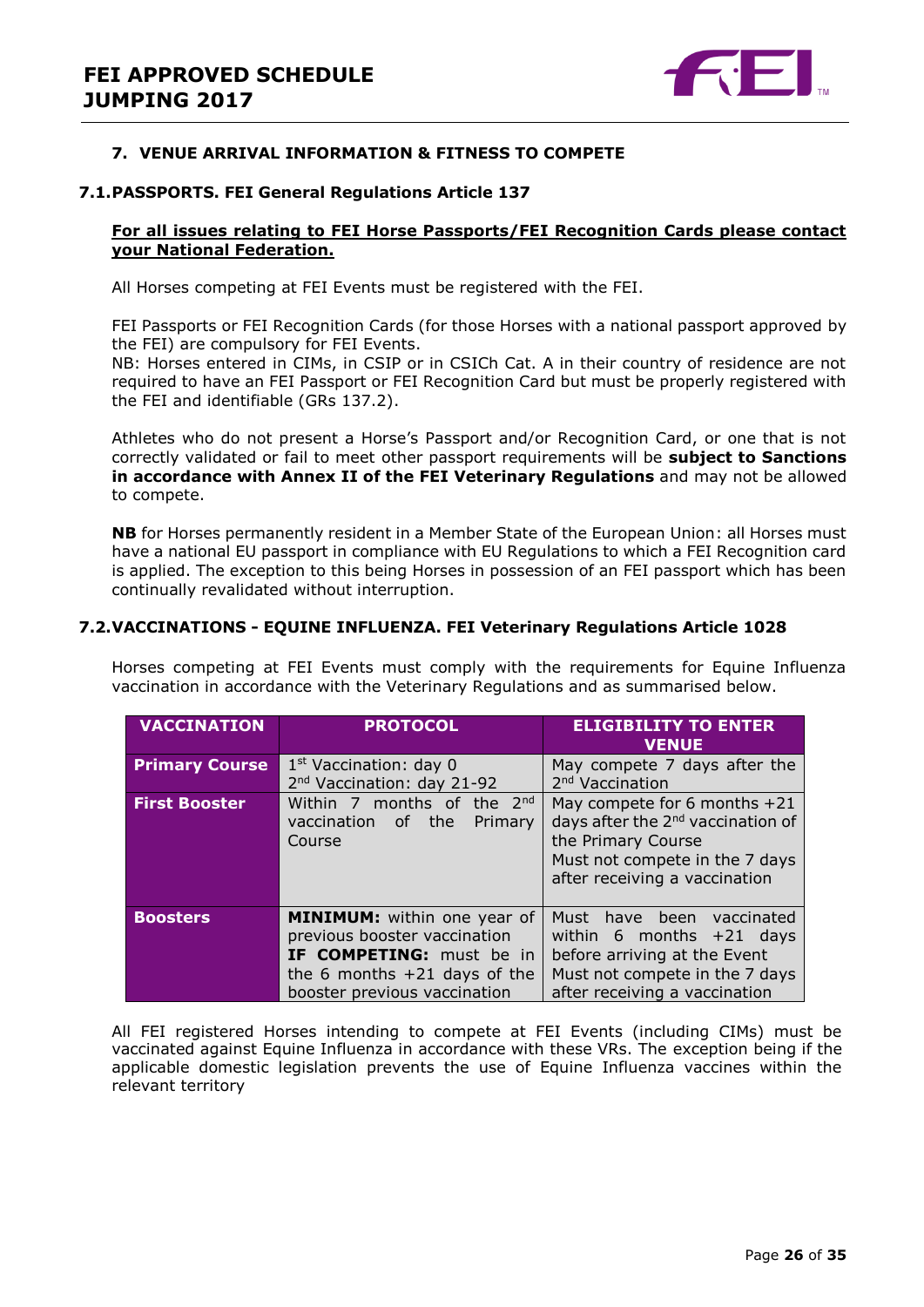

#### **7.3.EXAMINATION ON ARRIVAL. FEI Veterinary Regulations Article 1032**

On arrival at an Event venue, all Horses must undergo an examination by a veterinarian to confirm their identification from their passport and micro-chip ID (where present), their vaccination status and general health. To protect all horses attending events, any Horse with a questionable health status concerning vaccination, disease or other concerns, must be stabled within the isolation facilities provided by the Organising Committee pending a decision on entering the venue.

#### **7.4.HORSE INSPECTIONS. FEI Veterinary Regulations Article 1033, Table 2**

All Horses will be assessed for their fitness to compete during the Horse Inspection. Any Horse demonstrating questionable fitness may be referred to the Holding Box for further veterinary examination. Horses not deemed fit to compete by the Inspection Panel will not be permitted to compete.

#### **7.5.LIMB SENSITIVITY EXAMINATION. FEI Veterinary Regulations Article 1034**

All Horses are subject to examination under the protocol for abnormal limb sensitivity throughout the period of an Event, including, but not limited to, between rounds and before the Jump Off. Horses may be examined once or on multiple occasions during the Period of an Event.

Horses may be selected for examination under the protocol randomly or they may be targeted. All Horses selected to be tested must submit promptly to the examination or are subject to immediate disqualification. There is no obligation to examine any specific number of Horses at an Event.

#### <span id="page-26-0"></span>**8.EQUINE ANTI-DOPING AND CONTROLLED MEDICATION PROGRAMME (EADCMP). FEI VETERINARY REGULATIONS, CHAPTER VI**

#### **8.1. SAMPLING. FEI VETERINARY REGULATIONS ARTICLES 1057 AND 1058**

All horses competing at FEI Events may be subject to sampling for the presence of FEI Equine Prohibited Substances in accordance with the FEI Equine Anti-Doping and Controlled Medication Regulations (EADCMRs). Horses may be selected for sampling in accordance with obligatory testing, targeted or random sampling procedures. Refer to Chapter VII, paragraph 3 for details of fees relating to Equine and Human Anti-Doping program (EADCMP), which OCs/NFs have the right to charge to the athlete (applicable for all FEI events worldwide).

#### **8.2. ELECTIVE TESTING. FEI VETERINARY REGULATIONS ARTICLES 1056**

Elective Testing may be carried out prior to an Event to check for the presence of prohibited substances. Please refer to<http://inside.fei.org/fei/your-role/veterinarians> for information and details.

# <span id="page-26-1"></span>**XIII. HUMAN ANTI-DOPING**

Athletes can be tested at any FEI Event, by the FEI or by other Anti-Doping Organisations with Testing jurisdiction. Organisers will have the responsibility to provide facilities and staff/volunteers to facilitate such Testing if requested by the FEI as outlined in article 22.3 of the FEI's Anti-doping Rules for Human Athletes (ADRHA).

The ADRHA rules are published on the FEI website at [http://inside.fei.org/content/anti-doping](http://inside.fei.org/content/anti-doping-rules)[rules.](http://inside.fei.org/content/anti-doping-rules)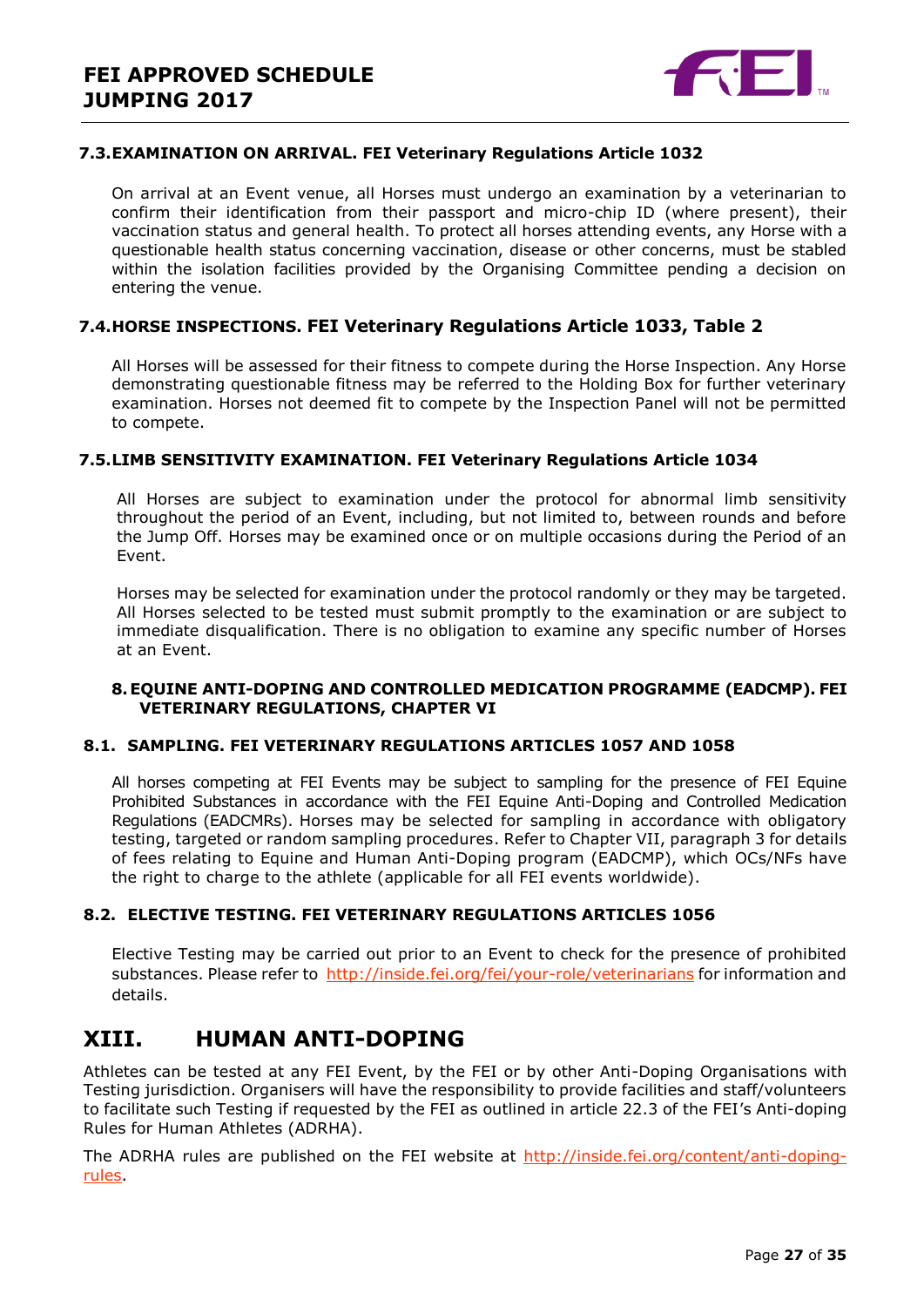

# <span id="page-27-0"></span>**XIV. ADDITIONAL INFORMATION**

#### <span id="page-27-1"></span>**1. INSURANCES AND NATIONAL REQUIREMENTS**

Equestrian sports involve inherent dangerous risks. To the greatest extent permitted by law, the FEI and the FEI Event Organiser shall NOT be liable for any damages relating to loss of property or injury of any kind to Athletes, Owners, Support Personnel or Horses at or in connection with an FEI Event and the FEI expressly excludes all such liability.

#### **1.1. ATHLETES, OWNERS AND SUPPORT PERSONNEL**

#### **1.1.1. Personal Accident and Health Insurance**

It is your responsibility as an Athlete/Owner/ Support Personnel to ensure that you have adequate personal accident insurance in place to cover your participation at FEI Events and in particular to insure against any personal injury or medical expenses arising from an accident, injury or illness which may occur at a FEI Event.

You should check with your National Federation to confirm if your National Federation's insurance policy (if any) covers personal accidents and/or illnesses which may occur when you are attending/participating in FEI Events.

If your National Federation does not have a personal accident/health insurance policy or if the National Federation's insurance policy does not cover personal accident or health claims, then you should obtain your own personal accident and health insurance policy to cover your attendance/participation at FEI Events.

#### **1.1.2. Personal Property Insurance**

You should also ensure that you are insured against property loss, theft or damage which may occur at an FEI Event.

Again, the advice is to check with your National Federation to confirm if they have an insurance policy in place which would cover you in case of such property loss, theft or damage. If not, then you should obtain your own personal property insurance to cover such situations.

#### **1.2. ATHLETES AND OWNERS**

#### **1.2.1. Third Party Liability Insurance**

As an Athlete/Owner you are personally responsible for damages to third parties caused by you, your employees, Support Personnel, your agents or your Horses. You are, therefore, strongly advised to take out third-party liability insurance providing full coverage in relation to FEI Events at home and abroad, and to keep the policy up to date.

The FEI and the Organiser will NOT be responsible for any damage caused to third parties by you, your employees, Support Personnel, your agents or your Horses.

#### **1.2.2. Additional Liability Information**

The organizer declines any liability for property or pecuniary damage which may happen to visitors, athletes, grooms and horse owners through slight negligence of the organizer, his delegates or his assistants. The OC is liable in case of intent, gross negligence as well as in case of injury to life, body or health and in further cases he is liable for compelling legal liability acc. to the legal requirements.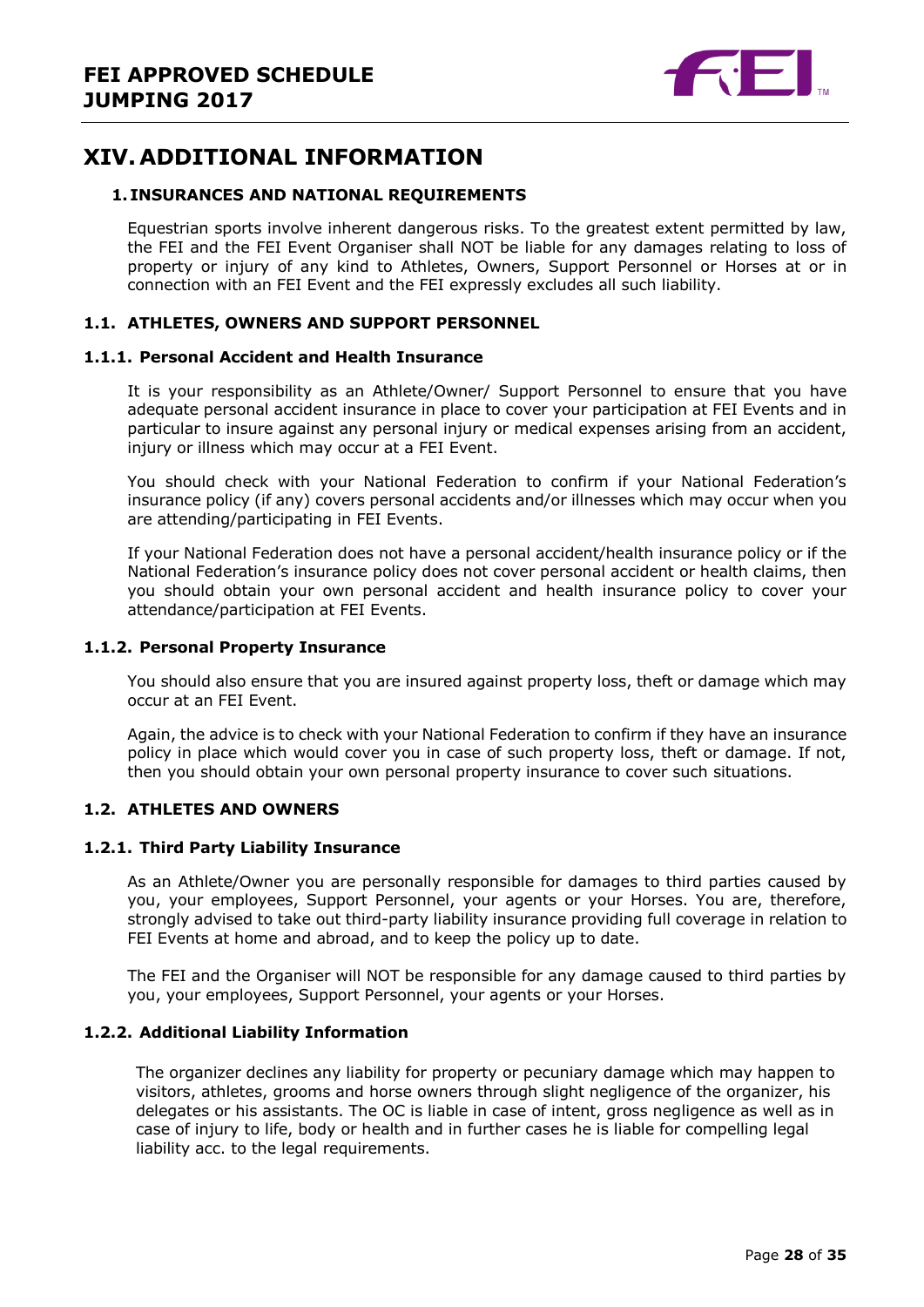

#### **1.2.3. Horse Insurance**

As an Owner you should ensure that your Horses are adequately insured against any injuries or illnesses they may sustain while participating at a FEI Event.

#### <span id="page-28-0"></span>**2.PROTESTS/APPEALS**

To be valid, all Protests and Appeals must be made in writing and accompanied by a deposit of CHF 150.- or equivalent.

Protest and appeal forms are available on the FEI website: Protests:<http://inside.fei.org/sites/default/files/FEI%20Protest%20Form.pdf> Appeals:<http://inside.fei.org/sites/default/files/FEI%20Appeal%20Form.pdf>

#### <span id="page-28-1"></span>**3. SCHOOLING DURING COMPETITIONS**

Athletes wishing to school during speed competitions (Table A and Table C) must inform the OC before these competitions begin. These athletes will start first in these competitions.

#### <span id="page-28-2"></span>**4. STEWARDING**

- If an athlete is uncertain as to whether the boots he/she intends to use during an event are allowed, he/she or his/her representative should show the boots to the Chief Steward for his/her opinion before the boots are used in training or in competition.
- In addition, athletes are to be made aware that hind boots must be removed and placed again on the horse's legs in the presence of a Steward while in the warm-up arena prior to entering the competition arena for certain competitions. (If bandages are used in place of boots, athletes are not required to remove the bandages in the warm-up arena.) This procedure is compulsory for competitions for which boot and bandage control is mandatory, that is the Nations Cup, Grand Prix, and the competition with the highest prize money, and is at the discretion of the Chief Steward for other competitions.
- As an alternative to carrying out this procedure at the time designated by the Steward an athlete may ask his/her groom to take the boots to the in-gate and place them on the horse's legs in front of the Steward prior to the combination entering the arena.
- The Steward has the authority to intervene if a boot is deemed excessively tight by instructing that the boot be removed and put on again correctly. *[Stewards are to note that it is normal for a horse's gait to be somewhat affected immediately after boots have been removed and re-placed.]* If an athlete or his/her groom refuses to remove and replace the boot(s) when instructed to do so by the Steward, a Yellow Warning Card will be issued to the athlete in question.
- If it is deemed impossible or unsafe to remove the hind boots in the warm-up arena prior to the combination entering the competition arena, due to an extremely excited or nervous horse, the boots of the horse in question are to be removed by the athlete/groom following the athlete's round upon leaving the arena and inspected by the Steward. This inspection may be carried out during the boot and bandage control if the boot and bandage control is carried out for the competition in question.
- · This procedure does not replace boot and bandage control after completion of an athlete's round for competitions for which boot and bandage control is mandatory (refer to JRs Art. 244.1).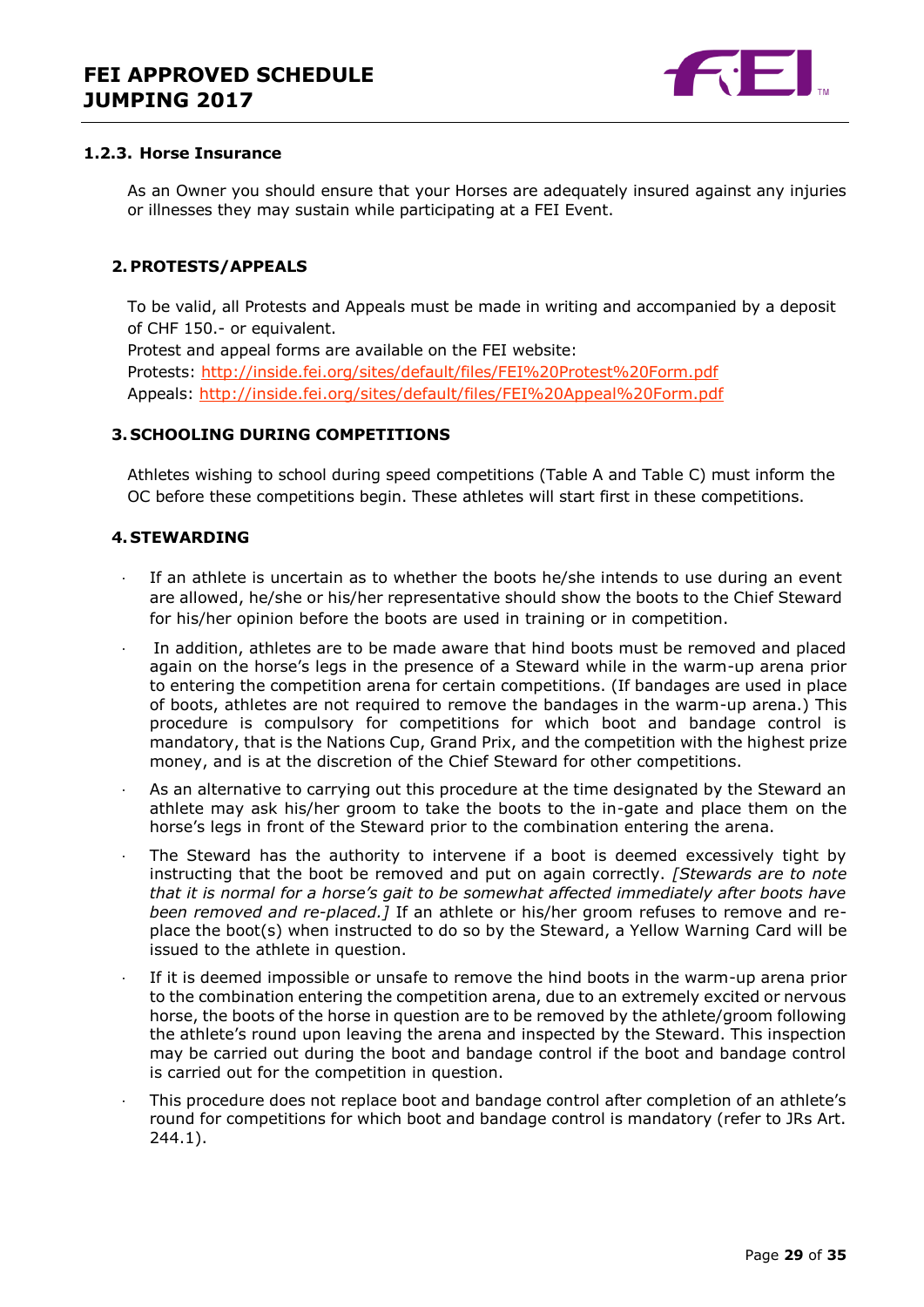

#### <span id="page-29-0"></span>**5. DISPUTES**

In the event of any discussion concerning the interpretation of the schedule (in translated languages), the English version will be decisive.

#### <span id="page-29-1"></span>**6.MODIFICATION TO SCHEDULE**

In exceptional circumstances, together with the approval the host NF delegate and the Ground Jury, the Organiser may change the schedule in order to clarify any matter arising from an omission or due to unforeseen circumstances. Any such changes must be notified to all athletes and officials as soon as possible and they must be reported to the FEI Secretary General by the Technical Delegate, the President of the Ground Jury or the Foreign Judge, as applicable.

#### <span id="page-29-2"></span>**7.ADDITIONAL INFORMATION FROM THE OC**

#### **7.1 GERMAN SHOW RULES**

The OC acknowledges that para 1.4 LPO (German Show Rules) is binding for international events in Germany.

#### **7.2 TIMETABLE**

The times stated under "VIII. TIMETABLE" are subject to alterations.

#### **7.3 FEI-PASSPORTS**

Horses entered in CIMs (CSI1\*/CSI2\*/CSIJ A+B/CSIY A+B/CSICh A+B/CSIU25 A+B/CSIV A+B/CSIAm A+B) as well as in CSIP in their country of residence are not required to have an FEI Passport or FEI Recognition Card but must be properly registered with the FEI and identifiable (GRs 137.2).

#### **7.4 GERMAN ANIMAL WELFARE ACT**

According to paragraph 6 of the German Animal Welfare Act, trimming the vibrissae around eyes and muzzle as well as clipping or cutting the hairs inside the ears of horses are prohibited.

#### **7.5 DOGS**

Dogs have to be kept on the leash on the whole show grounds and in the stable area.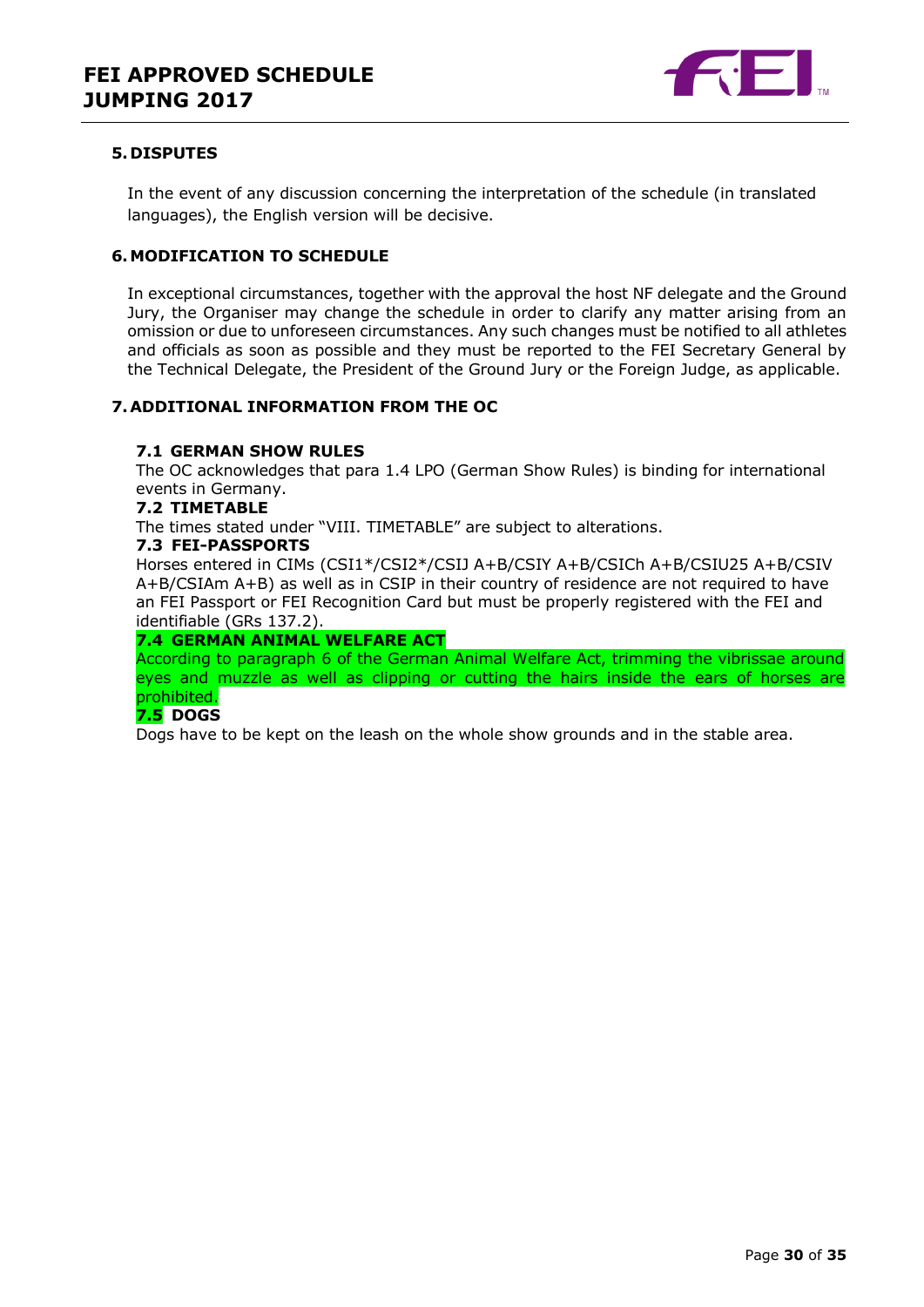

### **Age of Athletes and Horses according to the Event's Category**

| <b>Event's Category</b>                                                                                                                                                                                                                 | <b>Age of Athletes</b>                                                                                                                                                                                  | <b>Age of Horses</b>                                                                  |  |  |
|-----------------------------------------------------------------------------------------------------------------------------------------------------------------------------------------------------------------------------------------|---------------------------------------------------------------------------------------------------------------------------------------------------------------------------------------------------------|---------------------------------------------------------------------------------------|--|--|
| <b>Olympic Games/WEG</b>                                                                                                                                                                                                                | As of 18 <sup>th</sup> year                                                                                                                                                                             | Min 9 y.o.                                                                            |  |  |
| <b>Continental Championships Senior</b>                                                                                                                                                                                                 | As of 18 <sup>th</sup> year                                                                                                                                                                             | Min 8 y.o.                                                                            |  |  |
|                                                                                                                                                                                                                                         |                                                                                                                                                                                                         |                                                                                       |  |  |
| <b>Regional Championships/Games</b>                                                                                                                                                                                                     | As of 18 <sup>th</sup> year<br>As of 16 <sup>th</sup> year if height of obstacles max.1.40m (JRs<br>Annex IX, Art. 6.1)                                                                                 | Min. 8 y.o.<br>Min. 7 y.o. if height of<br>obstacles max. 1.40m<br>(JRs Art. 254.1.1) |  |  |
| <b>World Cup Final</b>                                                                                                                                                                                                                  | As of 18 <sup>th</sup> year                                                                                                                                                                             | Min. 9 y.o.                                                                           |  |  |
| <b>Nations Cup Final</b>                                                                                                                                                                                                                | As of 18 <sup>th</sup> year                                                                                                                                                                             | Min. 8 y.o.                                                                           |  |  |
| CSI-W1*-5*/CSIO-W1*-5*                                                                                                                                                                                                                  |                                                                                                                                                                                                         |                                                                                       |  |  |
| Grand Prix, World Cup, Nations Cup, Power and<br>Skill, Derby or Competition with the highest prize<br>money<br><b>Other Competitions</b>                                                                                               | As of 18 <sup>th</sup> year<br>As of 16 <sup>th</sup> year with permission of their NF                                                                                                                  | Min. 7 y.o.<br>Min. 7 y.o.                                                            |  |  |
| Other Competitions if height max. 1.40m                                                                                                                                                                                                 | As of 14 <sup>th</sup> year                                                                                                                                                                             | Min. 7 y.o                                                                            |  |  |
| Other Competitions if height max. 1.30m                                                                                                                                                                                                 | $\boldsymbol{u}$<br>$\boldsymbol{\mu}$<br>As of 12 <sup>th</sup> year                                                                                                                                   | Min. 7 y.o                                                                            |  |  |
| CSI3*-5*/CSI01*-5*<br>Grand Prix, Nations Cup, Power and Skill, Derby or<br>Competition with the highest prize money<br><b>Other Competitions</b><br>Other Competitions if height max. 1.40m<br>Other Competitions if height max. 1.30m | As of 18 <sup>th</sup> year<br>As of 16 <sup>th</sup> year with permission of their NF<br>As of 14 <sup>th</sup> year<br>$\boldsymbol{\mathit{u}}$<br>$\boldsymbol{\mu}$<br>As of 12 <sup>th</sup> year | Min. 7 y.o.                                                                           |  |  |
| $CSI2*$<br>Power and Skill or Derby<br><b>Other Competitions</b><br>Other Competitions if height max. 1.40m<br>Other Competitions if height max. 1.30m                                                                                  | As of 18 <sup>th</sup> year<br>As of 16 <sup>th</sup> year with permission of their NF<br>As of 14 <sup>th</sup> year<br>$\boldsymbol{\mu}$<br>$\boldsymbol{\mu}$<br>As of 12 <sup>th</sup> year        | Min. 6 y.o.                                                                           |  |  |
| $CSI1*$<br>Power and Skill or Derby<br><b>Other Competitions</b><br>Other Competitions if height max. 1.30m                                                                                                                             | As of 18 <sup>th</sup> year<br>As of 14 <sup>th</sup> year with permission of their NF<br>As of 12 <sup>th</sup> year                                                                                   | Min. 6 y.o.                                                                           |  |  |
| CH-Y                                                                                                                                                                                                                                    | As of 16 <sup>th</sup> year to end 21 <sup>st</sup> year                                                                                                                                                | Min. 7 y.o.                                                                           |  |  |
| CSI/CSIO-Y                                                                                                                                                                                                                              | As of 16 <sup>th</sup> year to end 21 <sup>st</sup> year                                                                                                                                                | Min. 7 y.o.                                                                           |  |  |
| $CH-J$                                                                                                                                                                                                                                  | As of 14 <sup>th</sup> year to end 18 <sup>th</sup> year                                                                                                                                                | Min. 7 y.o.                                                                           |  |  |
| CSI/CSIO-J                                                                                                                                                                                                                              | As of 14 <sup>th</sup> year to end 18 <sup>th</sup> year                                                                                                                                                | Min. 6 y.o.                                                                           |  |  |
| CSI/CSIO-Ch/CH-Ch                                                                                                                                                                                                                       | As of 12 <sup>th</sup> year to end 14 <sup>th</sup> year                                                                                                                                                | Min. 6 y.o.                                                                           |  |  |
| CSI/CSIOP/CH-P                                                                                                                                                                                                                          | As of 12 <sup>th</sup> year to end 16 <sup>th</sup> year<br>Ponies must be registered as ponies with the FEI                                                                                            | Min. 6 y.o.                                                                           |  |  |
| <b>CSIU-25</b>                                                                                                                                                                                                                          | As of 16 <sup>th</sup> year to end 25 <sup>th</sup> year<br>As of 14 <sup>th</sup> year if height max. 1.40m                                                                                            | Min. 7 y.o.                                                                           |  |  |
| <b>CSIV</b>                                                                                                                                                                                                                             | As of 45 <sup>th</sup> year for women and 49 <sup>th</sup> for men                                                                                                                                      | Min. 6 y.o.                                                                           |  |  |
| <b>CSIAm</b>                                                                                                                                                                                                                            | As of 12 <sup>th</sup> year for CSIAm-B<br>As of 14 <sup>th</sup> year for CSIAm-A                                                                                                                      | Min. 6 y.o. for Cat. B<br>Min. 7 y.o. for Cat. A;                                     |  |  |
| <b>CSIYH</b>                                                                                                                                                                                                                            | per Art. 255.2                                                                                                                                                                                          | Min. 6 y.o. - Max. 8 y.o.                                                             |  |  |
| CH-M-YH-S                                                                                                                                                                                                                               | As of 18 <sup>th</sup> year or 16 <sup>th</sup> year for athletes qualified with<br>the same horse                                                                                                      | 5 y.0. / 6 y.0. / 7 y.0.                                                              |  |  |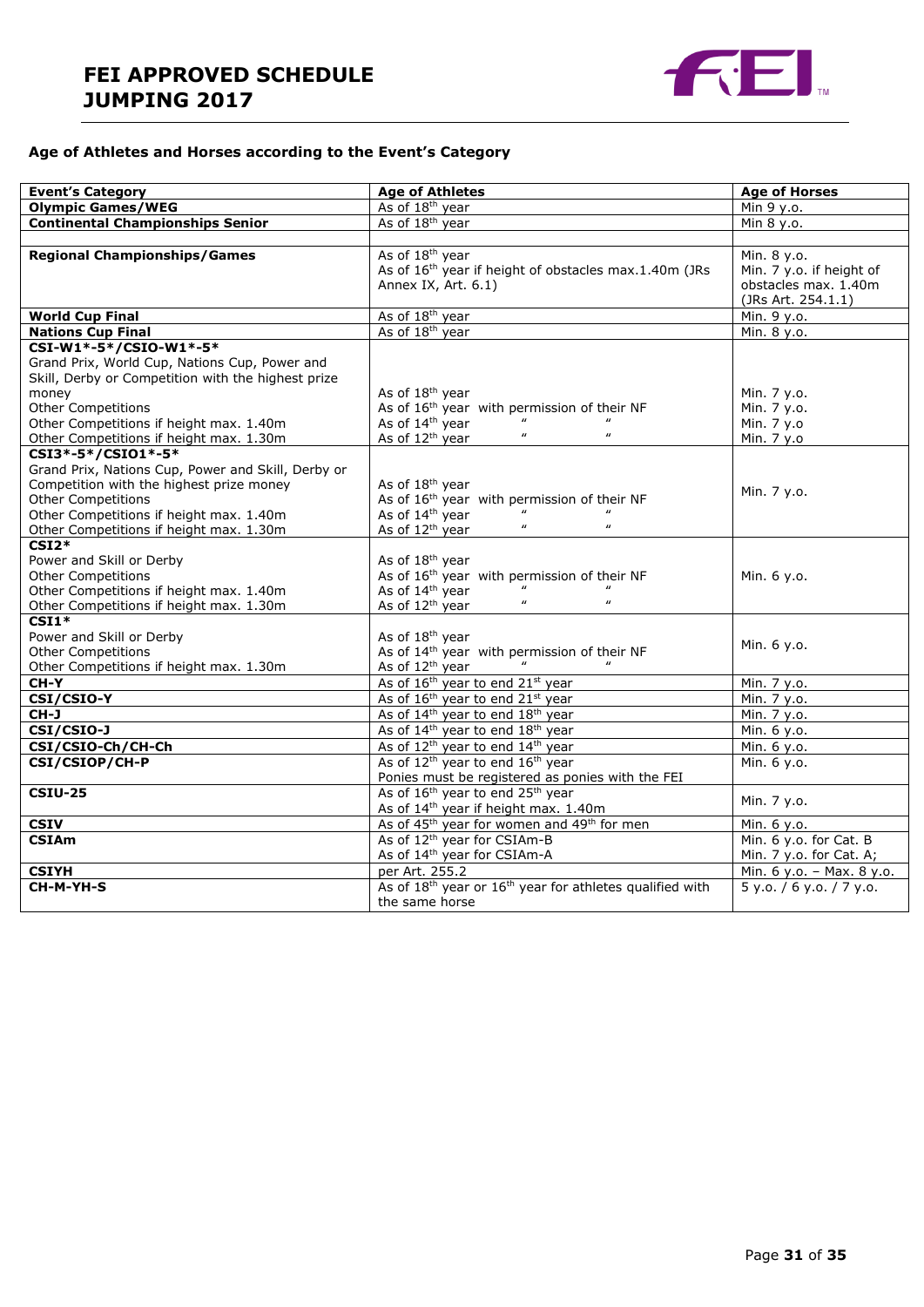

#### <span id="page-31-0"></span>**8.PRIZE MONEY DISTRIBUTION**

#### Standardised prize money distribution

Chart 1: Prize money distribution with 25% of prize money offered to the winner

| N° of<br>starters                                                                                                                                                                                                                                                                                                                                                                                                                                                                                                                                                                                                                                                                                                                                                                                                                                                                                                                                                                                                              | up to $11$                                                                                           |                | $12 - 48$    |                                                                                                                                                                                                                                        | over 48   |
|--------------------------------------------------------------------------------------------------------------------------------------------------------------------------------------------------------------------------------------------------------------------------------------------------------------------------------------------------------------------------------------------------------------------------------------------------------------------------------------------------------------------------------------------------------------------------------------------------------------------------------------------------------------------------------------------------------------------------------------------------------------------------------------------------------------------------------------------------------------------------------------------------------------------------------------------------------------------------------------------------------------------------------|------------------------------------------------------------------------------------------------------|----------------|--------------|----------------------------------------------------------------------------------------------------------------------------------------------------------------------------------------------------------------------------------------|-----------|
| N° of<br>prizes                                                                                                                                                                                                                                                                                                                                                                                                                                                                                                                                                                                                                                                                                                                                                                                                                                                                                                                                                                                                                | Same as the number of starters who finish the competition<br>$12 \overline{ }$                       |                | more than 12 |                                                                                                                                                                                                                                        |           |
| <b>Prize</b><br>money                                                                                                                                                                                                                                                                                                                                                                                                                                                                                                                                                                                                                                                                                                                                                                                                                                                                                                                                                                                                          | 40'000 .-                                                                                            | $40'000 -$     |              | $40'000 -$                                                                                                                                                                                                                             |           |
|                                                                                                                                                                                                                                                                                                                                                                                                                                                                                                                                                                                                                                                                                                                                                                                                                                                                                                                                                                                                                                |                                                                                                      | $\frac{9}{6}$  |              | $\%$                                                                                                                                                                                                                                   |           |
| winner                                                                                                                                                                                                                                                                                                                                                                                                                                                                                                                                                                                                                                                                                                                                                                                                                                                                                                                                                                                                                         |                                                                                                      | 25             | 10'000 .-    | 25                                                                                                                                                                                                                                     | 10'000 .- |
| 2                                                                                                                                                                                                                                                                                                                                                                                                                                                                                                                                                                                                                                                                                                                                                                                                                                                                                                                                                                                                                              |                                                                                                      | 20             | $8000 -$     | 20                                                                                                                                                                                                                                     | $8000 -$  |
| з                                                                                                                                                                                                                                                                                                                                                                                                                                                                                                                                                                                                                                                                                                                                                                                                                                                                                                                                                                                                                              | All athletes having completed the competition receive prize money, to be distributed                 | 15             | $6000 -$     | 15                                                                                                                                                                                                                                     | $6000 -$  |
| 4                                                                                                                                                                                                                                                                                                                                                                                                                                                                                                                                                                                                                                                                                                                                                                                                                                                                                                                                                                                                                              | according to the percentages at right from the 1 <sup>st</sup> placed to the last placed athlete.    | 10             | $4000 -$     | 10                                                                                                                                                                                                                                     | $4000 -$  |
| 5                                                                                                                                                                                                                                                                                                                                                                                                                                                                                                                                                                                                                                                                                                                                                                                                                                                                                                                                                                                                                              | The remaining prizes, i.e. the prizes foreseen up to 12 <sup>th</sup> place, are then distributed in | $\overline{7}$ | 2800.-       | $\overline{7}$                                                                                                                                                                                                                         | 2800.-    |
| 6                                                                                                                                                                                                                                                                                                                                                                                                                                                                                                                                                                                                                                                                                                                                                                                                                                                                                                                                                                                                                              | descending order starting again with the 1 <sup>st</sup> placed athlete until there are no more      | 5.5            | $2200 -$     | 5.5                                                                                                                                                                                                                                    | $2200 -$  |
| $\overline{7}$                                                                                                                                                                                                                                                                                                                                                                                                                                                                                                                                                                                                                                                                                                                                                                                                                                                                                                                                                                                                                 | prizes to be distributed.                                                                            | 4              | $1600 -$     | 4                                                                                                                                                                                                                                      | $1600 -$  |
| 8                                                                                                                                                                                                                                                                                                                                                                                                                                                                                                                                                                                                                                                                                                                                                                                                                                                                                                                                                                                                                              |                                                                                                      | 3              | $1200 -$     | 3                                                                                                                                                                                                                                      | $1200 -$  |
| 9                                                                                                                                                                                                                                                                                                                                                                                                                                                                                                                                                                                                                                                                                                                                                                                                                                                                                                                                                                                                                              | See examples below*.                                                                                 | 3              | $1200 -$     | 3                                                                                                                                                                                                                                      | $1200 -$  |
| 10                                                                                                                                                                                                                                                                                                                                                                                                                                                                                                                                                                                                                                                                                                                                                                                                                                                                                                                                                                                                                             |                                                                                                      | 2.5            | $1000.-$     | 2.5                                                                                                                                                                                                                                    | $1000.-$  |
| 11                                                                                                                                                                                                                                                                                                                                                                                                                                                                                                                                                                                                                                                                                                                                                                                                                                                                                                                                                                                                                             |                                                                                                      | 2.5            | $1000.-$     | 2.5                                                                                                                                                                                                                                    | $1000.-$  |
| 12                                                                                                                                                                                                                                                                                                                                                                                                                                                                                                                                                                                                                                                                                                                                                                                                                                                                                                                                                                                                                             | n/a                                                                                                  | 2.5            | $1000.-$     | 2.5                                                                                                                                                                                                                                    | $1000 -$  |
| total                                                                                                                                                                                                                                                                                                                                                                                                                                                                                                                                                                                                                                                                                                                                                                                                                                                                                                                                                                                                                          | 40'000                                                                                               | 100            | 40'000 .-    | 100                                                                                                                                                                                                                                    | 40'000    |
| *Examples:<br><b>5 athletes:</b> winner gets prize for $1st$ (25%) and the other athletes get the relevant percentages<br>down to the last athlete, i.e. $5th$ place (7%). The prize for $6th$ (5.5%) is then given to the winner,<br>the prize for 7th (4%) is given to the 2 <sup>nd</sup> placed athlete, the prize for 8th (3%) is given to the 3 <sup>nd</sup><br>placed athlete, the prize for 9 <sup>th</sup> (3%) is given to the 4 <sup>th</sup> placed athlete and the prize for 10 <sup>th</sup><br>$(2.5\%)$ is given to the 5 <sup>th</sup> placed athlete. The prize for 11 <sup>th</sup> $(2.5\%)$ is then given to the 1 <sup>st</sup> place<br>athlete and the prize for $12th$ (2.5%) is given to the $2nd$ placed athlete.<br>10 athletes: winner gets prize for $1st$ (25%) and $11th$ (2.5%), second placed gets prize for $2nd$<br>$(20%)$ and $12th$ (2.5%); the remaining athletes receive the prize money for their placing as per<br>the percentages from 3 <sup>rd</sup> to 10 <sup>th</sup> place. |                                                                                                      |                |              | OC must provide<br>additional prizes<br>for the remaining<br>placed athletes to<br>fulfil quota of one<br>prize per four<br>athletes.<br>The amount to be<br>given to each of<br>these athletes is to<br>be stated in the<br>Schedule. |           |

Chart 2: Prize money distribution with 33% of prize money offered to the winner

| N° of<br>starters                                                                                                                                                                                                                                                                                                                                                                                                                                                                                   | up to $11$                                                                                   |                | $12 - 48$ |                                                                                                                          | over 48                                                                          |  |
|-----------------------------------------------------------------------------------------------------------------------------------------------------------------------------------------------------------------------------------------------------------------------------------------------------------------------------------------------------------------------------------------------------------------------------------------------------------------------------------------------------|----------------------------------------------------------------------------------------------|----------------|-----------|--------------------------------------------------------------------------------------------------------------------------|----------------------------------------------------------------------------------|--|
| N° of<br>prizes                                                                                                                                                                                                                                                                                                                                                                                                                                                                                     | Same as the number of starters who finish the competition                                    |                | 12        |                                                                                                                          | more than 12                                                                     |  |
| <b>Prize</b><br>money                                                                                                                                                                                                                                                                                                                                                                                                                                                                               | 40'000<br>$40'000 -$                                                                         |                |           | $40'000. -$                                                                                                              |                                                                                  |  |
|                                                                                                                                                                                                                                                                                                                                                                                                                                                                                                     |                                                                                              | %              |           | $\frac{0}{6}$                                                                                                            |                                                                                  |  |
| winner                                                                                                                                                                                                                                                                                                                                                                                                                                                                                              |                                                                                              | 33             | 13'200    | 33                                                                                                                       | 13'200                                                                           |  |
| 2                                                                                                                                                                                                                                                                                                                                                                                                                                                                                                   |                                                                                              | 20             | 8000      | 20                                                                                                                       | 8000                                                                             |  |
| 3                                                                                                                                                                                                                                                                                                                                                                                                                                                                                                   | All athletes having completed the competition receive prize money, to be                     | 15             | 6000      | 15                                                                                                                       | 6000                                                                             |  |
| 4                                                                                                                                                                                                                                                                                                                                                                                                                                                                                                   | distributed according to the percentages at right from the 1st placed to the last            | 10             | 4000      | 10                                                                                                                       | 4000                                                                             |  |
| 5                                                                                                                                                                                                                                                                                                                                                                                                                                                                                                   | placed athlete. The remaining prizes, i.e. the prizes foreseen up to 12 <sup>th</sup> place, | 6              | 2400      | 6                                                                                                                        | 2400                                                                             |  |
| 6                                                                                                                                                                                                                                                                                                                                                                                                                                                                                                   | are then distributed in descending order starting again with the 1 <sup>st</sup> placed      | 4.5            | 1800      | 4.5                                                                                                                      | 1800                                                                             |  |
| $\overline{7}$                                                                                                                                                                                                                                                                                                                                                                                                                                                                                      | athlete until there are no more prizes to be distributed.                                    | 3              | 1200      | 3                                                                                                                        | 1200                                                                             |  |
| 8                                                                                                                                                                                                                                                                                                                                                                                                                                                                                                   |                                                                                              | 2.5            | 1000      | 2.5                                                                                                                      | 1000                                                                             |  |
| 9                                                                                                                                                                                                                                                                                                                                                                                                                                                                                                   | See examples below*.                                                                         | $\overline{2}$ | 800       | $\overline{2}$                                                                                                           | 800                                                                              |  |
| 10                                                                                                                                                                                                                                                                                                                                                                                                                                                                                                  |                                                                                              | 2              | 800       | $\overline{2}$                                                                                                           | 800                                                                              |  |
| 11                                                                                                                                                                                                                                                                                                                                                                                                                                                                                                  |                                                                                              | $\mathbf{1}$   | 400       | $\mathbf{1}$                                                                                                             | 400                                                                              |  |
| 12                                                                                                                                                                                                                                                                                                                                                                                                                                                                                                  | n/a                                                                                          | 1              | 400       | $\mathbf{1}$                                                                                                             | 400                                                                              |  |
| total                                                                                                                                                                                                                                                                                                                                                                                                                                                                                               | 40'000                                                                                       | 100            | 40'000    | 100                                                                                                                      | 40'000                                                                           |  |
| *Examples:<br>5 athletes: winner gets the prize for 1 <sup>st</sup> (33%) and the other athletes get the relevant<br>percentages down to the last athlete, i.e. 5 <sup>th</sup> place (6%). The prize for 6 <sup>th</sup> (4.5%) is then<br>given to the winner, the prize for $7th$ (3%) is given to the $2nd$ placed athlete, the prize for<br>$8th$ (2.5%) is given to the 3 <sup>rd</sup> placed athlete, the prize for 9 <sup>th</sup> (2%) is given to the 4 <sup>th</sup>                    |                                                                                              |                |           | OC must provide<br>additional prizes<br>for the remaining<br>placed athletes to<br>fulfil quota of one<br>prize per four |                                                                                  |  |
| placed athlete and the prize for 10 <sup>th</sup> (2%) is given to the 5 <sup>th</sup> placed athlete. The prize for<br>$11^{th}$ (1%) is then given to the 1 <sup>st</sup> placed athlete and the prize for 12 <sup>th</sup> (1%) is given to the<br>2 <sup>nd</sup> placed athlete.<br>10 athletes: winner gets prize for $1st$ (33%) and $11th$ (1%), second placed gets prize for<br>$2^{nd}$ (20%) and 12 <sup>th</sup> (1%); the remaining athletes receive the prize money for their placing |                                                                                              |                |           | athletes.                                                                                                                | The amount to be<br>given to each of<br>these athletes is to<br>be stated in the |  |
| as per the percentages from 3rd to 10th place.                                                                                                                                                                                                                                                                                                                                                                                                                                                      |                                                                                              |                |           | Schedule.                                                                                                                |                                                                                  |  |

updated 17 October 2011 In case of a tie for the 12<sup>th</sup> place in a competition with 12 to 48 starters, the prize money foreseen for the 12<sup>th</sup> place will be divided equally among the athletes concerned.

#### **For Competitions run in two rounds with more than 12 starters in 2nd round:**

*OCs that indicate in the schedule that a specific number (that is more than 12) of athletes will return for the second round will be permitted to distribute the prize money for that competition among all the athletes taking part in the second round, even if the second round is followed by a jump-off in case of a tie on penalties for first place after the second round.*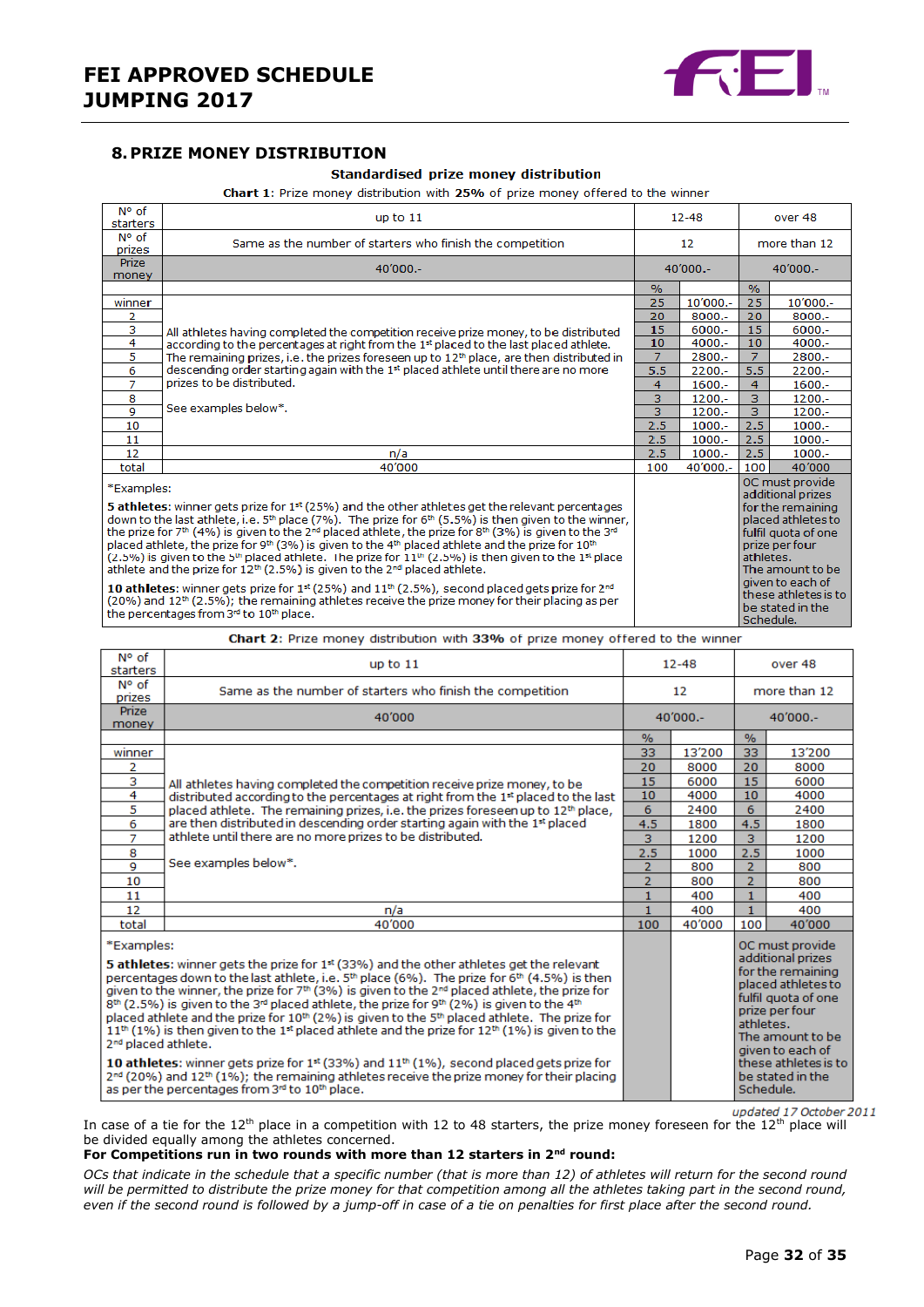

#### **DEDUCTIONS FROM PRIZE MONEY AT COMPETITIONS:**

#### Distribution of Prizes and Indemnities

All prize money and all prizes in kind rewarded instead of prize money as well as reimbursements (e. g. transport charges, travelling expenses) will be distributed acc. to FEI-RG Art. 127/128 following the last competition at the latest. The scheduled prizes are gross amounts. Settlement will be done per athlete. Depending on the agreement with the horse owner, each athlete binds himself to pass on to the horse owners the prize money or prizes in kind rewarded instead of prize money. The organizer is allowed to deduct possibly outstanding debts of the athlete. Acc. to § 50a EstG this also applies to foreign horse owners. After having deducted the VAT from the prize money or prizes in kind rewarded instead of prize money, as a rule the following income tax will be due: no taxes up to 250 EUR, 15 % exceeding 250 EUR (in force as of 01.01.2009); plus solidarity fee (at present 5.5 %) of the income amount. Travelling expenses being taken over or reimbursed are only regarded as revenues if they exceed the actual costs and the reimbursement for additional meal allowances acc. to  $\S$  4 Abs. 5 Satz 1 Nr. 5 EstG. The tax deduction has to be certified on demand. Those foreign athletes being exempted from tax deduction are kindly asked to submit an exemption certificate either with the entry or on the first show day at the latest. Every athlete himself is responsible for the correctness of the details he submits.

If Athletes have to be placed equally, the money value of possible prizes in kind (e. g. a car) is divided accordingly.

#### **IMPORTANT**

#### **The total amount of prize money shown for each Competition in the schedule must be distributed. (FEI General Regulations articles 127 and 128)**

For details of the prize money breakdown for each competition please refer to the tables at the end of this document; the Organiser must specify which of the two (2) tables will be used. The total prize money for the Competition must be distributed among the first twelve (12) placed athletes.

The Organiser must provide additional created prizes for athletes placed beyond twelfth  $(12^{th})$  place. The minimum amount for each of these additional prizes, for athletes placed from thirteenth  $(13<sup>th</sup>)$ to last place, must be clearly specified in the approved schedule and not exceed the prize money of the athlete placed twelfth  $(12<sup>th</sup>)$ 

#### **IMPORTANT**

\*: Maximum Number of starters per competition: 100.

If more than 100 starters are declared, the OC must split the class and provide the equivalent amount of prize money for the additional Competition. OCs may apply either of the following methods for splitting the Competition:

The competition is split into two groups before it starts. There may be a different number of starters in each group. There may be athletes with multiple horses in each group but all horses of any one athlete must be in the same group.

#### OR

The competition is run as one single competition and split afterwards into two groups and the classification established as follows: the athlete with the best score is the winner of the first group, the athlete with the second best score is the winner of the second group and so on until prizes have been allocated to 25% of the total number of starters. *NB: In this case separate results must be sent to the FEI for each of the two groups, e.g. results for Competition 1a and for Competition 1b.*

In both cases above ach group must offer the same amount of prize money as indicated for the original Competition. For the avoidance of doubt, it is the number of declared starters in the Competition, not the actual number of starters, that determines whether the Competition must be split.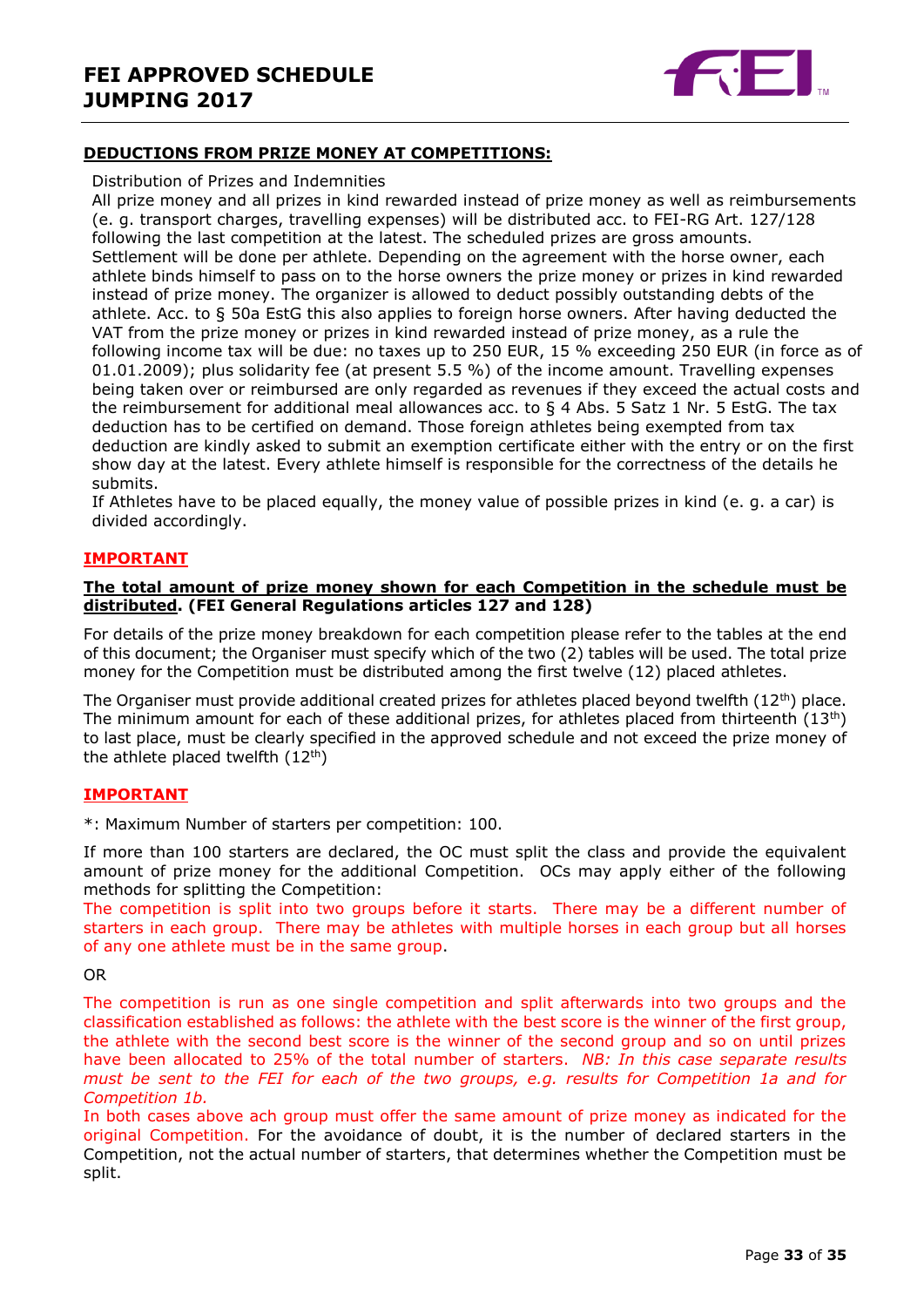

# <span id="page-33-0"></span>**XV. ANNEXES**

### **1. FEI ENTRY SYSTEM**

Please fill the form below in order to provide you and the other members of your committee or your IT Providers access to the FEI Entry System.

| FEI ID <sup>1</sup> : | 10053285                       |                             |
|-----------------------|--------------------------------|-----------------------------|
| Name*:                | Wentrup                        |                             |
| First Name*:          | Gaby                           |                             |
| E-Mail*:              | gwentrup-turniere@online.de    |                             |
| Access Rights*:       | $\boxtimes$ Admin <sup>2</sup> | $\Box$ Consult <sup>3</sup> |
| Events <sup>4</sup> : | CSI3*/CSIYH1*/CSIAm A+B        |                             |
| FEI ID <sup>1</sup> : | 10015899                       |                             |
| Name*:                | Pfanzelt                       |                             |
| First Name*:          | Thomas                         |                             |
| E-Mail*:              | mail@pfanzelt-viehhandel.de    |                             |
| Access Rights*:       | $\boxtimes$ Admin <sup>2</sup> | Consult $3$                 |
| Events <sup>4</sup> : | CSI3*/CSIYH1*/CSIAm A+B        |                             |
| FEI ID <sup>1</sup> : |                                |                             |
| Name*:                |                                |                             |
| First Name*:          |                                |                             |
| E-Mail*:              |                                |                             |
| Access Rights*:       | Admin <sup>2</sup>             | Consult $3$                 |
| Events $4$ :          |                                |                             |

<sup>1</sup> If already have an FEI user account.

- <sup>2</sup> Provides you the required access to manage entries and substitutions and download entries/lists.
- <sup>3</sup> You are just able to consult and download the entries/lists.
- <sup>4</sup> Leave the field blank if the user deals with the entries of all events in the show.
- **\* Mandatory Fields**